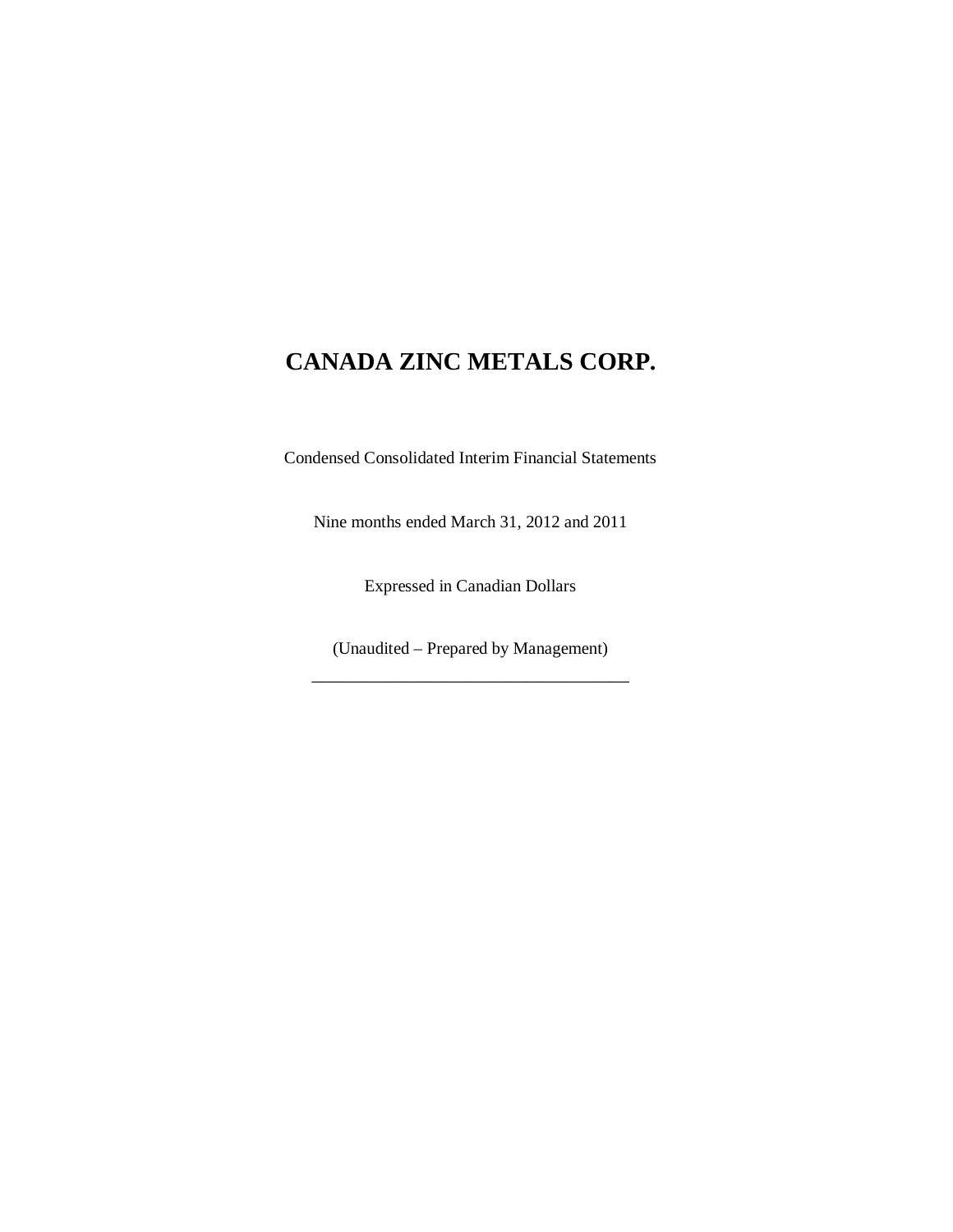| Index                                                           | Page           |
|-----------------------------------------------------------------|----------------|
|                                                                 |                |
|                                                                 |                |
|                                                                 |                |
|                                                                 |                |
|                                                                 |                |
| Notice of no Auditor Review                                     | 3              |
|                                                                 |                |
| <b>Condensed Consolidated Interim Financial Statements</b>      |                |
|                                                                 |                |
| Condensed Consolidated Interim Statements of Financial Position | 4              |
| Condensed Consolidated Interim Statements of Changes in Equity  | 5              |
| Condensed Consolidated Interim Statements of Comprehensive Loss | 6              |
| Condensed Consolidated Interim Statements of Cash Flows         | $\overline{7}$ |
| Notes to Condensed Consolidated Interim Financial Statements    | 8-38           |
|                                                                 |                |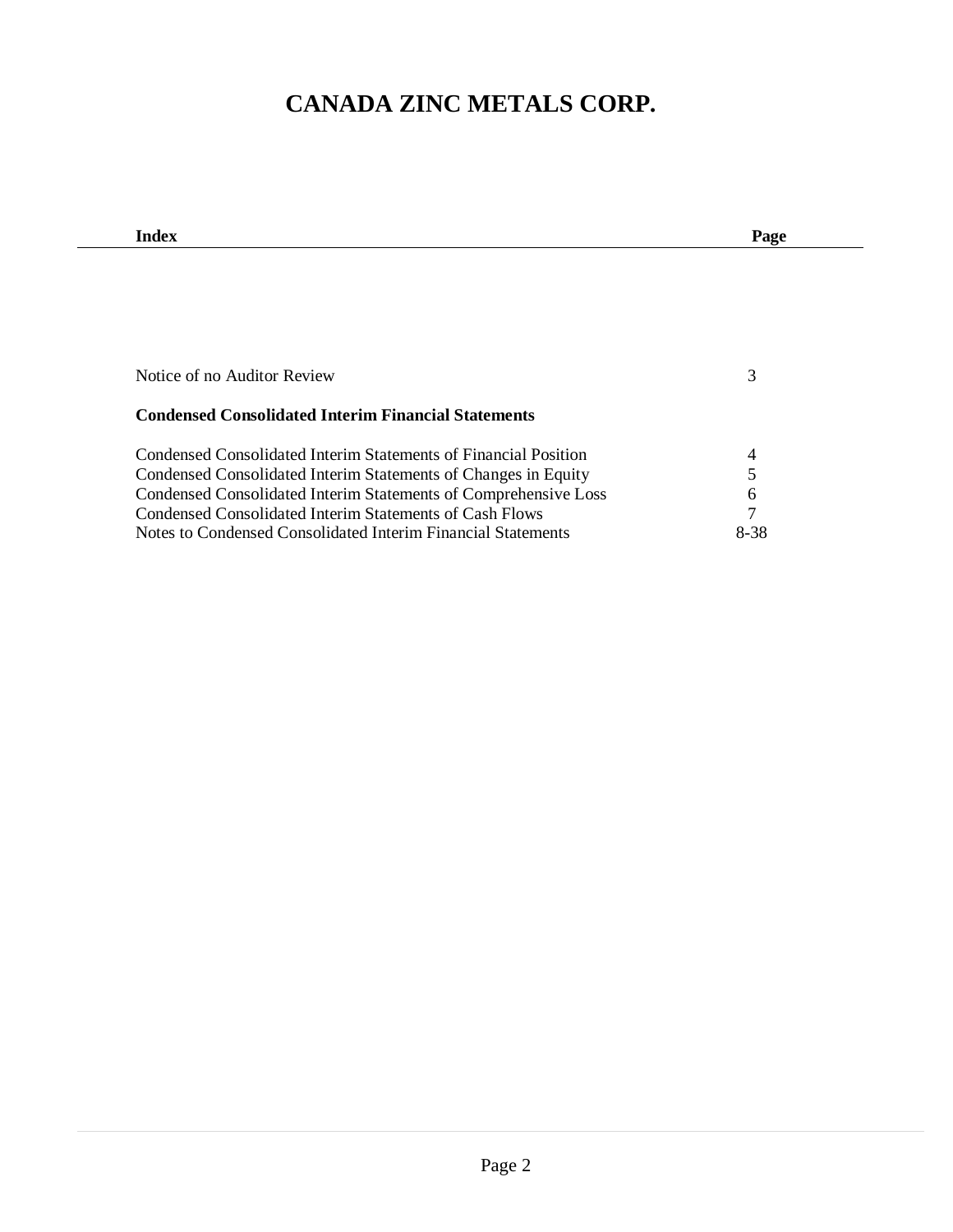## **NOTICE TO READER**

Under National Instrument 51-102, Part 4, subsection 4.3(3)(a), if an auditor has not performed a review of the condensed consolidated interim financial statements, they must be accompanied by a notice indicating that the financial statements have not been reviewed by an auditor.

The accompanying unaudited condensed consolidated interim financial statements of the Company have been prepared by management and approved by the Audit Committee and Board of Directors of the Company.

The Company's independent auditors have not performed a review of these condensed consolidated interim financial statements in accordance with the standards established by the Canadian Institute of Chartered Accountants for a review of interim financial statements by an entity's auditors.

May 28, 2012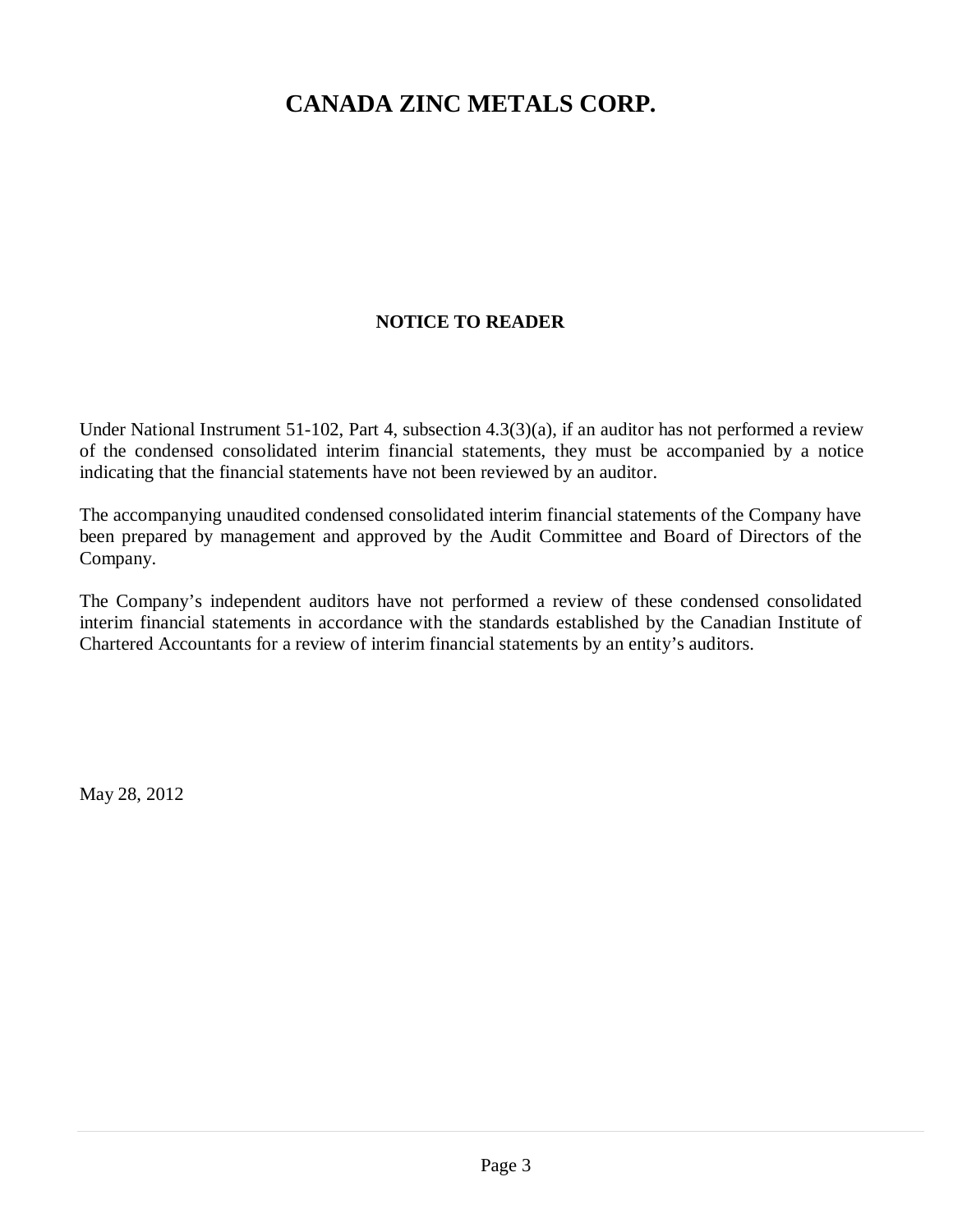Condensed Consolidated Interim Statements of Financial Position (Expressed in Canadian Dollars – Unaudited)

|                                             | <b>Notes</b> | March 31,<br>2012 | June 30,<br>2011 | July 1,<br>2010 |
|---------------------------------------------|--------------|-------------------|------------------|-----------------|
|                                             |              |                   |                  |                 |
| <b>Assets</b>                               |              |                   |                  |                 |
| <b>Current</b> assets                       |              |                   |                  |                 |
| Cash and cash equivalents                   | 3            | \$14,316,573      | \$15,501,154     | \$9,281,997     |
| Receivables                                 | 4            | 162,421           | 477,600          | 67,972          |
| <b>METC</b> recoverable                     | 11           |                   | 1,611,149        | 921,063         |
| Short-term investments                      | 5            |                   | 4,609,000        |                 |
| Prepaid expenses                            |              | 10,624            | 378,838          | 373,081         |
| Marketable securities                       | 6            | 1,827,000         | 557,260          | 450,000         |
|                                             |              | 16,316,618        | 23,135,001       | 11,094,113      |
|                                             |              |                   |                  |                 |
| Other assets                                | 7            | 312,649           | 309,000          | 89,000          |
| Equipment and leasehold improvements        | 10           | 288,318           | 194,994          | 122,569         |
| Long-term prepaid expenses                  |              | 192,145           | 192,145          | 75,000          |
| Resource properties                         | 11           | 62,332,785        | 57,696,017       | 52,061,068      |
|                                             |              | \$79,442,515      | \$81,527,157     | \$63,441,750    |
|                                             |              |                   |                  |                 |
| <b>Liabilities and Shareholders' Equity</b> |              |                   |                  |                 |
| <b>Current liabilities</b>                  |              |                   |                  |                 |
| Trade payables and accrued liabilities      | 8            | \$<br>227,198     | 1,189,024<br>S.  | \$1,295,366     |
| Due to related parties                      | 14           | 21,374            |                  | 61,532          |
| Flow-through premium liability              | 9            |                   | 242,250          | 824,160         |
|                                             |              | 248,572           | 1,431,274        | 2,181,058       |
| Future income taxes                         |              | 6,021,000         | 6,021,000        | 7,040,397       |
| Shareholders' Equity                        |              |                   |                  |                 |
| Share capital                               | 12           | 88,939,986        | 90,071,984       | 71,191,084      |
| <b>Equity reserves</b>                      |              | 11,625,785        | 11,265,132       | 8,237,431       |
| Deficit                                     |              | (27, 793, 589)    | (26, 848, 894)   | (25, 283, 220)  |
| Accumulated other comprehensive income      |              | 400,761           | (413, 339)       | 75,000          |
|                                             |              | 73,172,943        | 74,074,883       | 54,220,295      |
|                                             |              | \$79,442,515      | \$81,527,157     | \$63,441,750    |

Nature and continuance of operations (Note 1)

Subsequent events (Note 16)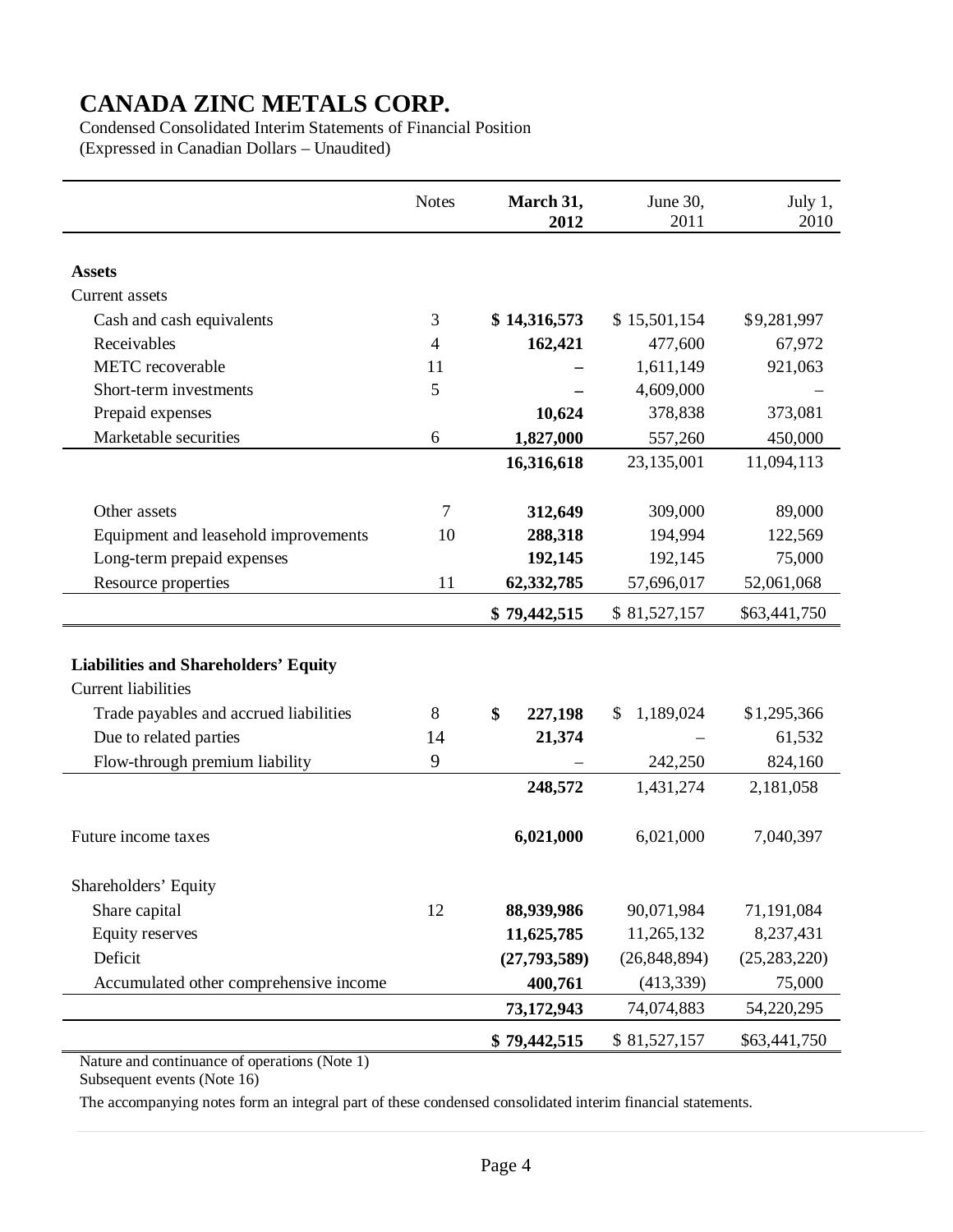Condensed Consolidated Interim Statements of Changes in Equity (Expressed in Canadian Dollars – Unaudited)

Share Capital Number of Shares Amount Equity Reserves Deficit Accumulated other comprehensive income Total Equity **Balance, July 1, 2010 102,121,414 \$ 71,191,084 \$ 8,237,431 \$ (25,283,220) \$ 75,000 \$ 54,220,295**  Net income for the period  $(337,856)$   $(337,856)$ Income tax recovery  $\qquad \qquad \qquad \qquad \qquad$  750,334  $\qquad -$  750,334 Normal Course Issuer Bid (521,500) (369,523) 134,535 – – (234,988) Share based compensation  $62,433$   $62,433$ Exercise of options 75,000 30,603 (11,853) – – 18,750 Change in fair value of securities  $(93,750)$   $(93,750)$ **Balance, September 30, 2010 101,674,914 70,852,164 8,422,546 (24,870,742) (18,750) 54,385,218**  Net loss for the period – – – – (1,301,974) – (1,301,974) Income tax recovery  $\qquad \qquad \qquad \qquad \qquad \qquad \qquad \qquad \qquad \qquad \qquad \qquad \qquad \qquad \qquad \qquad \qquad \qquad \qquad \qquad \qquad \qquad \qquad \qquad \qquad \qquad \qquad \qquad \qquad -$ Private placement, shares 31,386,224 16,006,974 – – – 16,006,974 Private placement, warrants – – 1,993,026 – – 1,993,026 Share issuance costs  $-$  (47,000)  $-$  (47,000) Normal Course Issuer Bid (271,000) (190,277) 58,240 – – (132,037) Share based compensation – – – 696,382 – – 696,382 Exercise of options 415,000 217,949 (103,699) – – 114,250 Change in fair value of securities **– – – –** (3,955) (3,955) **Balance, December 31, 2010 133,205,138 86,839,810 11,066,495 (26,098,890) (22,705) 71,784,710**  Net loss for the period – – – – (834,619) – (834,619) Flow-through private placement 4,845,000 3,730,650 – – – 3,730,650 Flow-through liability – (242,250) – – (242,250) Share issuance costs – (178,116) – – – (178,116) Share based compensation – – – 152,272 – – 152,272 Exercise of options 405,000 245,298 (126,747) – – 118,551 Change in fair value of securities  $(105,023)$   $(105,023)$   $(105,023)$ **Balance, March 31, 2011 138,455,138 90,395,392 11,092,020 (26,933,509) (127,728) 74,426,175**  Net loss for the period – – – – (878,478) – (878,478) Income tax recovery  $-$  56,304 – 963,093 – 1,019,397 Share issuance costs  $-$  (100)  $-$  (100) Normal Course Issuer Bid (560,000) (379,612) 114,233 – – (265,379) Share based compensation – – 58,879 – – 58,879 Change in fair value of securities  $\qquad \qquad \qquad \qquad \qquad \qquad \qquad \qquad \qquad \qquad \qquad \qquad \qquad \qquad \qquad \qquad \qquad \qquad \qquad \qquad \qquad \qquad \qquad \qquad \qquad \qquad \qquad$ **Balance, June 30, 2011 137,895,138 90,071,984 11,265,132 (26,848,894) (413,339) 74,074,883**  Net loss for the period – – – – (402,546) – (402,546) Normal Course Issuer Bid (562,000) (380,221) 163,310 – – (216,911) Share based compensation – – 59,686 – – 59,686 Change in fair value of securities  $\qquad \qquad \qquad \qquad \qquad \qquad \qquad$  (90,440) (90,440) **Balance, September 30, 2011 137,333,138 89,691,763 11,488,128 (27,251,440) (503,779) 73,424,672**  Net loss for the period – – – – – (502,784) – (502,784) Income tax recovery – – – – – 242,250 – 242,250 Normal Course Issuer Bid (1,212,000) (822,091) 200,380 – – (621,711) Share based compensation  $\qquad \qquad \qquad \qquad \qquad \qquad \qquad \qquad \qquad \qquad \qquad \qquad \qquad \qquad \qquad \qquad \qquad \qquad \qquad \qquad \qquad \qquad \qquad \qquad \qquad \qquad \qquad \qquad -$  Change in fair value of securities – – – – – – 384,372 384,372 384,372 **Balance, December 31, 2011 136,121,138 88,869,672 11,737,745 (27,511,974) (119,407) 72,976,036**  Net loss for the period – – – – (281,615) – (281,615) Normal Course Issuer Bid (163,000) (103,176) 19,988 – – (83,188) Share based compensation  $14,042$   $14,042$ Exercise of options 110,000 173,490 (145,990) – – 27,500 Change in fair value of securities  $\qquad \qquad \qquad \qquad \qquad \qquad$  520,168 520,168 **Balance, March 31, 2012 136,068,138 \$ 88,939,986 \$ 11,625,785 \$ (27,793,589) \$ 400,761 \$ 73,172,943**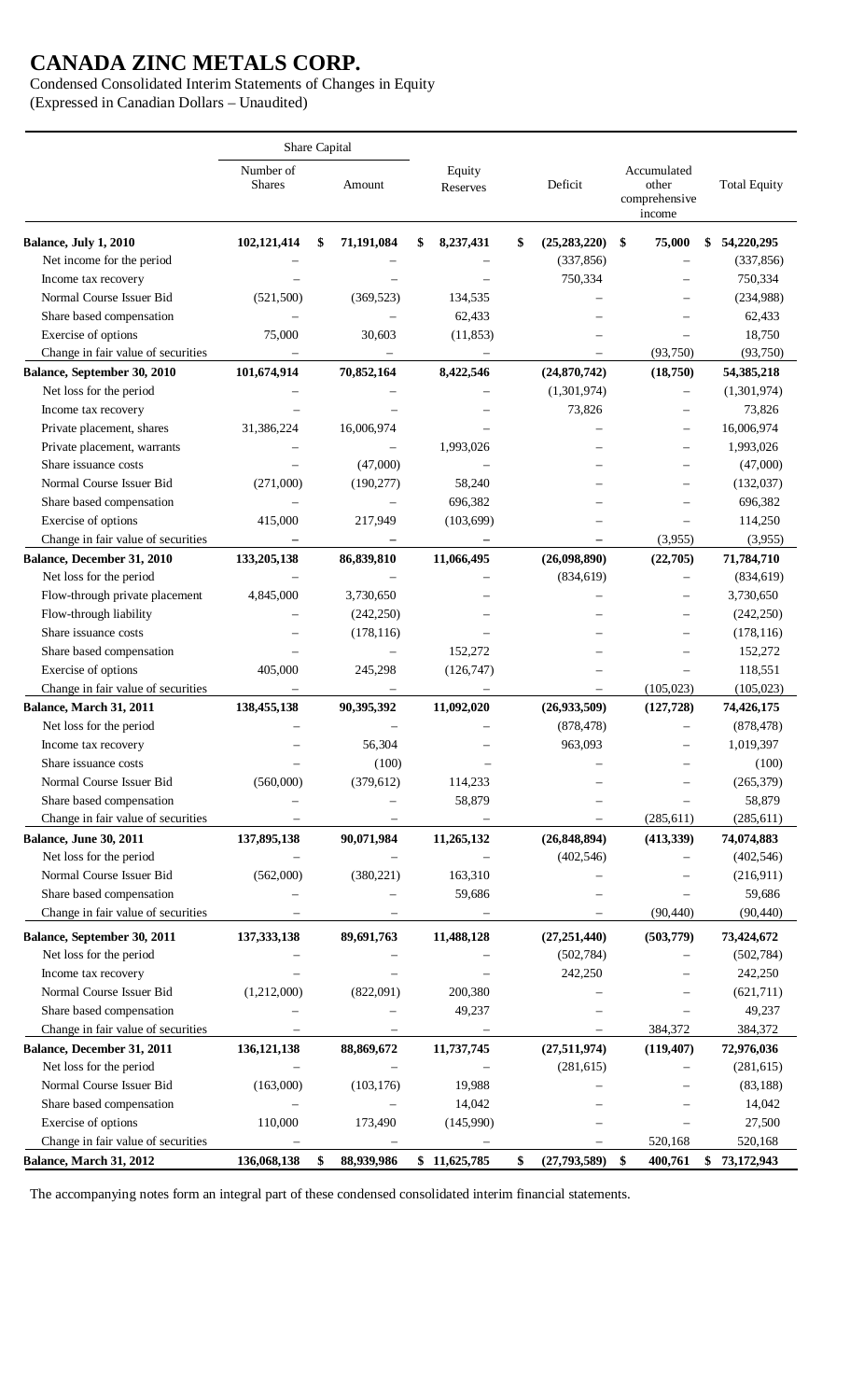Condensed Consolidated Interim Statements of Comprehensive Loss (Expressed in Canadian Dollars – Unaudited)

Three months ended March 31, Nine months ended March 31, **Note** 2012 2011 2012 2012 2011 **ADMINISTRATION EXPENSES**  Administration **14 \$ 15,000** \$ 15,000 **\$ 45,000** \$ 45,000 Amortization **1,024** 1,078 **3,094** 1,981 Bank charges and interest **552** 937 **3,511** 2,420 Bonuses **14** – 360,000 **2,500** 360,000 Consulting **56,250** 136,729 **168,750** 613,498 Directors' fees **14 12,500** – **37,500** – Investor Relations **108,346** 14,112 **213,045** 76,574 Management fees **14 73,500** 37,500 **220,500** 112,500 Office and miscellaneous **8,865** 8,614 **40,034** 40,792 Professional fees **2,226** 10,554 **36,556** 47,333 Regulatory fees **12,400** 12,580 **17,395** 32,020 Rent **15,000** 15,061 **45,000** 45,194 Share based compensation **12 14,042 152,272 122,965 911,087** Transfer agent fees **968 2**,161 **3,755 8,470** Travel and promotion **45,675** 43,529 **166,028** 74,578 Wages and benefits **105,857** 91,384 **305,478** 276,234 **Loss before other items (472,205)** (901,511) **(1,431,111)** (2,647,681) **OTHER ITEMS**  Interest and other income **46,972** 66,892 **187,056** 173,232 Gain on sale of marketable securities **6** 143,618 – 57,110 **190,590** 66,892 **244,166** 173,232 Loss before income taxes **(281,615)** (834,619) **(1,186,945)** (2,474,449) Deferred income tax recovery **9** – – **242,250** 824,160 Loss before comprehensive loss **(281,615)** (834,619) **(944,695)** (1,650,289) Adjustment for change in fair value of marketable securities **6 520,168** (105,023) **814,100** (202,728) Comprehensive income (loss) for the period **\$ 238,553** \$ (939,642) **\$ (130,595)** \$ (1,853,017) **Basic and diluted loss per share \$ (0.002)** \$ (0.006) **\$ (0.007)** \$ (0.014) **Weighted average number of shares outstanding 134,568,125** 135,165,305 **136,815,423** 117,893,869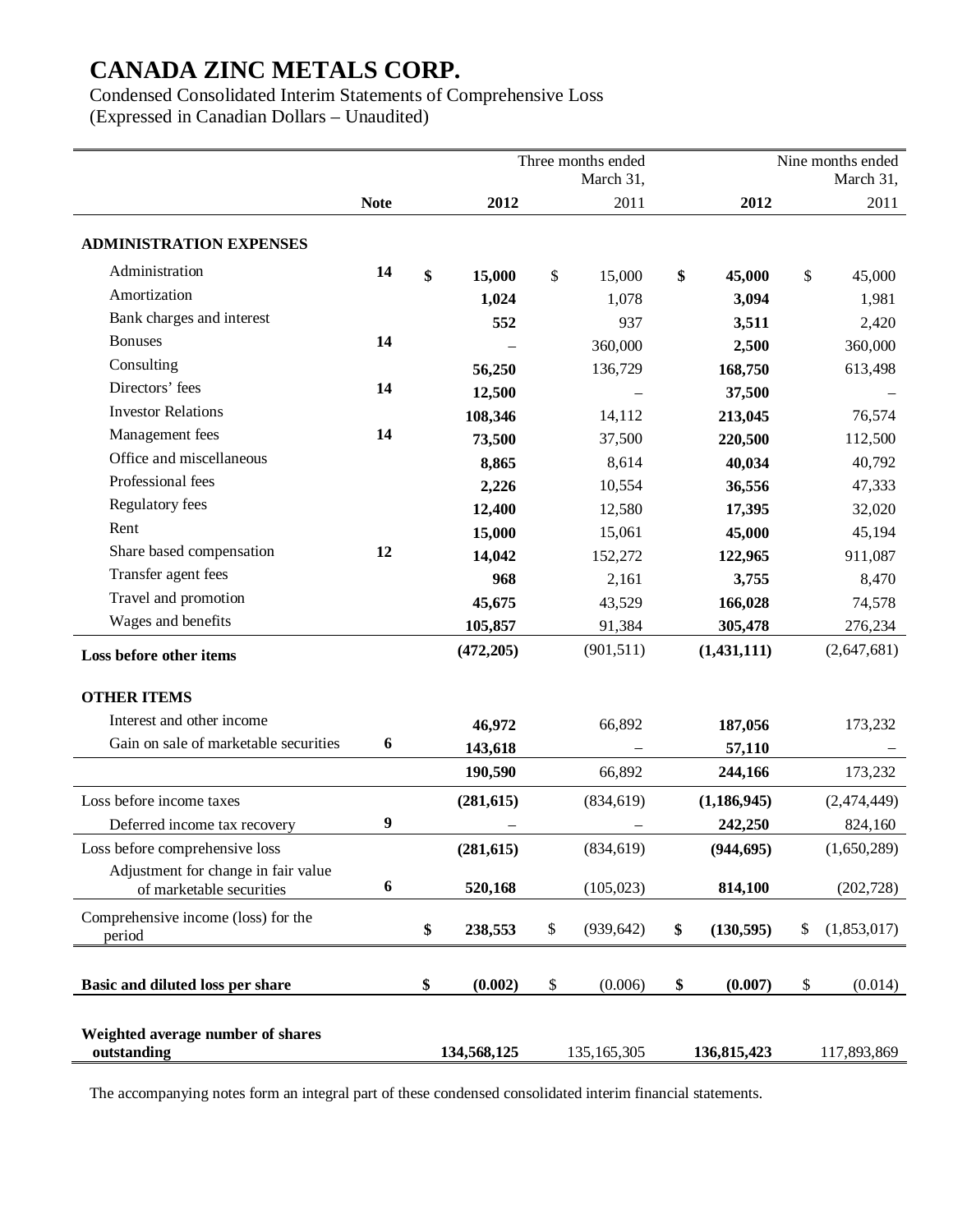Condensed Consolidated Interim Statements of Cash Flows (Expressed in Canadian Dollars – Unaudited)

|                                                                            | Three months ended |                              | Nine months ended       |                       |
|----------------------------------------------------------------------------|--------------------|------------------------------|-------------------------|-----------------------|
|                                                                            |                    | March 31,                    |                         | March 31,             |
|                                                                            | 2012               | 2011                         | 2012                    | 2011                  |
| <b>CASH FLOWS FROM OPERATING ACTIVITIES</b>                                |                    |                              |                         |                       |
| Loss for the period before comprehensive income or<br>loss                 | (281, 615)<br>\$   | (834, 619)<br>$\mathbb{S}^-$ | (944, 695)<br>\$        | (1,650,289)<br>S.     |
| Items not affecting cash:                                                  |                    |                              |                         |                       |
| Amortization                                                               | 1,024              | 1,078                        | 3,094                   | 1,981                 |
| Stock-based compensation                                                   | 14,042             | 152,272                      | 122,965                 | 911,087               |
| Loss (gain) on sale of marketable securities<br>Future income tax recovery | (143, 617)         |                              | (57, 110)<br>(242, 250) | (824, 160)            |
|                                                                            |                    |                              |                         |                       |
| Changes in non-cash working capital items:                                 |                    |                              |                         |                       |
| (Increase) decrease in receivables<br>METC recovered                       | 276,643            | 66,364                       | 315,179<br>1,611,149    | (103, 127)<br>921,063 |
| Decrease in prepaid expenses                                               | 3,763              | 4,045                        | 368,214                 | 206,446               |
| Decrease in accounts payable and accrued                                   |                    |                              |                         |                       |
| liabilities                                                                | (59,701)           | (49, 805)                    | (285, 256)              | (734, 214)            |
| Increase (decrease) in due to/ from related parties                        | (4,901)            | 11,129                       | 15,540                  | 7,803                 |
| Cash provided by (used in) operating activities                            | (194, 362)         | (649, 536)                   | 906,830                 | (1,263,410)           |
| <b>CASH FLOWS FROM INVESTING ACTIVITIES</b>                                |                    |                              |                         |                       |
| Equipment and leasehold improvements                                       |                    | (12, 322)                    | (146, 935)              | (15, 165)             |
| Long-term prepaid expenses and deposits                                    |                    |                              |                         | (117, 145)            |
| Marketable securities costs, net                                           | 1,182,103          | (404, 556)                   | (398, 529)              | (419, 136)            |
| Reclamation bond                                                           |                    |                              | (3,649)                 |                       |
| Resource property costs                                                    | (959, 259)         | (481, 882)                   | (5,256,988)             | (5,645,287)           |
| Short-term investments                                                     | 4,609,000          | (14,609,000)                 | 4,609,000               | (14,609,000)          |
| Cash used in investing activities                                          | 4,831,844          | (15,507,760)                 | (1,197,101)             | (20, 805, 733)        |
| <b>CASH FLOWS FROM FINANCING ACTIVITIES</b>                                |                    |                              |                         |                       |
| Issuance of common shares, net                                             | 27,500             | 3,671,084                    | 27,500                  | 21,757,084            |
| Common shares repurchased                                                  | (83, 187)          | $\overline{\phantom{0}}$     | (921, 810)              | (367, 025)            |
| Cash provided by (used in) financing activities                            | (55,687)           | 3,671,084                    | (894, 310)              | 21,390,059            |
| Change in cash and cash equivalents during the<br>period                   | 4,581,795          | (12, 486, 212)               | (1, 184, 581)           | (679,084)             |
| Cash and cash equivalents, beginning of period                             | 9,734,778          | 21,089,125                   | 15,501,154              | 9,281,997             |
| Cash and cash equivalents, end of period                                   | 14,316,573<br>\$   | 8,602,913<br>\$              | 14,316,573<br>\$        | 8,602,913<br>\$       |
|                                                                            |                    |                              |                         |                       |

Supplemental disclosure with respect to cash flows (Note 13)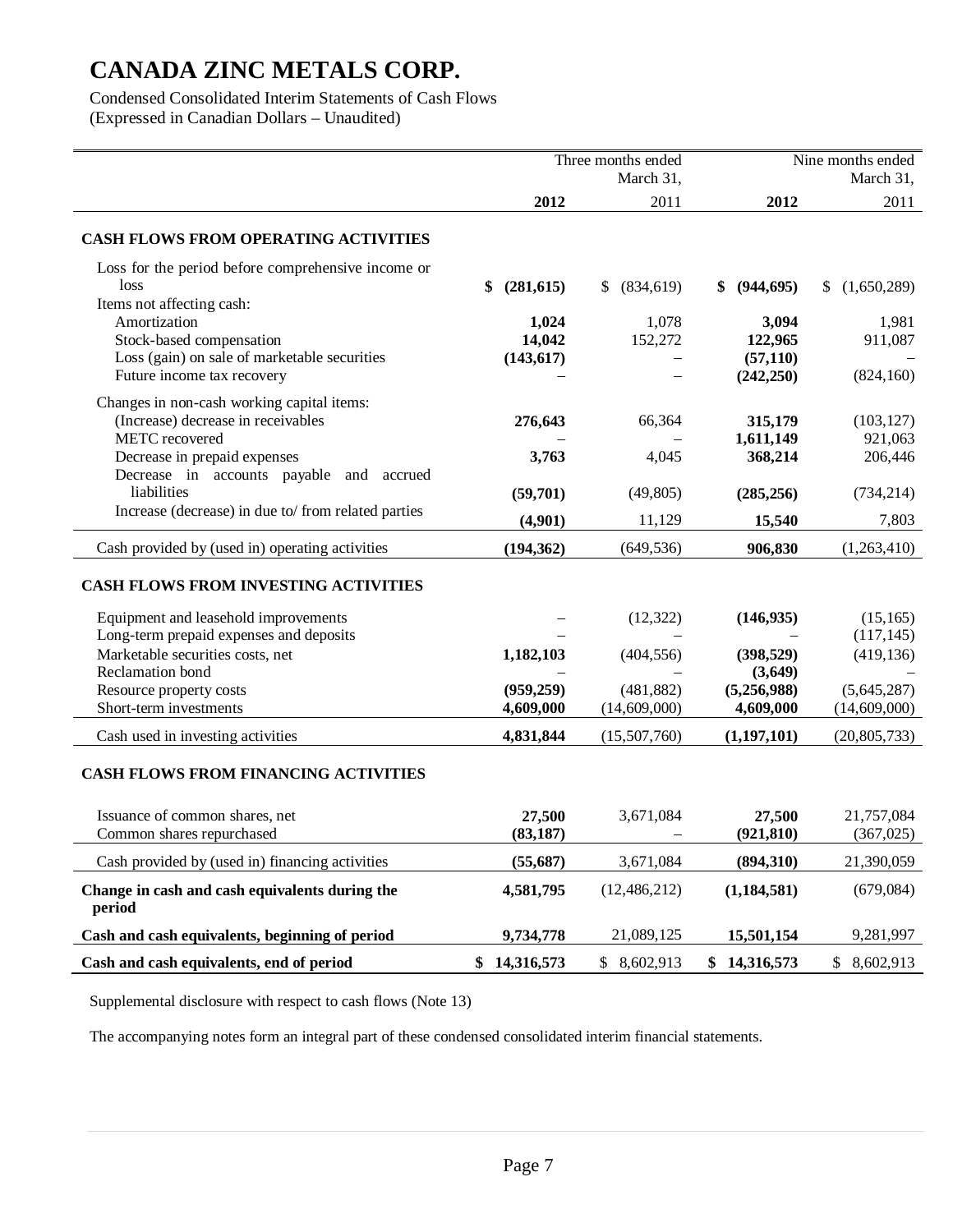Notes to Condensed Consolidated Interim Financial Statements (Expressed in Canadian Dollars, unless otherwise stated – Unaudited) Nine months ended March 31, 2012 and 2011

## **1. NATURE AND CONTINUANCE OF OPERATIONS**

Canada Zinc Metals Corp. (the "Company") is incorporated under the laws of the Province of British Columbia. The Company operates in one business segment, that being the exploration and development of resource properties in Canada, and has not yet determined whether these properties contain ore reserves that are economically recoverable. The recoverability of the amounts shown for resource properties and related deferred costs is dependent upon the existence of economically recoverable reserves, the ability of the Company to obtain necessary financing to complete their development, and upon future profitable production.

The Company's head office and principal address is Suite 2050-1055 West Georgia Street, PO Box 11121, Royal Centre, Vancouver, BC V6E 3P3. The registered and records office is Suite 700-595 Burrard St., PO Box 49290, Vancouver, BC V7X 1S8.

These condensed consolidated interim financial statements have been prepared on a going concern basis which assumes that the Company will be able to realize its assets and discharge its liabilities in the normal course of business for the foreseeable future. The continuing operations of the Company are dependent upon its ability to raise adequate financing and to commence profitable operations in the future. To date, the Company has not generated any significant revenues.

These condensed consolidated interim financial statements do not include any adjustments relating to the recoverability and classification of asset and liabilities which might be necessary should the Company be unable to continue in existence.

The Company has never paid dividends.

### **2. SIGNIFICANT ACCOUNTING POLICIES AND BASIS OF PREPARATION**

The interim financial statements were authorized for issue on May 28, 2012 by the directors of the Company.

### **Statement of compliance and conversion to International Financial Reporting Standards ("IFRS")**

These condensed consolidated interim financial statements, including comparatives, have been prepared in accordance with International Accounting Standards ("IAS") 34, "Interim Financial Reporting" using accounting policies consistent with International Financial Reporting Standards ("IFRS") as issued by the International Accounting Standards Board ("IASB") and International Financial Reporting Interpretations Committee ("IFRIC"). Therefore, these interim financial statements comply with International Accounting Standards ("IAS") 34 "Interim Financial Reporting".

The Company's transition date to IFRS is July 1, 2010. The rules for first-time adoption of IFRS are set out in IFRS 1, "First-time adoption of International Financial Reporting Standards". In preparing the Company's first IFRS financial statements, these transition rules have been applied to the amounts previously reported in accordance with Canadian generally accepted accounting principles ("GAAP").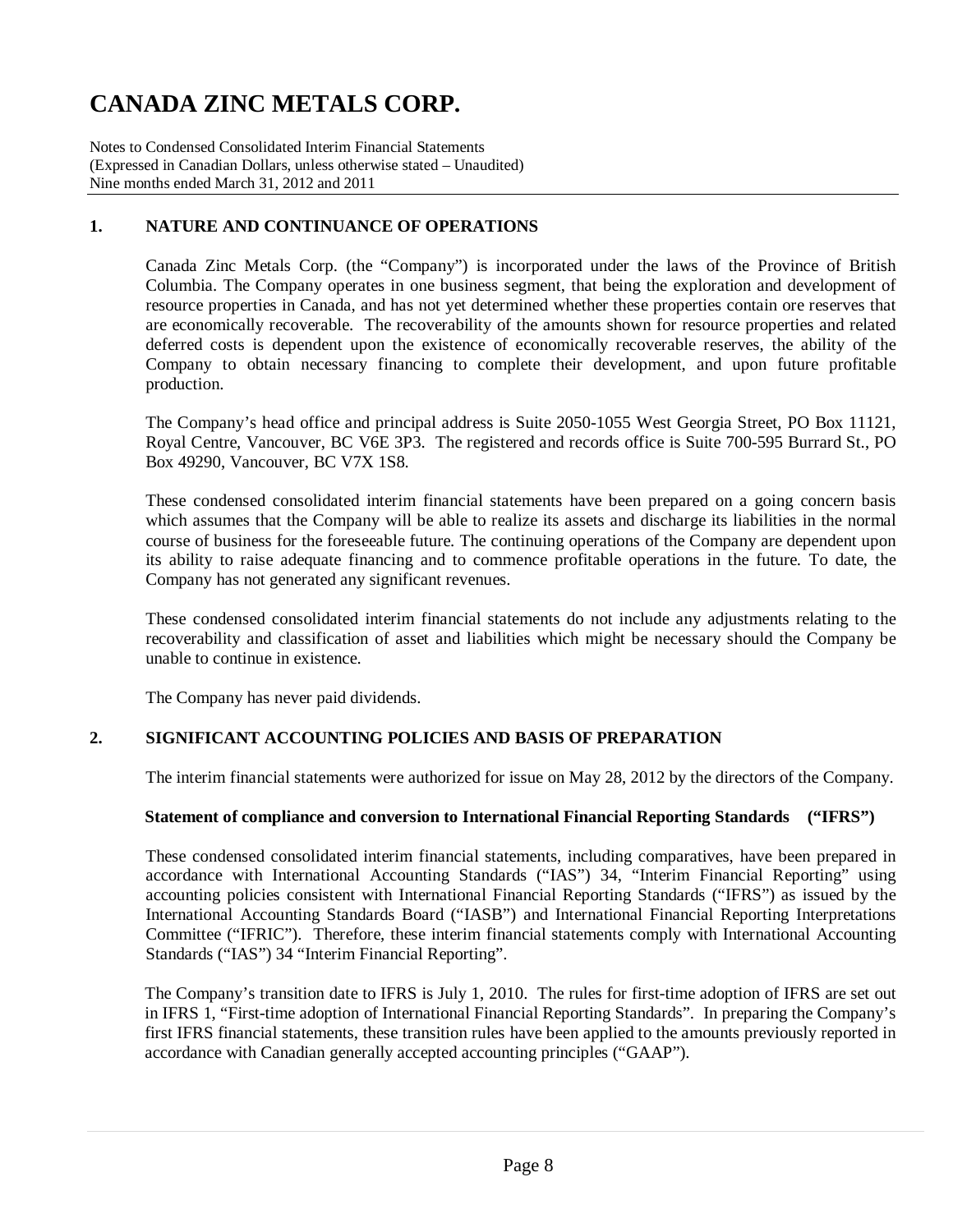Notes to Condensed Consolidated Interim Financial Statements (Expressed in Canadian Dollars, unless otherwise stated – Unaudited) Nine months ended March 31, 2012 and 2011

### **2. SIGNIFICANT ACCOUNTING POLICIES AND BASIS OF PREPARATION (cont'd)**

Historical results and balances have been restated under IFRS.

This condensed consolidated interim financial report does not include all of the information required of a full annual financial report and is intended to provide users with an update in relation to events and transactions that are significant to an understanding of the changes in financial position and performance of the Company since the end of the last annual reporting period. It is therefore recommended that this financial report be read in conjunction with the Company's audited GAAP annual financial statements for the year ended June 30, 2011 and in consideration of the disclosures regarding the transition from Canadian GAAP to IFRS included in Note 15. Certain disclosures that are required to be included in annual financial statements prepared in accordance with IFRS are not included in these interim financial statements nor is it in the Company's most current annual GAAP financial statements.

### *Basis of presentation*

The financial statements of the Company have been prepared on an accrual basis and are based on historical costs, modified where applicable. These condensed interim financial statements are presented in Canadian dollars unless otherwise noted.

#### *Principles of consolidation*

The interim condensed consolidated financial statements include amounts of the Company and its wholly owned subsidiary Ecstall Mining Corp. ("Ecstall"). On February 23, 2007, the Company acquired 96% of the issued and outstanding capital stock of Ecstall, a company incorporated under the laws of the Province of British Columbia and engaged in the exploration and development of resource properties. During the year ended June 30, 2008, the Company acquired the remaining 4% of the issued and outstanding capital stock of Ecstall, increasing the Company's ownership interest to 100%.

Subsidiaries are corporations in which the Company is able to control the financial operating, investing and financing activities and policies, which is the authority usually connected with holding majority voting rights. The consolidated financial statements include the accounts of the Company and its controlled entity from the date on which control was acquired. Ecstall uses the same reporting period and the same accounting policies as the Company.

All inter-entity balances and transactions, including unrealized profits and losses arising from intra-company transactions, have been eliminated in full on consolidation.

#### *Significant accounting judgements, estimates and assumptions*

The preparation of financial statements in conformity with IFRS requires management to make judgments, estimates and assumptions that affect the reported amount of assets and liabilities and the disclosure of contingent liabilities at the date of the financial statements and the reported amount of revenues and expenses during the reporting period.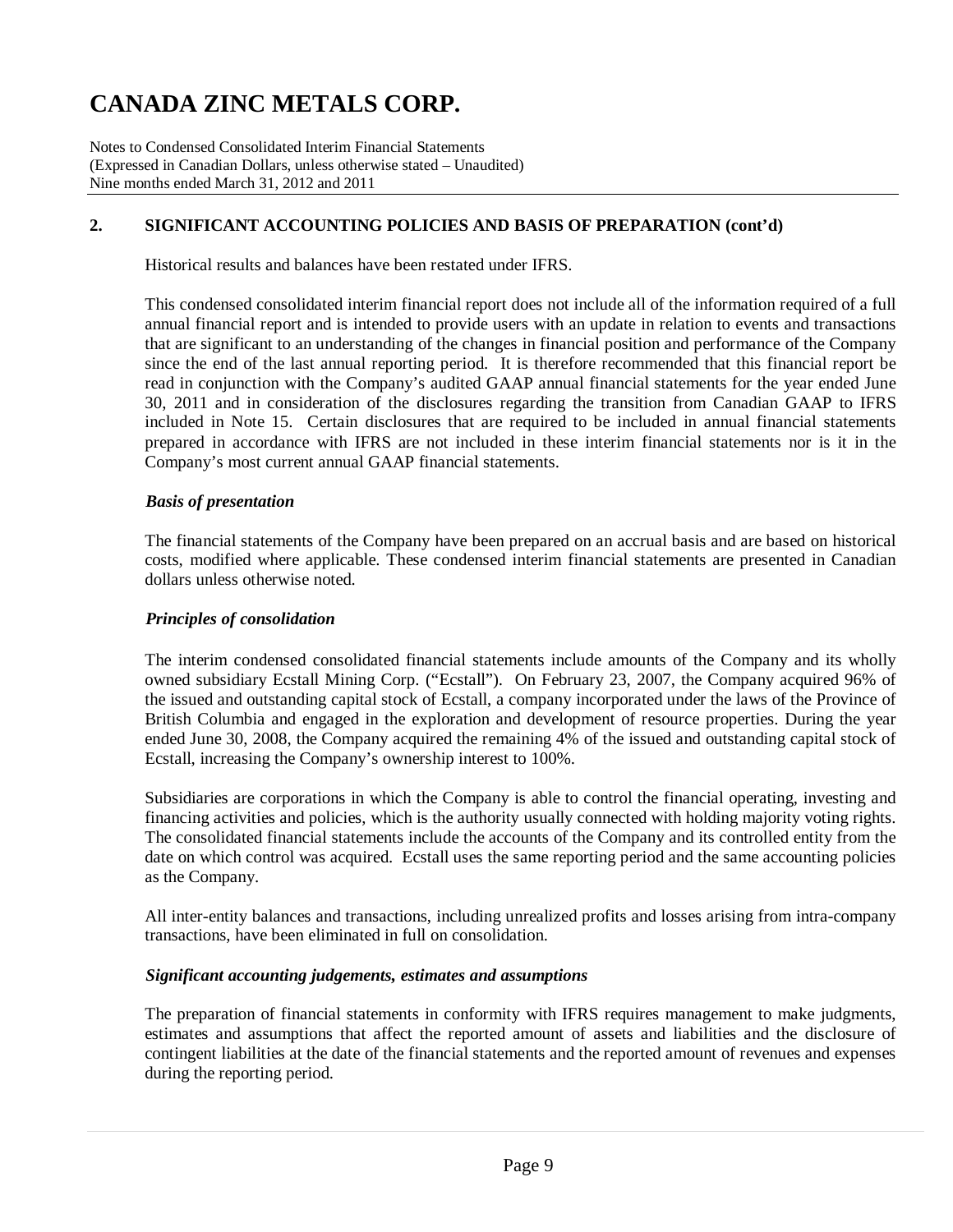Notes to Condensed Consolidated Interim Financial Statements (Expressed in Canadian Dollars, unless otherwise stated – Unaudited) Nine months ended March 31, 2012 and 2011

### **2. SIGNIFICANT ACCOUNTING POLICIES AND BASIS OF PREPARATION (cont'd)**

#### *Significant accounting judgements, estimates and assumptions (cont'd)*

Estimates and assumptions are continuously evaluated and are based on management's experience and other factors, including expectations of future events that are believed to be reasonable under the circumstances. However, actual outcomes can differ from these estimates.

Areas requiring a significant degree of estimation and judgment relate to the determination of the useful lives of equipment and leasehold improvements, fair value measurements for financial instruments and sharebased compensation and other equity-based payments, the recognition and valuation of provisions for restoration and environmental liabilities, impairment of resource properties and the recoverability and measurement of deferred tax assets and liabilities. Actual results may differ from those estimates and judgments.

#### *Financial instruments*

The Company classifies its financial assets in the following categories: at fair value through profit or loss ("FVTPL"), loans and receivables, held-to-maturity investments ("HTM"), and available-for-sale ("AFS"). The Company classifies its financial liabilities as either at FVTPL or other financial liabilities. The classification depends on the purpose for which the financial instruments were acquired. Management determines the classification of its financial instruments at initial recognition.

Financial assets are classified at FVTPL when they are either held for trading for the purpose of short-term profit taking, derivatives not held for hedging purposes, or when they are designated as such to avoid an accounting mismatch or to enable performance evaluation where a group of financial assets is managed by key management personnel on a fair value basis in accordance with a documented risk management or investment strategy. Such assets are subsequently measured at fair value with changes in carrying value being included in profit or loss. Transaction costs are expensed as incurred.

Loans and receivables are non-derivative financial assets with fixed or determinable payments that are not quoted in an active market. Loans and receivables are initially recognized at their fair value including transaction costs and are subsequently measured at amortized cost.

HTM investments are non-derivative financial assets that have fixed maturities and fixed or determinable payments, and it is the Company's intention to hold these investments to maturity. HTM investments are recognized on a trade-date basis and initially measured at fair value using the effective interest method, including transaction costs. They are subsequently measured at amortized cost.

The effective interest method calculates the amortized cost of a financial asset and allocates interest income over the corresponding period. The effective interest rate is the rate that discounts estimated future cash receipts over the expected life of the financial asset, or, where appropriate, a shorter period, to the net carrying amount on initial recognition.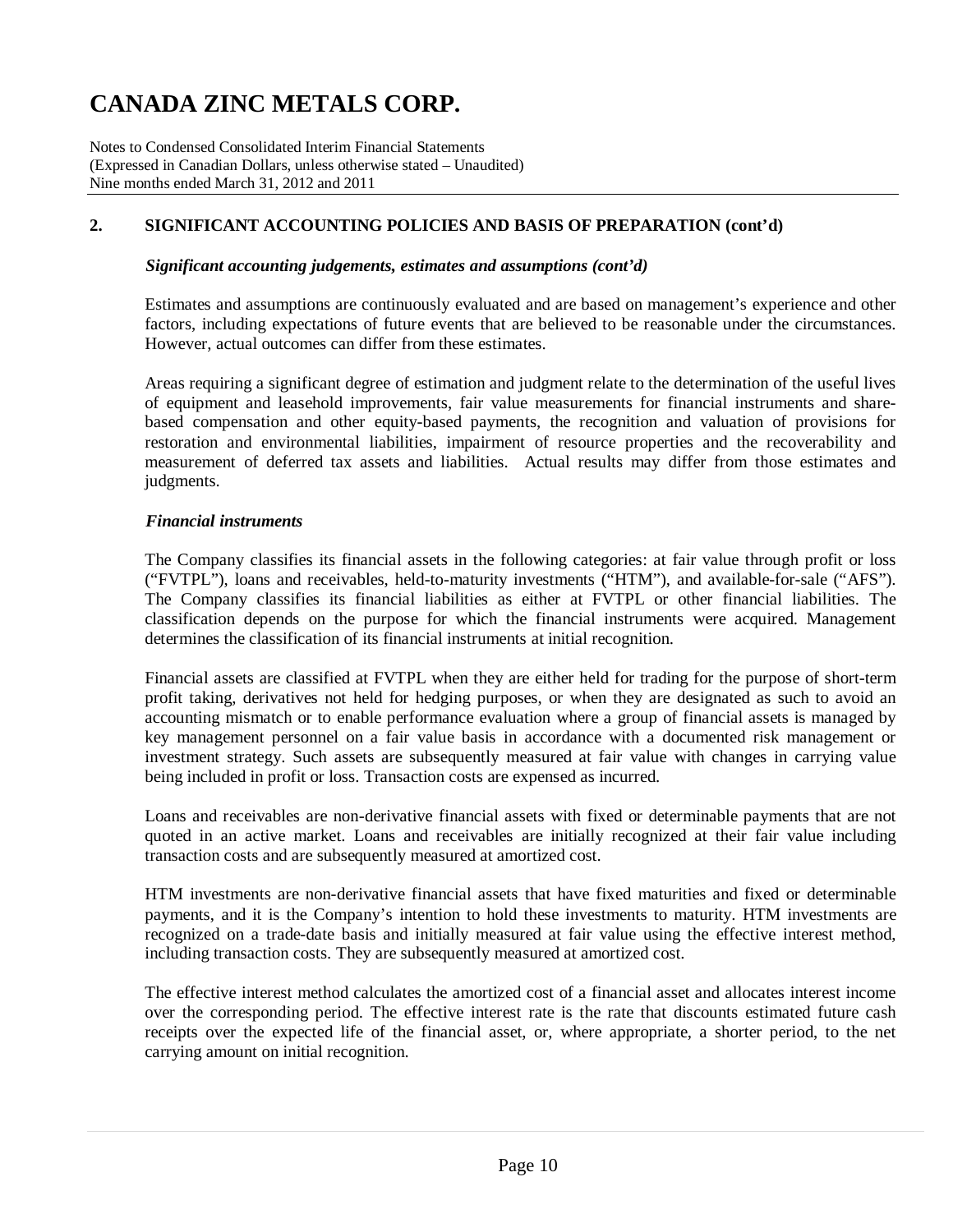Notes to Condensed Consolidated Interim Financial Statements (Expressed in Canadian Dollars, unless otherwise stated – Unaudited) Nine months ended March 31, 2012 and 2011

### **2. SIGNIFICANT ACCOUNTING POLICIES AND BASIS OF PREPARATION (cont'd)**

#### *Financial instruments (cont'd)*

AFS financial assets are non-derivative financial assets that are designated as AFS or are not suitable to be classified as financial assets at FVTPL, loans and receivables or HTM investments. AFS financial assets are measured initially at their fair value including transaction costs directly attributable to the acquisition. They are subsequently measured at fair value. Unrealized gains and losses are recognized in other comprehensive income, except for impairment losses, with interest calculated using the effective interest method and foreign exchange gains and losses.

Financial assets are derecognized when the rights to receive cash flows from the investments have expired or have been transferred and the Company has transferred substantially all risks and rewards of ownership. The Company derecognizes financial liabilities when, and only when, the Company's obligations are discharged, cancelled or they expire.

Financial assets, other than those at FVTPL, are assessed for indicators of impairment at each period end.

Financial assets are impaired when there is objective evidence that, as a result of one or more events that occurred after the initial recognition of the financial asset, the estimated future cash flows of the investment have been impacted.

Objective evidence of impairment could include the following:

- significant financial difficulty of the issuer or counterparty;
- default or delinquency in interest or principal payments; or
- it has become probable that the borrower will enter bankruptcy or financial reorganization.

For financial assets carried at amortized cost, the amount of the impairment is the difference between the asset's carrying amount and the present value of the estimated future cash flows, discounted at the financial asset's original effective interest rate.

The carrying amount of all financial assets, excluding trade receivables, is directly reduced by the impairment loss. The carrying amount of trade receivables is reduced through the use of an allowance account. When a trade receivable is considered uncollectible, it is written off against the allowance account. Subsequent recoveries of amounts previously written off are credited against the allowance account. Changes in the carrying amount of the allowance account are recognized in profit or loss.

With the exception of AFS equity instruments, if, in a subsequent period, the amount of the impairment loss decreases and the decrease relates to an event occurring after the impairment was recognized; the previously recognized impairment loss is reversed through profit or loss. On the date of impairment reversal, the carrying amount of the financial asset cannot exceed its amortized cost had impairment not been recognized.

Debt and equity instruments are classified as either financial liabilities or as equity in accordance with the substance of the contractual arrangement.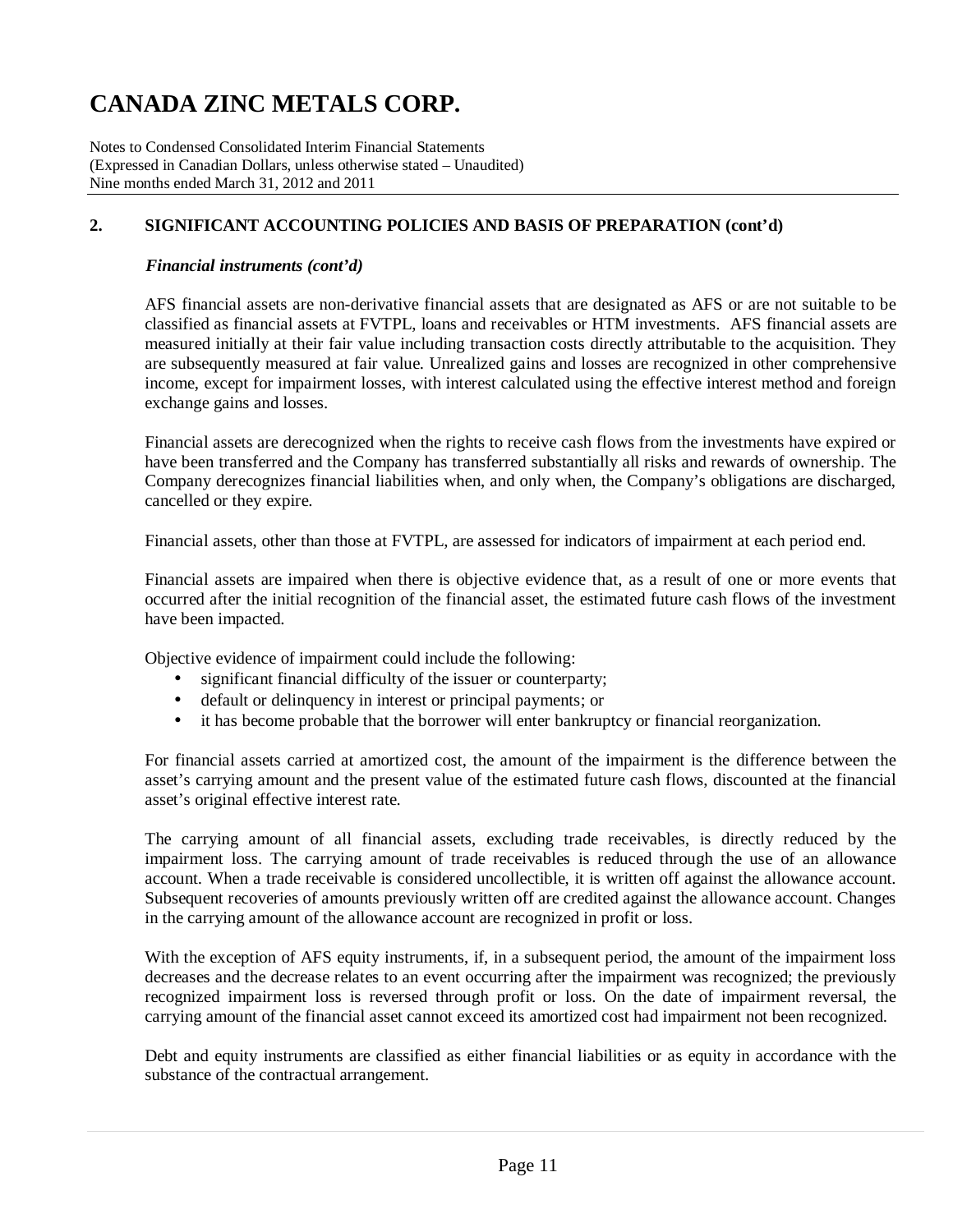Notes to Condensed Consolidated Interim Financial Statements (Expressed in Canadian Dollars, unless otherwise stated – Unaudited) Nine months ended March 31, 2012 and 2011

### **2. SIGNIFICANT ACCOUNTING POLICIES AND BASIS OF PREPARATION (cont'd)**

#### *Financial instruments (cont'd)*

An equity instrument is any contract that evidences a residual interest in the assets of an entity after deducting all of its liabilities. Equity instruments issued by the Company are recorded at the proceeds received, net of direct issue costs.

Financial liabilities are classified as either financial liabilities at FVTPL or other financial liabilities.

Other financial liabilities are initially measured at fair value and are subsequently measured at amortized cost using the effective interest method, with interest expense recognized on an effective yield basis.

The Company derecognizes financial liabilities when, and only when, the Company's obligations are discharged, cancelled or they expire.

The Company has classified its cash and cash equivalents as at FVTPL. Short-term investments and marketable securities are classified as available-for-sale. Receivables and METC recoverable are classified as loans and receivables. Accounts payable and accrued liabilities, due to related parties and a flow-through premium liability are classified as other financial liabilities, all of which are measured at amortized cost.

The Company does not have any derivative financial assets and liabilities.

Financial instruments measured at fair value are classified into one of three levels in the fair value hierarchy according to the relative reliability of the inputs used to estimate the fair values. The three levels of the fair value hierarchy are:

Level 1 – Unadjusted quoted prices in active markets for identical assets or liabilities;

Level 2 – Inputs other than quoted prices that are observable for the asset or liability either directly or indirectly; and

Level 3 – Inputs that are not based on observable market data.

Due to the short-term maturity of the Company's existing financial assets and liabilities, the carrying value approximates the fair value and no classification in the hierarchy is made.

#### *Cash and cash equivalents*

The Company considers cash and cash equivalents to include amounts held in banks and highly liquid shortterm investments with remaining maturities of 90 days or less.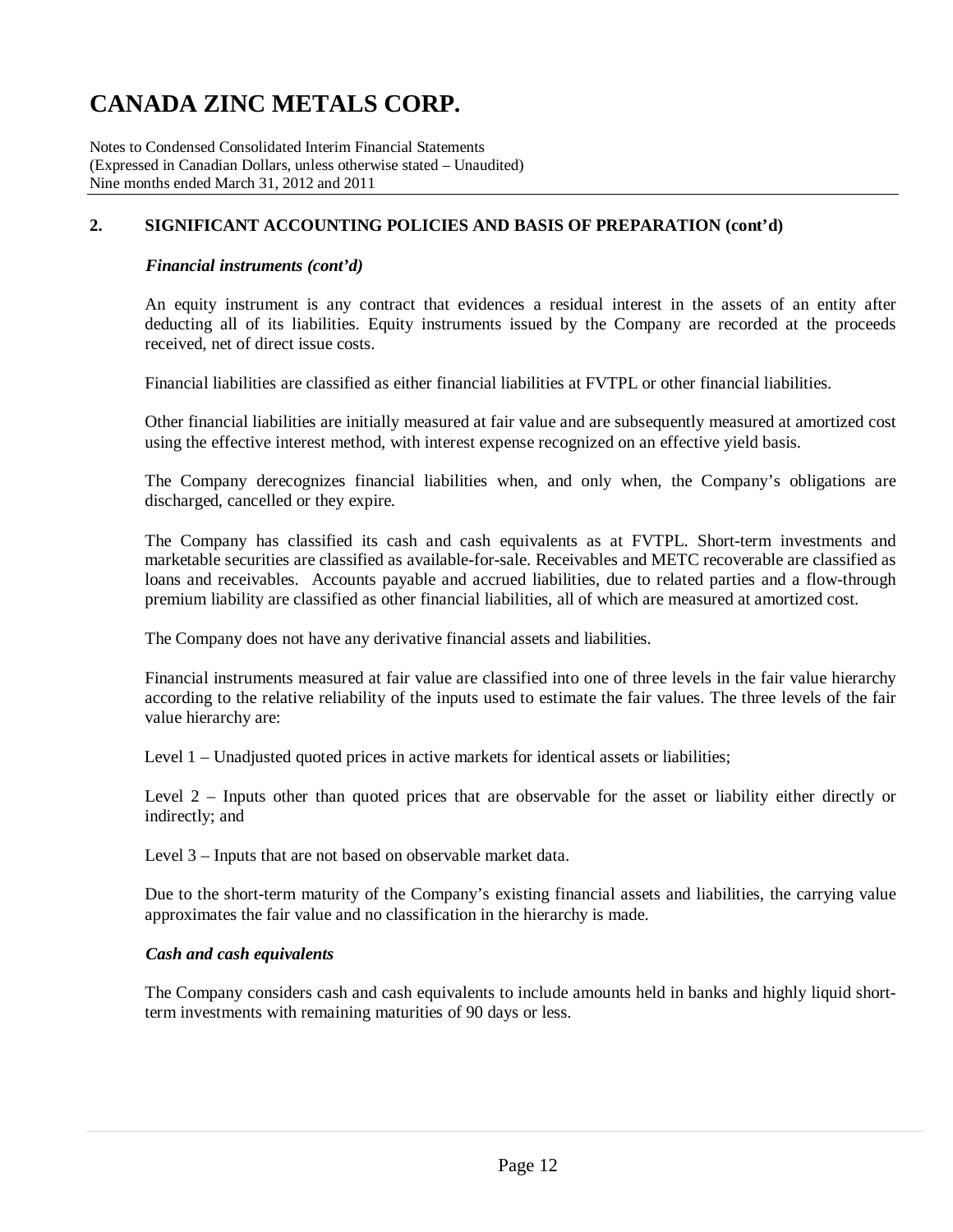Notes to Condensed Consolidated Interim Financial Statements (Expressed in Canadian Dollars, unless otherwise stated – Unaudited) Nine months ended March 31, 2012 and 2011

### **2. SIGNIFICANT ACCOUNTING POLICIES AND BASIS OF PREPARATION (cont'd)**

#### *Equipment and Leasehold Improvements*

Equipment and leasehold improvements are recorded at cost and are amortized over their estimated useful lives at the following rates:

| Camp equipment         | 25%     | declining balance method |
|------------------------|---------|--------------------------|
| Camp upgrades          | 25%     | declining balance method |
| Computer               | 30-55%  | declining balance method |
| Furniture              | 20%     | declining balance method |
| Office Equipment       | 20%     | declining balance method |
| Leasehold improvements | 5 years | straight-line method     |
| License                | 55%     | declining balance method |
| Vehicle                | 30%     | declining balance method |

In the year of acquisition, only one-half of the amortization is recorded.

The amortization of camp equipment and camp upgrades is recorded as expenditure in Resource Properties.

Where an item of equipment and leasehold improvements comprises significant components with different useful lives, the components are accounted for as separate items of equipment and leasehold improvements. The cost of replacing part of an item within equipment and leasehold improvements is recognized when the cost is incurred if it is probable that the future economic benefits will flow to the group and the cost of the item can be measured reliably. The carrying amount of the part that has been replaced is expensed. All other costs are recognized as an expense as incurred.

### *Resource properties*

Exploration and evaluation expenditures are capitalized once the legal right to explore a property has been acquired. Exploration and evaluation assets are recorded at cost less accumulated impairment losses. Direct costs related to the acquisition, exploration and evaluation of mineral properties are capitalized until the commercial viability of the asset is established, at which time the capitalized costs are reclassified to mineral properties under development. To the extent that the expenditures are spent to establish ore reserves within the rights to explore, the Company will consider those costs as intangible assets in nature. The depreciation of a capital asset in connection with exploring or evaluating a property of this nature will be included in the cost of the intangible asset.

When a project is deemed to no longer have commercially viable prospects to the Company, exploration and evaluation expenditures in respect of the project are deemed to be impaired. As a result, those exploration and expenditure costs, in excess of estimated recoveries, are written off to the statement of comprehensive loss/income.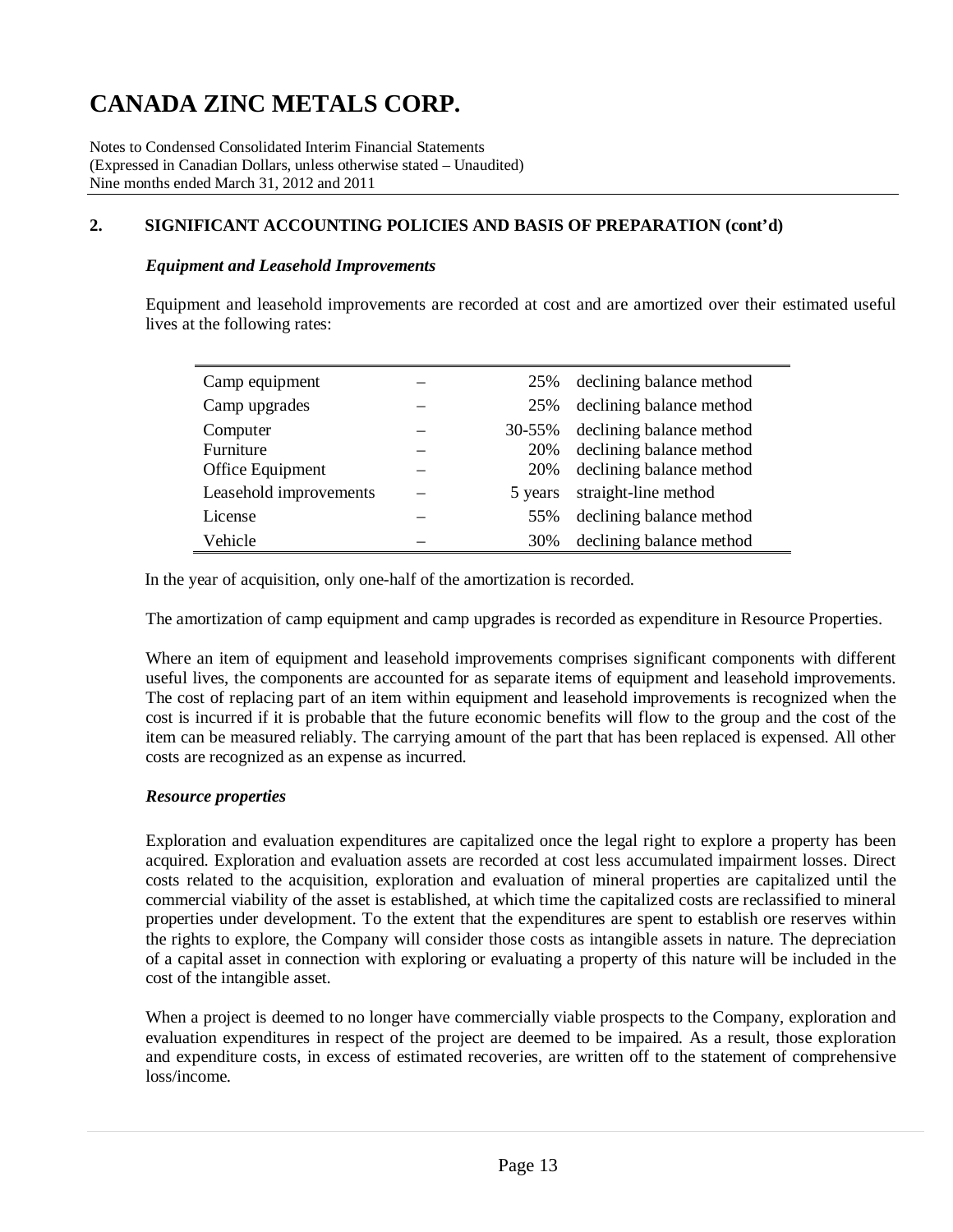Notes to Condensed Consolidated Interim Financial Statements (Expressed in Canadian Dollars, unless otherwise stated – Unaudited) Nine months ended March 31, 2012 and 2011

### **2. SIGNIFICANT ACCOUNTING POLICIES AND BASIS OF PREPARATION (cont'd)**

#### *Resource properties (continued)*

Management reviews the facts and circumstances suggesting if the carrying amount of the exploration and evaluation assets exceeds their recoverable amount on a regular basis. If the facts and circumstances suggest the carrying value exceeds the recoverable amount, the Company will perform an impairment test on the property in accordance with the provisions of IAS 36.

#### *METC recoverable*

Mining exploration tax credits from the Government of British Columbia for certain exploration expenditures incurred in British Columbia are treated as a reduction of the exploration costs of the respective resource property.

#### *Impairment of long-lived assets*

An impairment loss is recognized when the carrying amount of an asset, or its cash generating unit ("CGU"), exceeds its recoverable amount. A CGU is the smallest identifiable group of assets that generates cash inflows that are largely independent of the cash inflows from other assets or groups of assets. Impairment losses are recognized in profit and loss for the period. Impairment losses recognized in respect of CGUs are allocated first to reduce the carrying amount of any goodwill allocated to CGUs and then to reduce the carrying amount of the other assets in the unit on a pro-rata basis.

The recoverable amount of assets is the greater of an asset's fair value less cost to sell and value in use. In assessing value in use, the estimated future cash flows are discounted to their present value using a pre-tax discount rate that reflects the current market assessments of the time value of money and the risks specific to the asset. For an asset that does not generate cash inflows largely independent of those from other assets, the recoverable amount is determined for the cash-generating unit to which the asset belongs.

An impairment loss is only reversed if there is an indication that the impairment loss may no longer exist and there has been a change in the estimates used to determine the recoverable amount, however, not to an amount higher than the carrying amount that would have been determined had no impairment loss been recognized in previous years.

Assets that have an indefinite useful life are not subject to amortization and are tested annually for impairment.

#### *Units*

The proceeds from the issue of units are allocated between common shares and common share purchase warrants based on the residual value method. Under this method, the proceeds are allocated to capital stock based on the fair value of the common shares and any residual value is allocated to common share purchase warrants.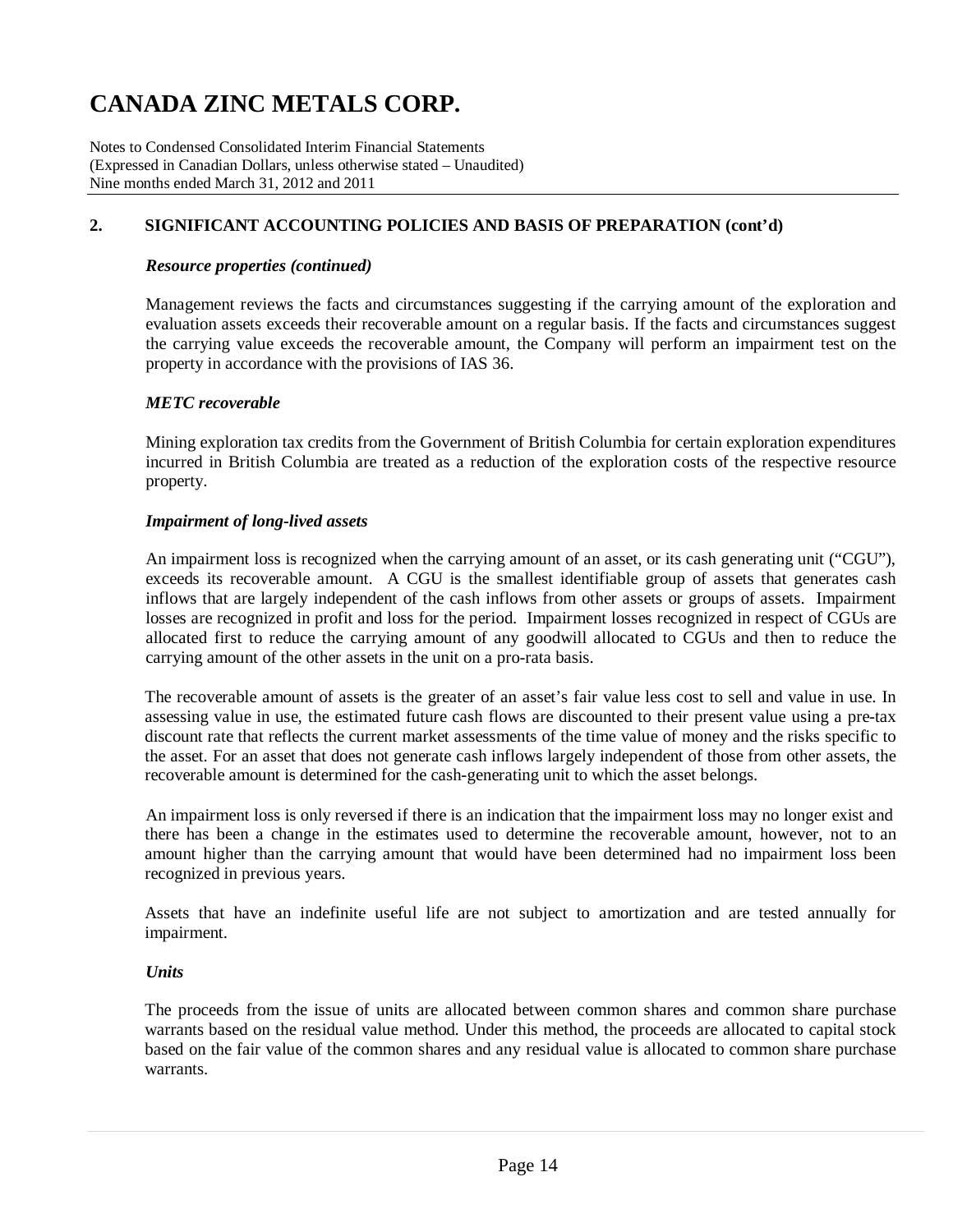Notes to Condensed Consolidated Interim Financial Statements (Expressed in Canadian Dollars, unless otherwise stated – Unaudited) Nine months ended March 31, 2012 and 2011

### **2. SIGNIFICANT ACCOUNTING POLICIES AND BASIS OF PREPARATION (cont'd)**

#### *Flow-through shares*

Canadian tax legislation permits a company to issue flow-through shares whereby the deduction for tax purposes relating to qualified resource expenditures is claimed by the investors rather than the Company. While IFRS contains no specific guidance on accounting for flow-through shares, the Company has chosen to adopt the following accounting policy.

At the time of closing a financing involving flow-through shares, the Company allocates the gross proceeds received ("flow-through commitment") as follows:

- Share capital based on the fair value of the common shares;
- Flow-through share premium –recorded as a liability and equal to the estimated premium, if any, investors pay for the flow-through feature; and
- Warrant reserve the residual balance, if warrants being issued.

Thereafter, as qualifying expenditures are incurred, these costs are capitalized to resource properties. Recording these expenditures for accounting purposes gives rise to taxable temporary differences.

When flow-through expenditures are renounced, a portion of the future income tax assets that were not recognized in previous years, due to the recording of a valuation allowance, are recognized as recovery of income taxes in the statement of loss and deficit. Additionally, the Company reverses the liability for the flow-through share premium to income, on a proportional basis, as an offset of deferred tax expense.

As at March 31, 2012, the Company had no outstanding flow-through share commitments.

The Company may also be subject to a Part XII.6 tax on flow-through proceeds renounced under the Lookback rule, in accordance with regulations. When applicable, this tax is accrued as flow-trough tax expense until paid.

### *Provisions*

Provisions are recorded when a present legal or constructive obligation exists as a result of past events where it is probable that an outflow of resources embodying economic benefits will be required to settle the obligation, and a reliable estimate of the amount of the obligation can be made.

The amount recognized as a provision is the best estimate of the consideration required to settle the present obligation at the reporting date, taking into account the risks and uncertainties surrounding the obligation and discount rates. Where a provision is measured using the cash flows estimated to settle the present obligation, its carrying amount is the present value of those cash flows discounted for the market discount rate. Over time the discounted liability is increased for the changes in the present value based on the current market discount rates and liability risks. When some or all of the economic benefits required to settle a provision are expected to be recovered from a third party, the receivable is recognized as an asset if it is virtually certain that reimbursement will be received and the amount receivable can be measured reliably.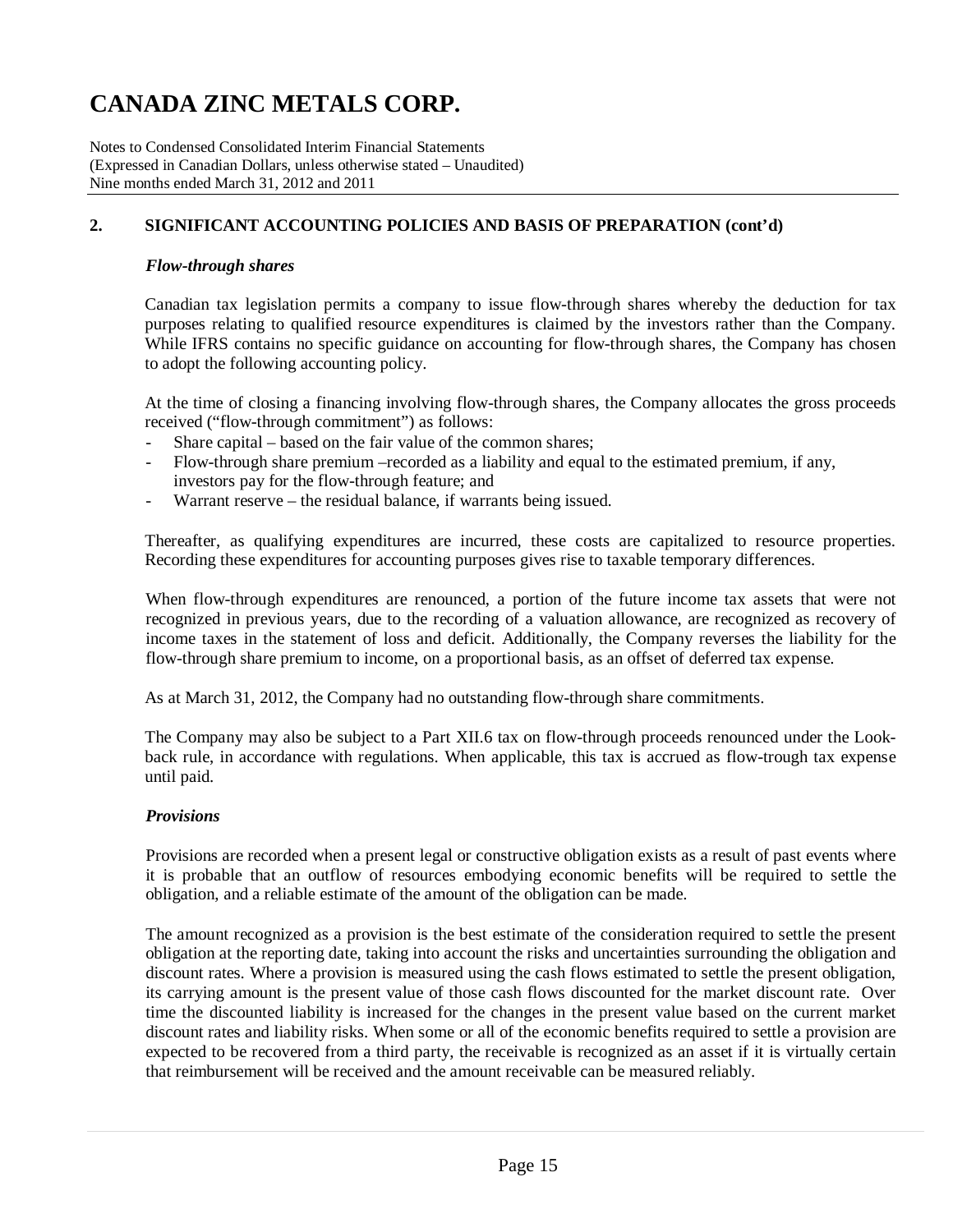Notes to Condensed Consolidated Interim Financial Statements (Expressed in Canadian Dollars, unless otherwise stated – Unaudited) Nine months ended March 31, 2012 and 2011

### **2. SIGNIFICANT ACCOUNTING POLICIES AND BASIS OF PREPARATION (cont'd)**

### *Provisions (cont'd)*

Changes in closure and reclamation estimates are accounted for as a change in the corresponding capitalized cost.

Costs of rehabilitation projects for which a provision has been recorded are recorded directly against the provision as incurred.

### *Share-based payments*

The Company operates an employee share option plan. The fair value of share-based payments to employees is measured at grant date using the Black-Scholes option pricing model, and is recognized over the vesting period using the graded method. The fair value of share-based payments to non-employees is measured at the date the goods or services are received, at either the fair value of the goods or services received or the fair value of the equity instruments issued using the Black-Scholes option pricing model.

For both employees and non-employees, the fair value is recognized as an expense with a corresponding increase in contributed surplus. The amount recognized as expense is adjusted to reflect the number of share options expected to vest.

#### *Income taxes*

Income tax expense comprises current and deferred tax. Income tax is recognized in the statement of comprehensive loss except to the extent that it relates to items recognized directly in equity. Current tax expense is the expected tax payable on taxable income for the year, using tax rates enacted or substantively enacted at period end, adjusted for amendments to tax payable with regards to previous years.

Deferred tax is recorded using the liability method, providing for temporary differences, between the carrying amounts of assets and liabilities for financial reporting purposes and the amounts used for taxation purposes.

Temporary differences are not provided for relating to goodwill not deductible for tax purposes, the initial recognition of assets or liabilities that affect neither accounting nor taxable loss, nor differences relating to investments in subsidiaries to the extent that they will probably not reverse in the foreseeable future. The amount of deferred tax provided is based on the expected manner of realization or settlement of the carrying amount of assets and liabilities, using tax rates enacted or substantively enacted at the balance sheet date.

A deferred tax asset is recognized only to the extent that it is probable that future taxable profits will be available against which the asset can be utilized. To the extent that the Company does not consider it probable that a deferred tax asset will be recovered, it provides a valuation allowance against that excess.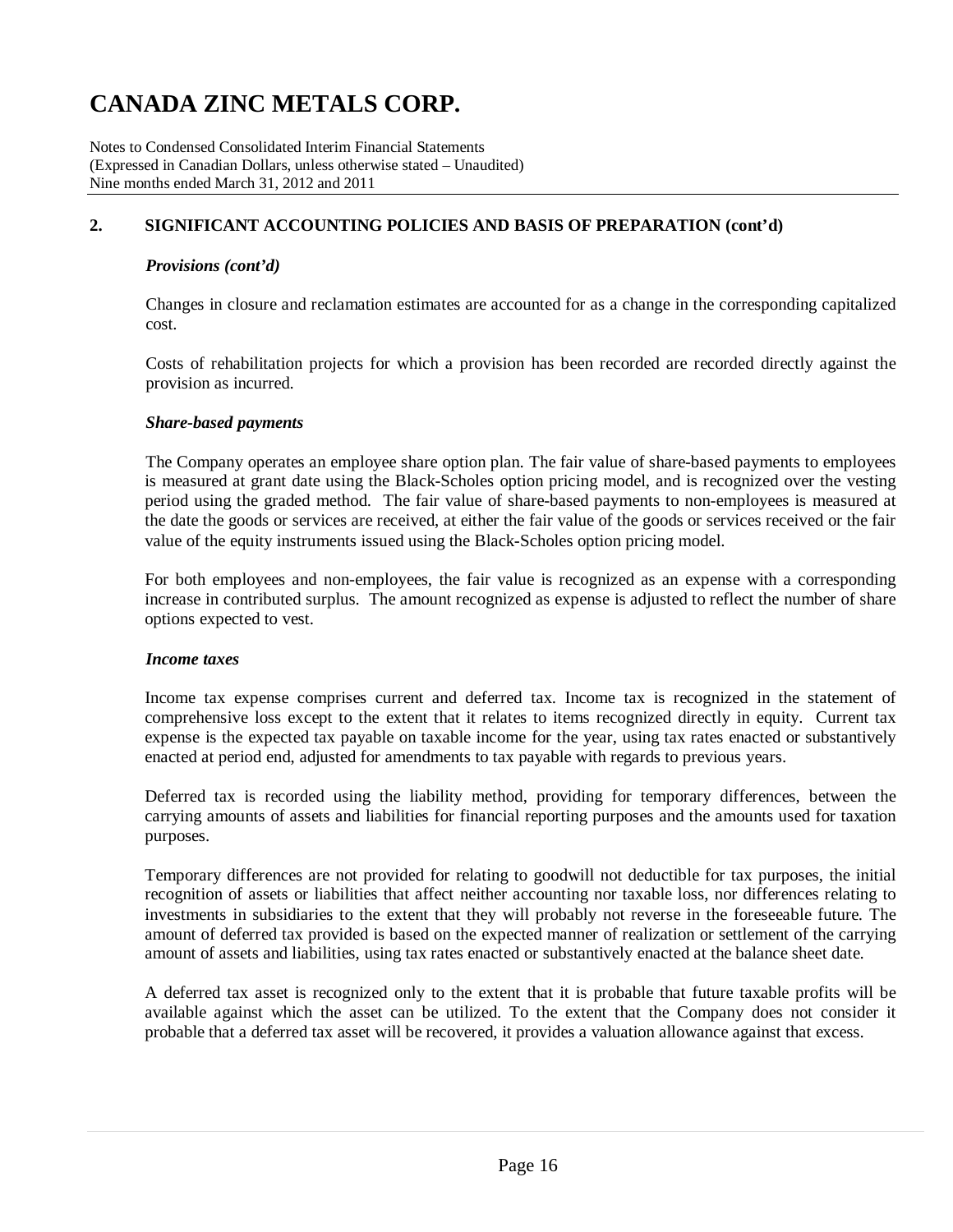Notes to Condensed Consolidated Interim Financial Statements (Expressed in Canadian Dollars, unless otherwise stated – Unaudited) Nine months ended March 31, 2012 and 2011

### **2. SIGNIFICANT ACCOUNTING POLICIES AND BASIS OF PREPARATION (cont'd)**

#### *Loss per share*

Loss per share is computed by dividing net loss available to common shareholders by the weighted average number of shares outstanding during the reporting period. Diluted loss per share is computed similar to basic loss per share except that the weighted average shares outstanding are increased to include additional shares for the assumed exercise of share options and warrants, if dilutive. The number of additional shares is calculated by assuming that outstanding share options and warrants were exercised and that the proceeds from such exercises were used to acquire common stock at the average market price during the reporting periods.

### **3. CASH AND CASH EQUIVALENTS**

Cash and cash equivalents are comprised of:

|                                    | March 31, 2012 | June 30, 2011 |
|------------------------------------|----------------|---------------|
| Bank deposits                      | 1.540.573      | 81,513        |
| Guaranteed investment certificates | 12,776,000     | 15,419,641    |
|                                    | 14,316,573     | 15,501,154    |

Cash equivalents consists of highly liquid Canadian dollar denominated guaranteed investment certificates ("GICs") with a remaining term to maturity at the point of purchase of ninety days or less. As at March 31, 2012, the GICs were earning an average annual interest of approximately 1.35% at variable and fixed rates. Subsequent to March 31, 2012, GICs were redeemed, and funds were re-invested in 30-days redeemable GICs at a fixed rate of 1.45%. The counter-party is a financial institution.

As at March 31, 2012, GICs' interest receivable of \$24,077 (June 30, 2011 - \$112,378) was accrued and included in receivables (Note 4).

### **4. RECEIVABLES**

|                                     |   | March 31, 2012 | June 30, 2011 |         |  |  |
|-------------------------------------|---|----------------|---------------|---------|--|--|
| <b>Harmonized Sales Tax credits</b> | S | 138.344        |               | 279,906 |  |  |
| Interest accrued on GICs (Note 3)   |   | 24,077         |               | 112,378 |  |  |
| Other receivables                   |   |                |               | 85,316  |  |  |
|                                     | S | 162.421        |               | 477,600 |  |  |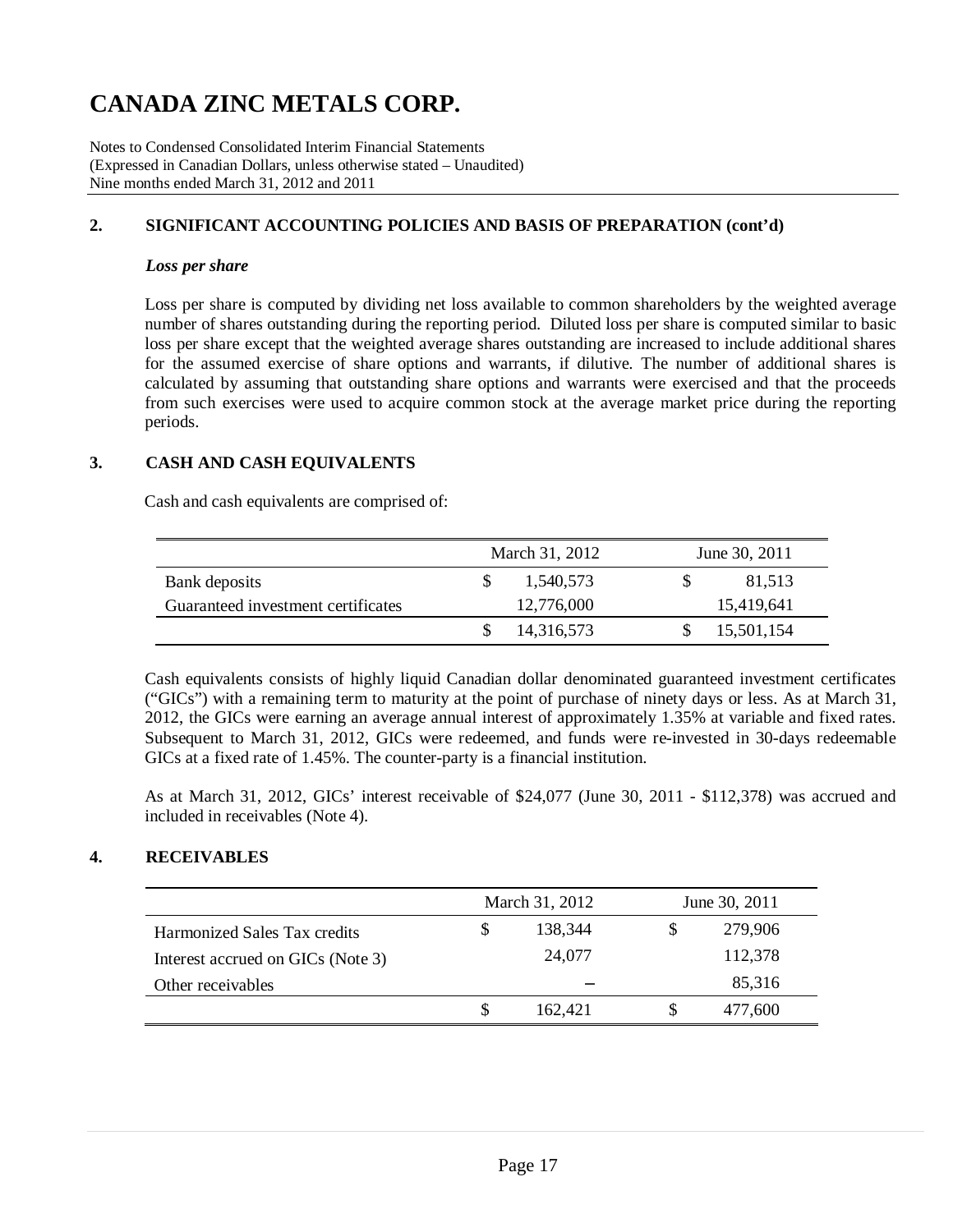Notes to Condensed Consolidated Interim Financial Statements (Expressed in Canadian Dollars, unless otherwise stated – Unaudited) Nine months ended March 31, 2012 and 2011

### **5. SHORT-TERM INVESTMENTS**

Short-term investments consist of highly liquid Canadian dollar denominated guaranteed investment certificates (GICs) with terms to maturity greater than ninety days, but not more than one year, all of which are classified as available-for-sale. The counter-party is a financial institution.

During the period ended March 31, 2012, all GICs were re-classified as cash equivalents after being reinvested in 30-day redeemable GICs with the original maturity terms of less than 30 days.

### **6. MARKETABLE SECURITIES**

|                                    | March 31, 2012   |            |   |                                            |    |           |  |  |  |  |  |
|------------------------------------|------------------|------------|---|--------------------------------------------|----|-----------|--|--|--|--|--|
|                                    |                  |            |   | Accumulated<br>unrealized<br>holding gains |    |           |  |  |  |  |  |
|                                    | Number of shares | Fair value |   | Cost                                       |    | (losses)  |  |  |  |  |  |
|                                    |                  |            |   |                                            |    |           |  |  |  |  |  |
| Oracle Mining Corp. shares         | 1,200,000<br>S   | 1,680,000  | S | 1,149,156                                  | \$ | 530,844   |  |  |  |  |  |
| International Lithium Corp. shares | 175,000          | 15,750     |   | 58,333                                     |    | (42, 583) |  |  |  |  |  |
| TNR Gold Corp. shares              | 1,875,000        | 131,250    |   | 218,750                                    |    | (87,500)  |  |  |  |  |  |
|                                    | \$               | 1,827,000  | S | 1,426,239                                  | \$ | 400,761   |  |  |  |  |  |

|                                         | Number of shares | Fair value    | Cost          |    | Accumulated<br>unrealized<br>holding gains<br>(losses) |
|-----------------------------------------|------------------|---------------|---------------|----|--------------------------------------------------------|
|                                         |                  |               |               |    |                                                        |
| Oracle Mining Corp. shares              | 248,500          | \$<br>310,625 | \$<br>518,453 | \$ | (207, 828)                                             |
| International Lithium Corp. shares      | 400,000          | 90,000        | 133,333       |    | (43, 333)                                              |
| International Lithium Corp.<br>warrants | 400,250          | 16,010        | 100,063       |    | (84,053)                                               |
| TNR Gold Corp. shares                   | 1,875,000        | 140,625       | 218,750       |    | (78, 125)                                              |
|                                         |                  | \$<br>557,260 | \$<br>970,599 | S  | (413, 339)                                             |

During the nine months ended March 31, 2012, the Company sold 225,000 shares of International Lithium Corp. ("ILC") at an average price of \$0.13 per share for net cash proceeds of \$30,239, and 400,250 ILC share purchase warrants at an average price of \$0.03 for net cash proceeds of \$11,998. The Company realized a pre-tax loss of \$132,825 on the sale of these securities.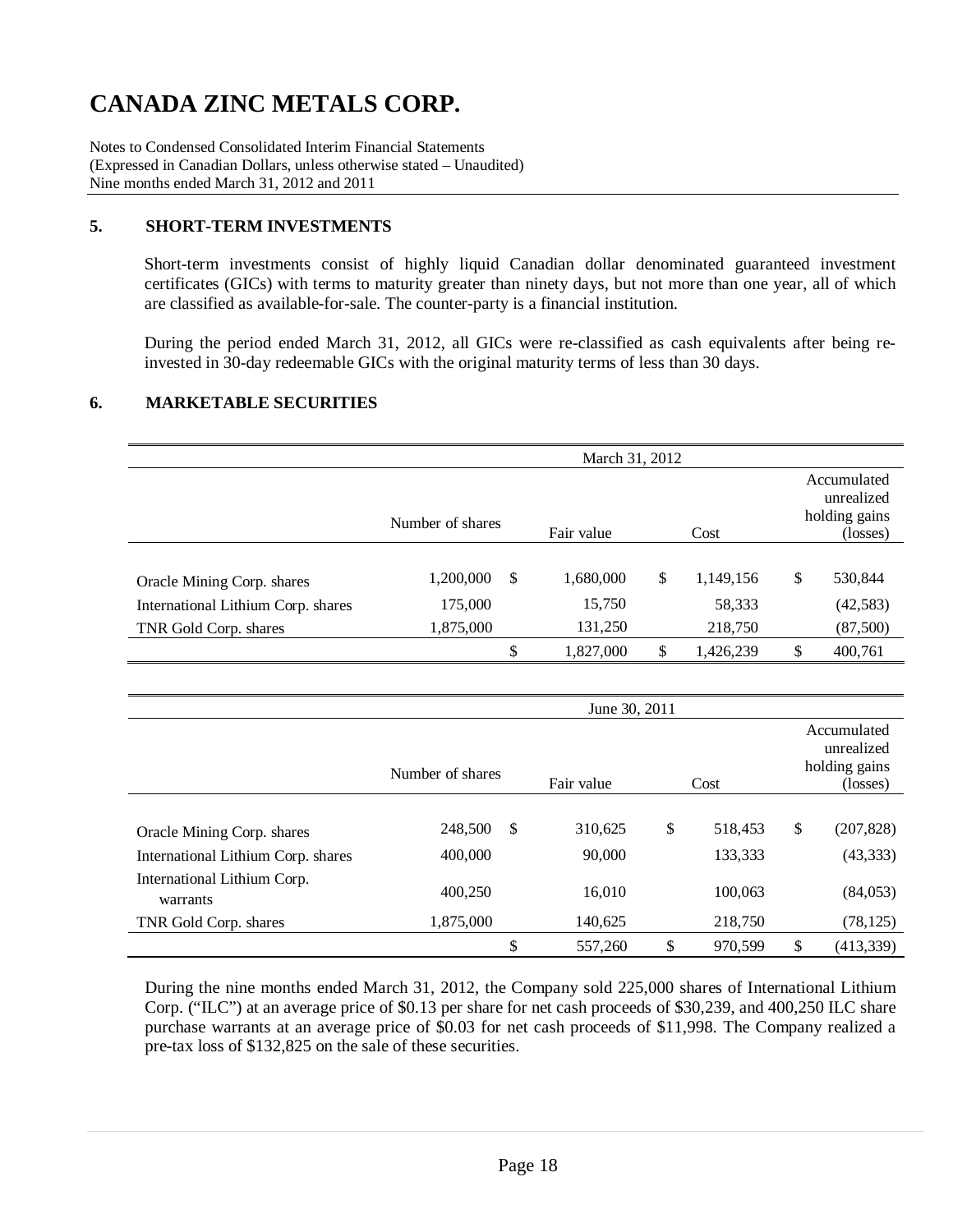Notes to Condensed Consolidated Interim Financial Statements (Expressed in Canadian Dollars, unless otherwise stated – Unaudited) Nine months ended March 31, 2012 and 2011

### **6. MARKETABLE SECURITIES (cont'd)**

The Company received ILC shares and warrants during fiscal 2011 as a part of the plan of arrangement that involved the spin-out of TNR's lithium and rare metals property interests into a separate public company, International Lithium Corp. The costs of the original TNR shares were allocated to new TNR shares and ILC shares based on the distribution ratio and stock prices of new shares after the Spin-Out. ILC warrants were received as dividends in kind and recorded at a fair market value.

During the nine months ended March 31, 2012, the Company invested \$1,604,993 by purchasing 1,968,900 shares of Oracle Mining Corp. ("OMN") (former Gold Hawk Resources Inc.) in the open market at an average price of \$0.82 per share, and sold 1,017,400 OMN shares at an average price of \$1.14 per share for net cash proceeds of \$1,164,227 and realized a pre-tax gain of \$189,935 on the sale of these securities.

### **7. OTHER ASSETS**

Other assets comprise a reclamation bond of \$312,649 (June 30, 2011 – \$309,000) posted as a security deposit with the Government of British Columbia in relation to the Akie and Kechika Regional properties.

#### **8. TRADE PAYABLES AND ACCRUED LIABILITIES**

|                            | March 31, 2012 | June 30, 2011 |  |
|----------------------------|----------------|---------------|--|
| Trade payables             | 204,815<br>S   | 1,005,790     |  |
| <b>Accrued liabilities</b> | 22,383         | 183,234       |  |
|                            | 227,198        | 1,189,024     |  |

#### **9. FLOW-THROUGH LIABILITY**

|                                | March 31, 2012 |                          | June 30, 2011 |  |
|--------------------------------|----------------|--------------------------|---------------|--|
| Flow-through premium liability | ٠D             | $\overline{\phantom{0}}$ | 242,250       |  |

The flow-through premium liability arose in connection with the flow-through private placement of the Company completed during fiscal 2011 (Note 12(b)). The recorded flow-through premium liability of \$242,250 was based on an estimated premium of \$0.05 per a flow-through share issued. This balance does not represent a cash liability to the Company. This balance is amortized to the statement of comprehensive loss pro-rata with the amount of qualifying flow-through expenditures applicable to the flow-through shares that have been renounced to the flow-through investors.

As at March 31, 2012, the Company incurred \$3,730,650 in qualifying resource expenditures and filed regulatory renunciation forms. Accordingly, the Company reversed the flow-through premium liability to income as a deferred income tax recovery.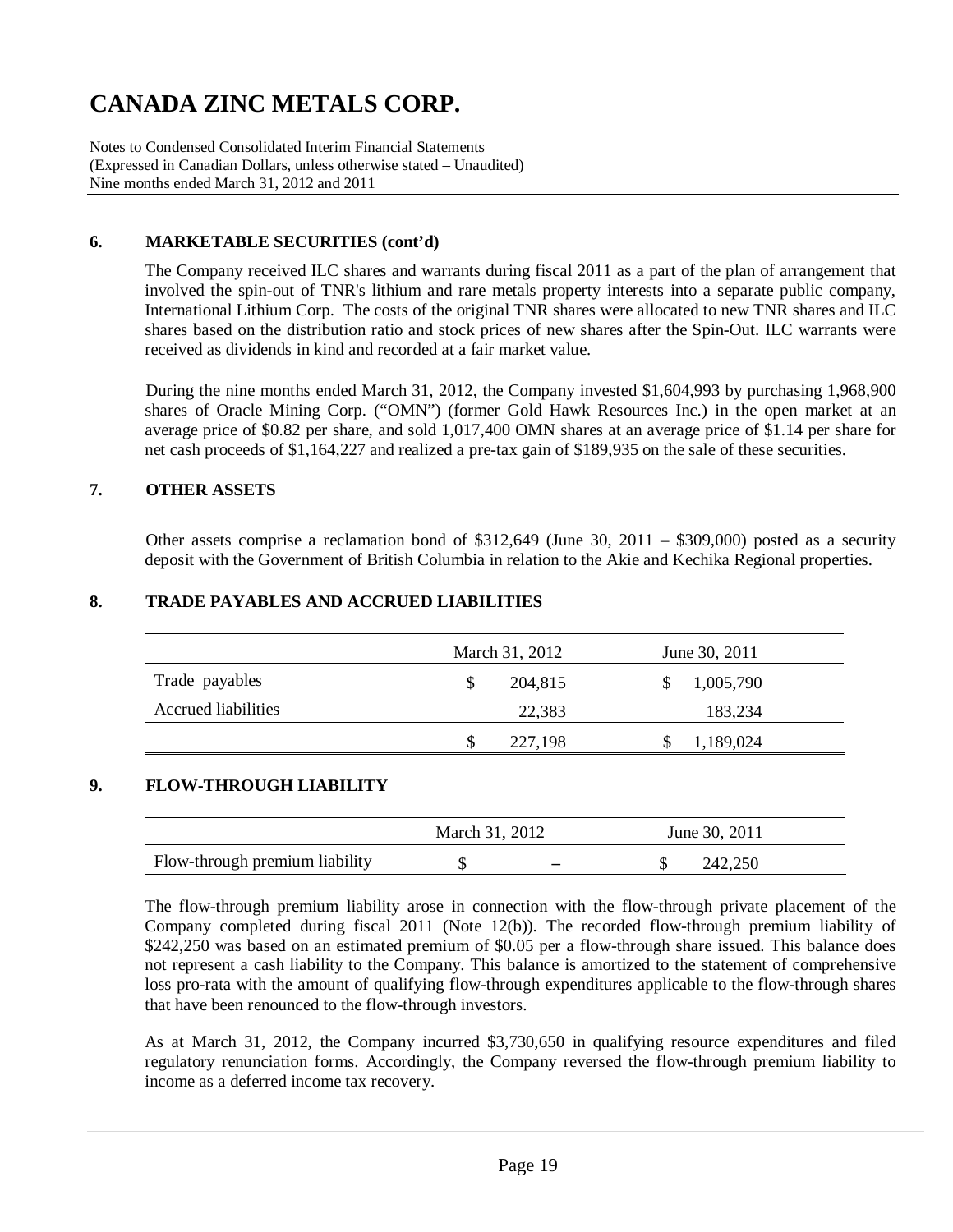Notes to Condensed Consolidated Interim Financial Statements (Expressed in Canadian Dollars, unless otherwise stated – Unaudited) Nine months ended March 31, 2012 and 2011

### **10. EQUIPMENT AND LEASEHOLD IMPROVEMENTS**

|                                                            | Computers                | Office<br>equipment and<br>furniture | Office leasehold<br>improvements | License $(1)$                      | Vehicle (1)                    | Camp<br>equipment and<br>$fixtures_{(1)}$ |     | Camp upgrades<br>(1)        | Total                       |
|------------------------------------------------------------|--------------------------|--------------------------------------|----------------------------------|------------------------------------|--------------------------------|-------------------------------------------|-----|-----------------------------|-----------------------------|
| Cost:<br>At July 1, 2010 and June 30, 2011                 | \$<br>14,909             | \$<br>4,026                          | \$<br>2,522                      | \$                                 | \$                             | \$<br>79,482                              | \$  | 161,476                     | \$<br>262,415               |
| Acquisition                                                | 931                      | 14,234                               | $\qquad \qquad =$                | 19,000                             | 34,400                         | 49,338                                    |     | 3,757                       | 121,660                     |
| At June 30, 2011                                           | 15,840                   | 18,260                               | 2,522                            | 19,000                             | 34,400                         | 128,820                                   |     | 165,233                     | 384,075                     |
| Acquisition                                                |                          |                                      | 4,616                            |                                    | 206                            | 31,338                                    |     | 110,775                     | 146,935                     |
| Disposal                                                   | (3,613)                  | $\overline{\phantom{m}}$             | (2,522)                          | $\overline{\phantom{m}}$           | —                              |                                           |     | $\overline{\phantom{0}}$    | (6, 135)                    |
| At March 31, 2012                                          | 12,227                   | 18,260                               | 4,616                            | 19,000                             | 34,606                         | 160,158                                   |     | 276,008                     | 524,875                     |
| <b>Amortization:</b><br>At July 1, 2010                    |                          |                                      |                                  |                                    |                                |                                           |     |                             |                             |
| Amortization                                               | 12,574<br>1.115          | 2,598<br>1.709                       | 2,312                            |                                    |                                | 40,362                                    |     | 82,000                      | 139,846                     |
| At June 30, 2011<br>Amortization<br>Eliminated on disposal | 13,689<br>651<br>(3,613) | 4,307<br>2,097                       | 210<br>2,522<br>346<br>(2,522)   | 5,225<br>5,225<br>7,852            | 5,160<br>5,160<br>6,602        | 15,947<br>56,309<br>16,379                |     | 19,869<br>101,869<br>19,684 | 49,235<br>189,081<br>53,611 |
| At March 31, 2012                                          | 10,727                   | $\overline{\phantom{m}}$<br>6,404    | 346                              | $\overline{\phantom{m}}$<br>13,077 | 11,762                         | 72,688                                    |     | 121,553                     | (6,135)<br>236,557          |
| Net book value:                                            |                          |                                      |                                  |                                    |                                |                                           |     |                             |                             |
| At July 1, 2010                                            | \$<br>2,335              | \$<br>1,428                          | \$<br>210                        | \$<br>$\qquad \qquad$              | \$<br>$\overline{\phantom{0}}$ | \$<br>39,120                              | \$  | 79,476                      | \$<br>122,569               |
| At June 30, 2011                                           | \$<br>2,151              | \$<br>13,953                         | \$<br>$\overline{\phantom{0}}$   | \$<br>13,775                       | \$<br>29,240                   | \$<br>72,511                              | \$  | 63,363                      | \$<br>194,994               |
| At March 31, 2012                                          | \$<br>1,500              | \$<br>11,856                         | \$<br>4,270                      | \$<br>5,923                        | \$<br>22,844                   | \$<br>87,470                              | \$. | 154,455                     | \$<br>288,318               |

(1) The net book value of camp equipment and upgrades was reclassified from Resource properties (Note 15).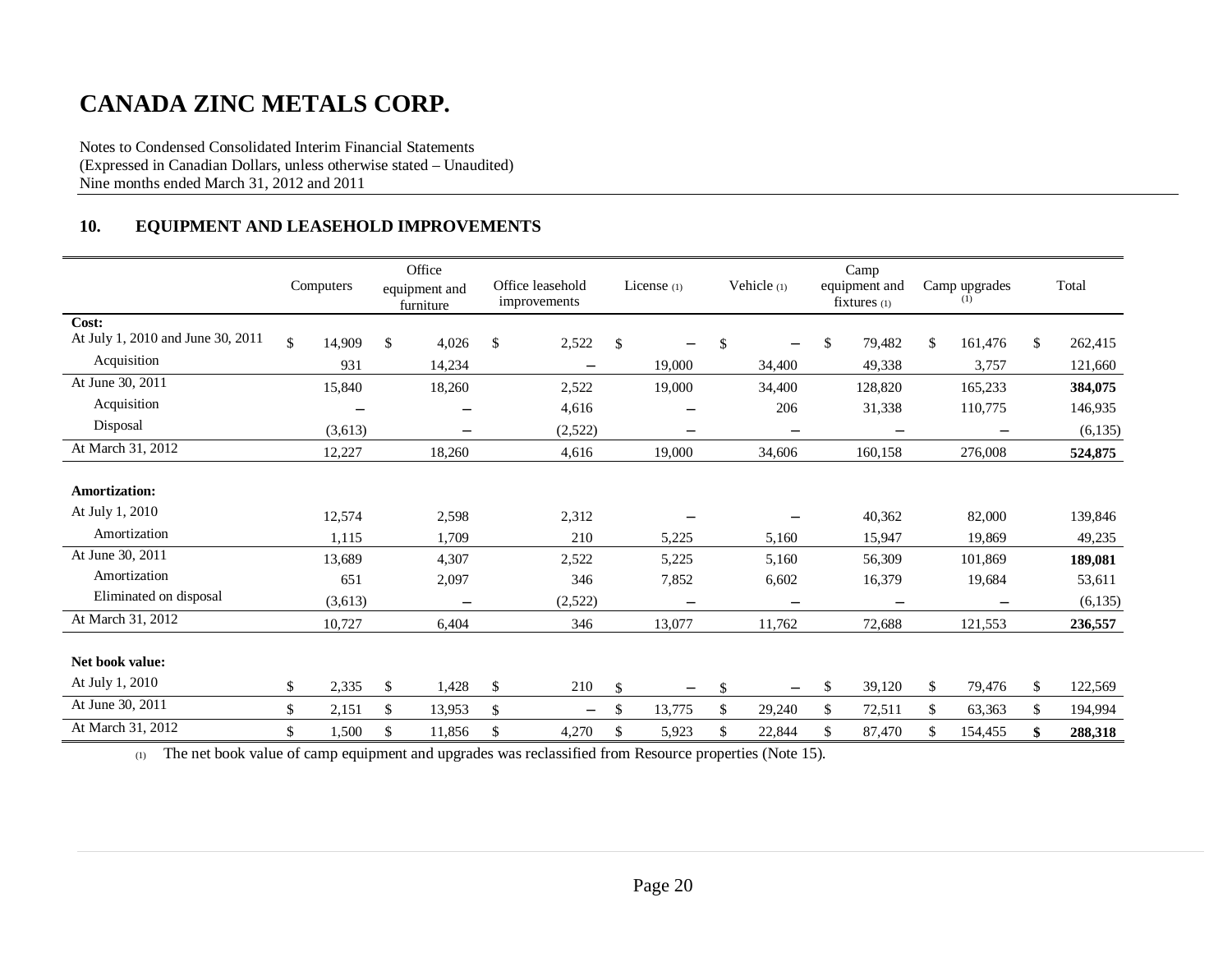Notes to Condensed Consolidated Interim Financial Statements (Expressed in Canadian Dollars, unless otherwise stated – Unaudited) Nine months ended March 31, 2012 and 2011

### **11. RESOURCE PROPERTIES**

Title to resource properties involves certain inherent risks due to the difficulties of determining the validity of certain claims as well as the potential for problems arising from the frequently ambiguous conveyancing history characteristic of many resource properties. The Company has investigated title to all of its resource properties and, to the best of its knowledge, title to all of its properties are in good standing.

#### **Akie Property, British Columbia**

The Company owns a 100% interest in the Akie property, which resulted from Company expenditures and the acquisition of Ecstall Mining Corporation (Note 1).

During fiscal 2007, the Company acquired the following properties pursuant to the acquisition of Ecstall Mining Corporation:

- Kechika South Properties, Omineca Mining Division. The Company owns a 100% interest in two properties,
- Kechika North Properties, Liard Mining Division. The Company owns a 100% interest in three properties of which, certain claims are subject to a 0.5% net smelter royalty.

### **DA Property, Northwest Territories**

On August 1, 2006, the Company entered into a joint venture agreement where by the Company holds 8.2% undivided interest in the mineral claims and three mineral leases, the latter subject to a 10% underlying NPI, a 5% GOR and a 5% NSR. Pursuant to an amended and restated Mineral Property Option Agreement, dated August 30, 1998, the Company has the option to reduce the GOR and NSR interests to 2.25% and 2%, respectively, and eliminate entirely the NPI by completing certain share issuances and cash payments to the original property owner within 90 days of a production decision. The other joint venture participants are Shear Minerals Ltd. (58.2%), the project operator, International Samuel Exploration Corp. (25.4%) and New World Resources Inc. (8.2%).

During the year ended June 30, 2011, the Company wrote-off the carrying amount of \$221,560 related to the DA Properties as the Company has no further exploration plans for these properties in the foreseeable future.

The following table summarizes resource property expenses by property: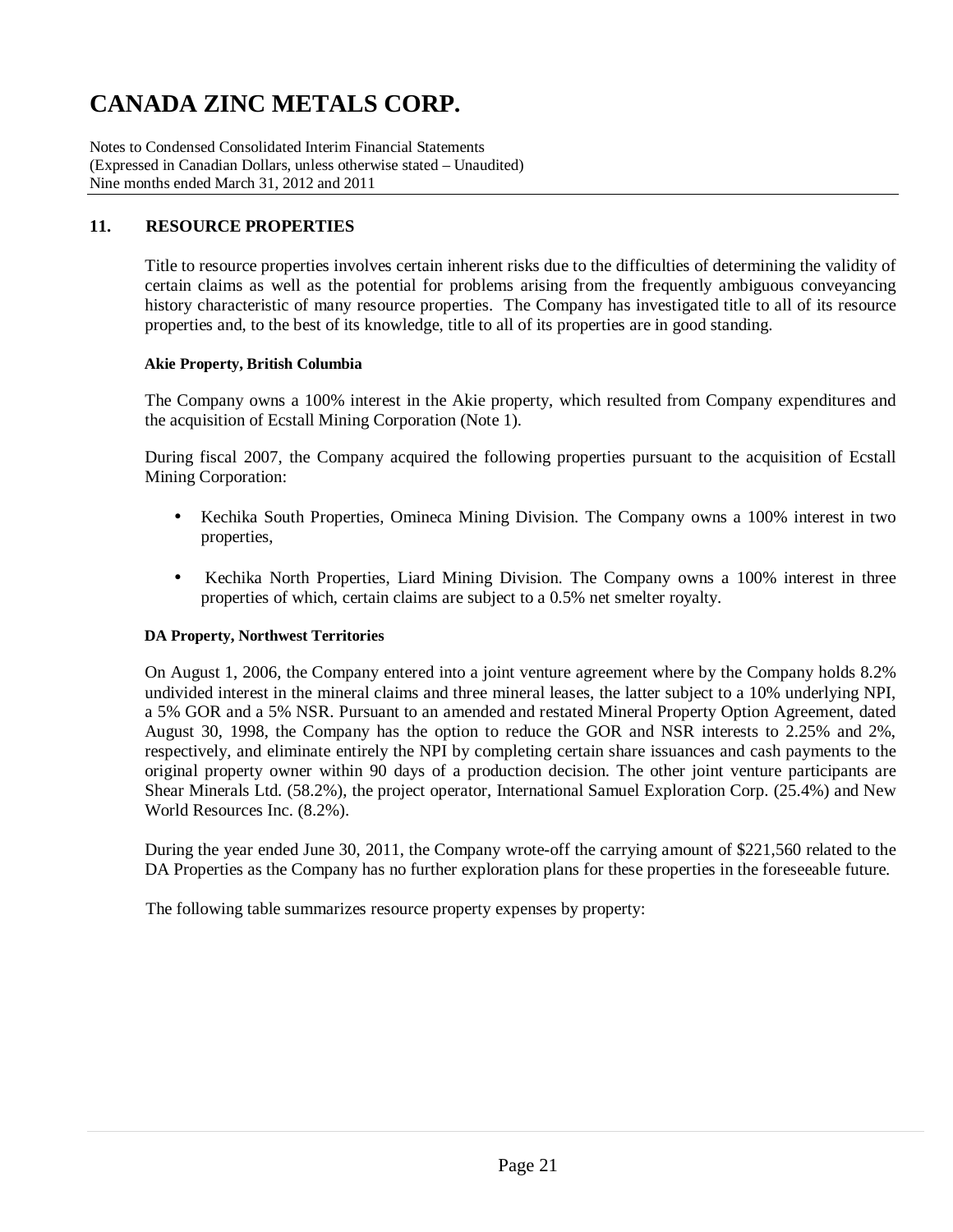Notes to Condensed Consolidated Interim Financial Statements (Expressed in Canadian Dollars, unless otherwise stated – Unaudited) Nine months ended March 31, 2012 and 2011

## **11. RESOURCE PROPERTIES (cont'd)**

|                                           |                      | <b>Kechika</b>  |                                |              |
|-------------------------------------------|----------------------|-----------------|--------------------------------|--------------|
|                                           | <b>Akie Property</b> | <b>Regional</b> | <b>DA</b>                      | <b>Total</b> |
|                                           |                      |                 |                                |              |
| <b>Acquisition Costs:</b>                 | \$<br>24,175,329     | 328,432 \$      |                                |              |
| Balance, July 1, 2010<br><b>Additions</b> |                      | \$              | 71,535<br><sup>\$</sup>        | 24,575,296   |
| Write-off                                 |                      | 348             |                                | 348          |
|                                           | 24,175,329           |                 | (71, 535)                      | (71, 535)    |
| Balance, June 30, 2011<br>Additions       |                      | 328,780         |                                | 24,504,109   |
|                                           |                      | 1,563           |                                | 1,563        |
| Balance, March 31, 2012                   | \$<br>24, 175, 329   | \$<br>330,343   | \$<br>\$                       | 24,505,672   |
|                                           |                      |                 |                                |              |
| <b>Deferred Exploration Costs:</b>        |                      |                 |                                |              |
| Balance, July 1, 2010                     | \$<br>26,281,810     | \$<br>1,172,533 | \$<br>150,025<br>$\mathcal{S}$ | 27,604,368   |
| Less:                                     |                      |                 |                                |              |
| Reclassification of camp                  |                      |                 |                                |              |
| equipment (Note 9)                        | (118, 596)           |                 |                                | (118, 596)   |
| Adjusted balance, July 1, 2010            | 26,163,214           | 1,172,533       | 150,025                        | 27,485,772   |
| Surface drilling program:                 |                      |                 |                                |              |
| Camp equipment, amortization              | 46,201               |                 |                                | 46,201       |
| Camp operating                            | 180,951              |                 |                                | 180,951      |
| Drilling                                  | 4,838,253            | 15,033          |                                | 4,853,286    |
| Geology                                   | 182,085              | 16,193          |                                | 198,278      |
| Work assessment fees                      | 72,336               | 18,284          |                                | 90,620       |
| Total surface drilling                    | 5,319,826            | 49,510          | $\overline{\phantom{0}}$       | 5,369,336    |
|                                           |                      |                 |                                |              |
| Geotechnical program:                     | 631,852              |                 |                                | 631,852      |
| Camp operating                            | 314,953              |                 |                                | 314,953      |
| Trail construction                        | 600,177              |                 |                                | 600,177      |
| Total geotechnical program                | 1,546,982            |                 |                                | 1,546,982    |
| Community consultations                   | 210,000              |                 |                                | 210,000      |
| Environmental studies                     | 236,940              |                 |                                | 236,940      |
| Underground engineering                   | 88,470               |                 |                                | 88,470       |
| Project assessment                        | 8,682                |                 |                                | 8,682        |
| Metallurgical analysis                    | 6,900                |                 |                                | 6,900        |
| Less:                                     |                      |                 |                                |              |
| Write-off                                 |                      |                 | (150, 025)                     | (150, 025)   |
| <b>METC</b> (2009)                        | (1,611,149)          |                 |                                | (1,611,149)  |
| Balance, June 30, 2011                    | 31,969,865           | 1,222,043       |                                | 33,191,908   |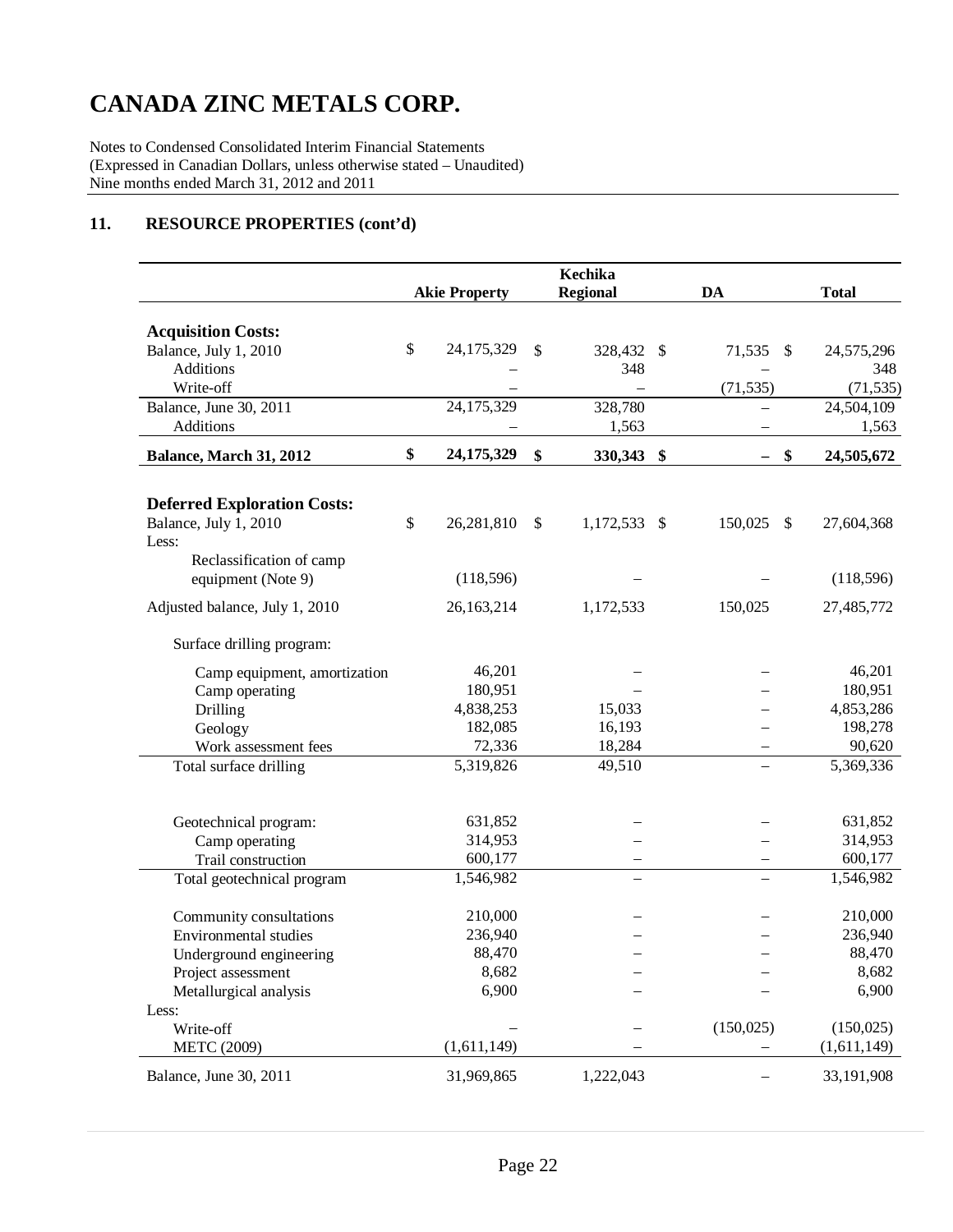Notes to Condensed Consolidated Interim Financial Statements (Expressed in Canadian Dollars, unless otherwise stated – Unaudited) Nine months ended March 31, 2012 and 2011

### **11. RESOURCE PROPERTIES (cont'd)**

| Balance, June 30, 2011        | 31,969,865       | 1,222,043      | 33,191,908               |
|-------------------------------|------------------|----------------|--------------------------|
| Surface drilling program:     |                  |                |                          |
| Camp equipment, amortization  | 50,517           |                | 50,517                   |
| Camp operating                | 71,693           | 59,217         | 130,910                  |
| Drilling                      | 1,624,841        | 169,309        | 1,794,150                |
| Geology                       | 159,979          | 248,803        | 408,782                  |
| Total surface drilling        | 1,907,030        | 477,329        | 2,384,359                |
|                               |                  |                |                          |
| Underground development:      |                  |                |                          |
| Engineering                   | 187,254          |                | 187,254                  |
| Trail construction            | 1,705,263        |                | 1,705,263                |
| Total underground development | 1,892,517        |                | 1,892,517                |
|                               |                  |                |                          |
| Geotechnical program          | 18,143           |                | 18,143                   |
| Community consultations       | 90,000           |                | 90,000                   |
| Environmental studies         | 211,108          |                | 211,108                  |
| Project assessment            | 32,224           |                | 32,224                   |
| Metallurgical analysis        | 6,854            |                | 6,854                    |
| Balance, March 31, 2012       | 36, 127, 741     | 1,699,372      | 37,827,113               |
| Total                         | \$<br>60,303,070 | 2,029,715<br>S | \$<br>62, 332, 785<br>\$ |

The Company applies for the 20% British Columbia Mining Exploration Tax Credit ("METC") and the enhanced tax credit of an additional 10% for Mountain Pine Beetle affected areas, on qualified mining exploration costs incurred.

During the period ended March 31, 2012, the Company received the METC refund of \$1,611,149 for its fiscal 2009 application.

#### **12. SHARE CAPITAL**

#### **(a) Authorized**

Unlimited common shares without par value

### **(b) Issued and outstanding**

During the nine months ended March 31, 2012: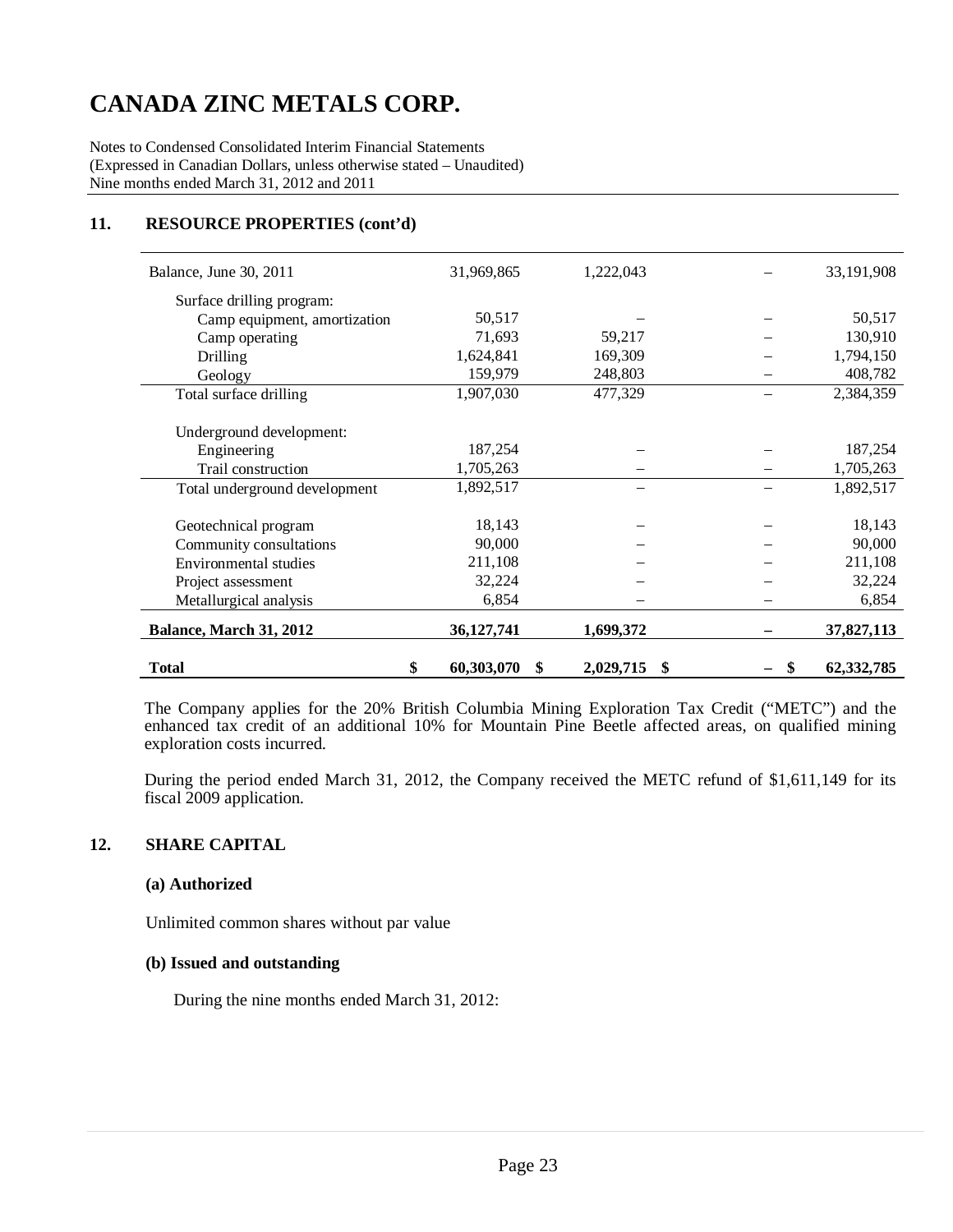Notes to Condensed Consolidated Interim Financial Statements (Expressed in Canadian Dollars, unless otherwise stated – Unaudited) Nine months ended March 31, 2012 and 2011

## **12. SHARE CAPITAL (cont'd)**

### **(b) Issued and outstanding (cont'd)**

- (i) the Company received TSX Venture Exchange ("TSXV") approval to extend a normal course issuer bid ("NCIB") to purchase at market price up to 6,922,765 common shares, being approximately 5% of the Company's issued and outstanding common shares through the facilities of the TSXV. The new bid commenced on August 1, 2011 and will stay open for 12 months;
- (ii) the Company repurchased 1,937,000 of its common shares for a total consideration of \$921,810 at a weighted average price of \$0.48 per share under the NCIB, of which \$1,305,488 was recorded as a reduction to capital stock for the assigned value of the shares, and \$383,678 was allocated to contributed surplus.

The purchases are made in accordance with the policies and rules of the TSXV. The Company will pay the market price of the common shares at the time of acquisition and will not purchase more than 2% of the total issued and outstanding common shares within any 30 day period.

- (iii) a total of 2,201,500 common shares, of which 560,000 were repurchased during fiscal 2011, were cancelled and returned to the Company's treasury.
- (iv) an aggregate of 110,000 share options were exercised at a price of \$0.25 per share and 110,000 common shares were issued for total proceeds of \$27,500. In addition, a reallocation of \$145,990 from contributed surplus to share capital was recorded on the exercise of these options. This amount constitutes the fair value of options recorded at the original grant date and on subsequent re-pricing.

During the year ended June 30, 2011:

- (i) the Company completed a non-brokered private placement with Tongling Nonferrous Metals Group Holdings Co. Ltd. ("Tongling") of 31,386,224 units at a price of \$0.5735 per unit for total gross proceeds of \$18,000,000. Each unit consists of one common share and one half of a common share purchase warrant. Each whole warrant entitles the purchaser to purchase, at any time within 24 months from closing, one additional common share of the Company at a price of \$0.675 during the first year and at a price of \$0.775 during the second year.
- (ii) the Company completed a non-brokered flow-through private placement of 4,845,000 units at a price of \$0.77 per unit for gross proceeds of \$3,730,650. Each unit consists of one flow-through common share and one-half share purchase warrant of the Company. Each whole warrant entitles the holder to purchase one additional common share at a price of \$0.95 for a period of 18 months from closing.
- (iii) the Company paid cash share issue costs of \$225,216 (\$168,912, net of tax effects) in connection with the private placements in (i) and (ii).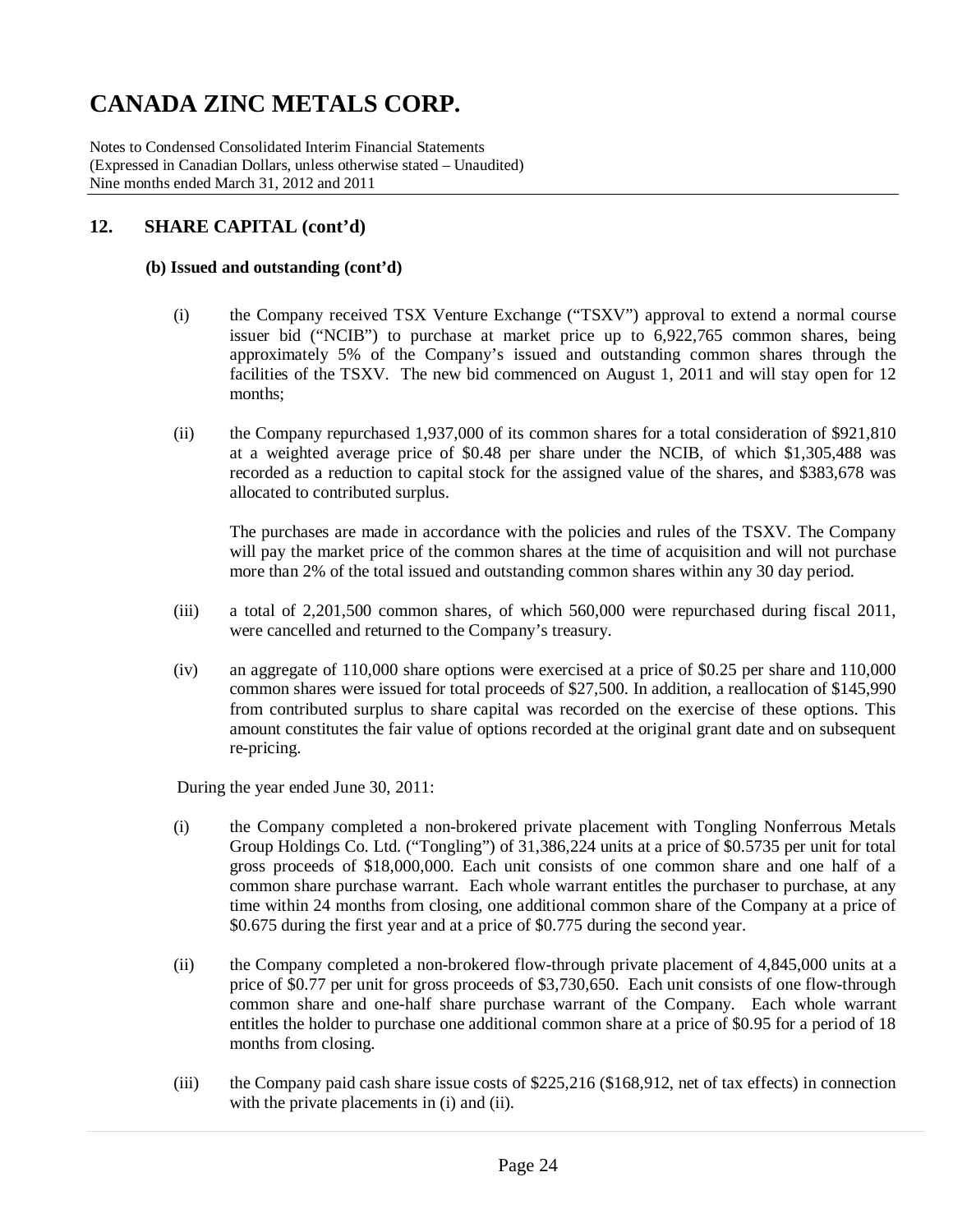Notes to Condensed Consolidated Interim Financial Statements (Expressed in Canadian Dollars, unless otherwise stated – Unaudited) Nine months ended March 31, 2012 and 2011

### **12. SHARE CAPITAL (cont'd)**

#### **(c) Share options**

- (iv) an aggregate of 895,000 share options were exercised at a weighted average price of \$0.28 per share and 895,000 common shares were issued for total proceeds of \$251,550. In addition, a reallocation of \$242,300 from contributed surplus to share capital was recorded on the exercise of these options.
- (v) The Company repurchased 1,352,500 of its common shares for a total consideration of \$632,403 at a weighted average price of \$0.47 per share under the NCIB, of which \$939,412 was recorded as a reduction to capital stock for the assigned value of the shares, and \$307,009 was allocated to equity reserves.

The Company has adopted a 20% fixed share option plan whereby the Company has reserved 13,522,821 common shares under the plan. The term of any options granted under the plan is fixed by the Board of Directors and may not exceed ten years from date of grant.

The number of options granted to a consultant in a 12 month period must not exceed 2% of the issued shares of the Issuer from the date of grant. Options issued to consultants performing investor relations activities must vest in stages over 12 months with no more than 1/4 of the options vesting in any three month period. Share options granted to directors, officers and employees of the Company vest immediately.

Share option transactions and the number of share options outstanding are summarized as follows:

|                                    | March 31, 2012 |            | June 30, 2011 |                |
|------------------------------------|----------------|------------|---------------|----------------|
|                                    |                | Weighted   |               | Weighted       |
|                                    |                | average    |               | average        |
|                                    | Number of      | exercise   | Number of     | exercise price |
|                                    | options        | price      | options       |                |
| Options outstanding, beginning of  | 8,240,500      | \$<br>0.51 | 7,225,500     | \$<br>0.47     |
| period                             |                |            |               |                |
| Granted                            |                |            | 2,020,000     | 0.55           |
| Exercised                          | (110,000)      | (0.25)     | (895,000)     | (0.28)         |
| Expired                            | (280, 500)     | (0.81)     | (110,000)     | (0.66)         |
| Options outstanding, end of period | 7,850,000      | \$<br>0.50 | 8,240,500     | \$<br>0.51     |
| Options exercisable, end of period | 7.662.500      | \$<br>0.50 | 7,220,500     | \$<br>0.51     |

Share options outstanding and exercisable at March 31, 2012 are summarized as follows: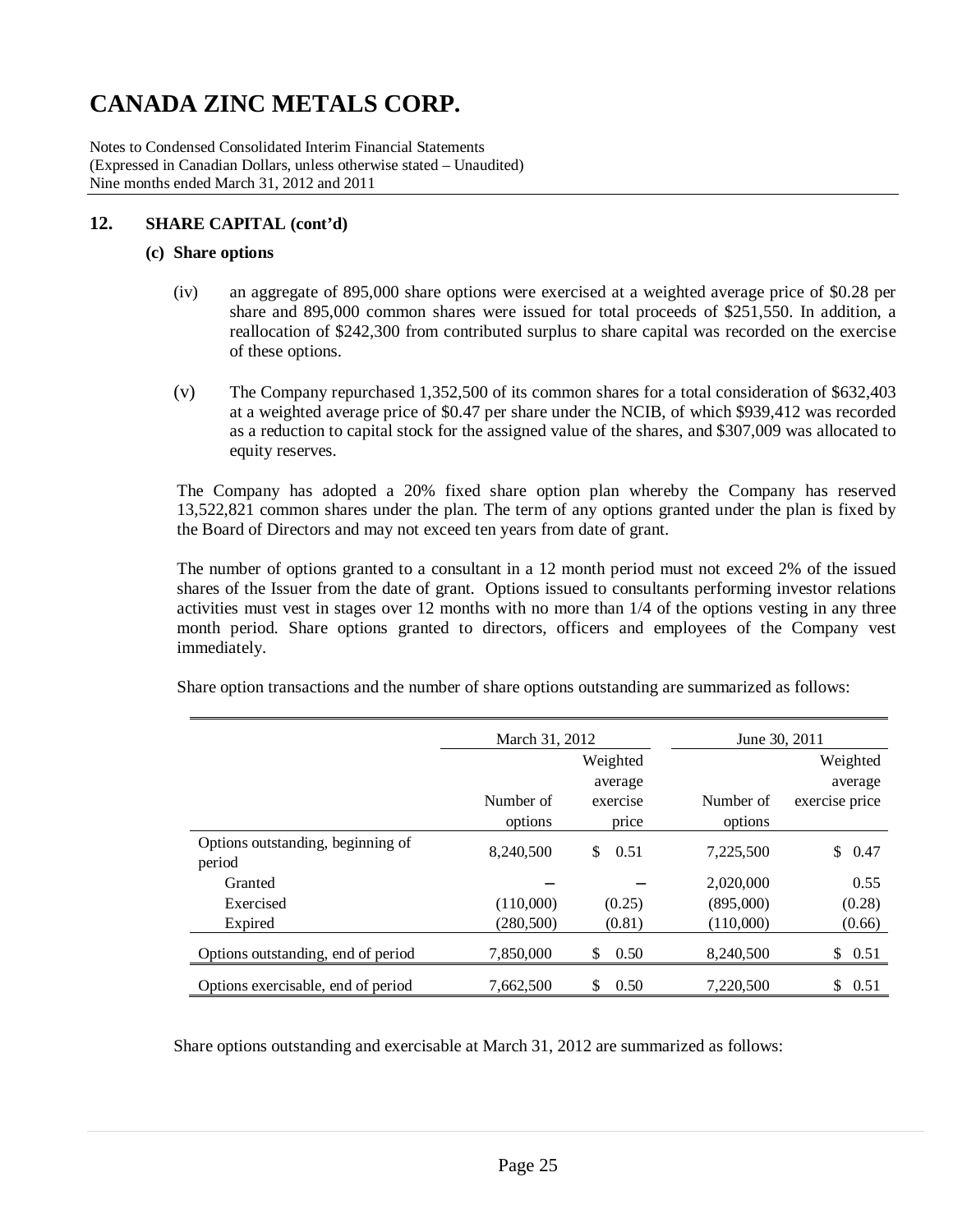Notes to Condensed Consolidated Interim Financial Statements (Expressed in Canadian Dollars, unless otherwise stated – Unaudited) Nine months ended March 31, 2012 and 2011

## **12. SHARE CAPITAL (cont'd)**

#### **(c) Share options (cont'd)**

| Number of Options | <b>Exercise Price</b> | <b>Expiry Date</b> | Exercisable |
|-------------------|-----------------------|--------------------|-------------|
| 130,000           | \$0.70                | November 14, 2016  | 130,000     |
| 75,000            | \$0.25                | April 10, 2012     | 75,000      |
| 50,000            | \$0.25                | July 3, 2012       | 50,000      |
| 50,000            | \$1.15                | July 3, 2012       | 50,000      |
| 70,000            | \$1.30                | November 28, 2012  | 70,000      |
| 295,000           | \$1.05                | February 11, 2018  | 295,000     |
| 300,000           | \$0.25                | February 11, 2018  | 300,000     |
| 150,000           | \$0.25                | April 1, 2013      | 150,000     |
| 75,000            | \$1.05                | April 29, 2013     | 75,000      |
| 175,000           | \$0.25                | October 21, 2013   | 175,000     |
| 890,000           | \$0.25                | October 31, 2018   | 890,000     |
| 700,000           | \$0.40                | September 22, 2014 | 700,000     |
| 360,000           | \$0.40                | October 9, 2019    | 360,000     |
| 802,500           | \$0.41                | October 13, 2016   | 802,500     |
| 100,000           | \$0.50                | November 16, 2012  | 100,000     |
| 100,000           | \$0.70                | November 16, 2012  | 100,000     |
| 1,215,000         | \$0.63                | January 15, 2020   | 1,215,000   |
| 300,000           | \$0.50                | May 10, 2015       | 262,500     |
| 432,500           | \$0.53                | November 8, 2020   | 432,500     |
| 1,430,000         | \$0.55                | November 24, 2020  | 1,280,000   |
| 150,000           | \$0.60                | January 7, 2015    | 150,000     |
| 7,850,000         |                       |                    | 7,662,500   |

During the nine months ended March 31, 2012, under the fair value based method a total of \$122,965 (2011 – \$911,087) in share-based compensation expense was recorded in the statement of loss for vested share options previously granted to directors, officers, employees and consultants of the Company. No share options were granted during the nine months ended March 31, 2012.

#### **(d) Warrants**

The following table summarizes the warrants outstanding at March 31, 2012:

| Number of Warrants | <b>Exercise Price</b> | <b>Expiry Date</b> |
|--------------------|-----------------------|--------------------|
| 15,693,112         | \$0.775               | November 16, 2012  |
| 2,422,500          | 0.950                 | August 28, 2012    |
| 18,115,612         |                       |                    |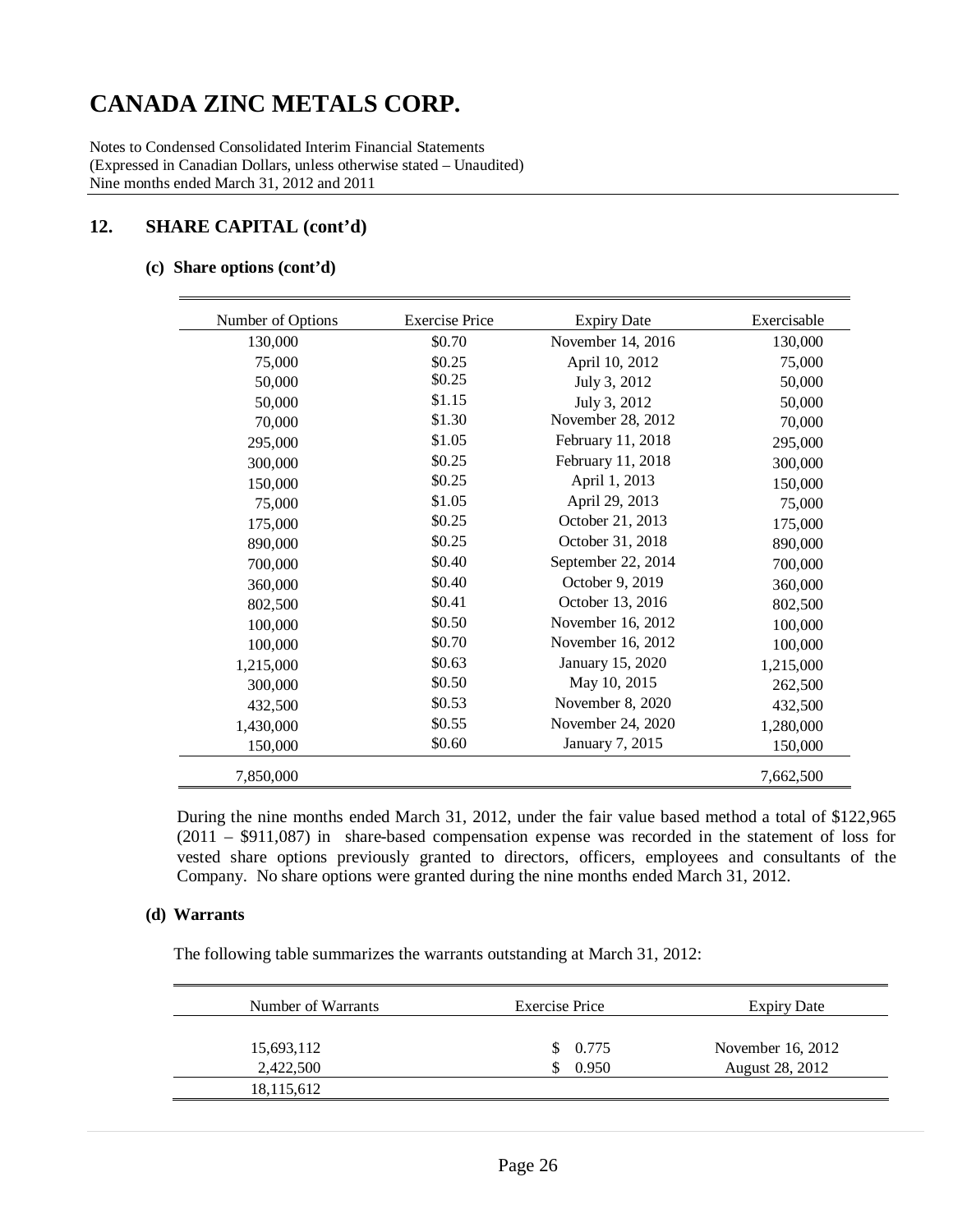Notes to Condensed Consolidated Interim Financial Statements (Expressed in Canadian Dollars, unless otherwise stated – Unaudited) Nine months ended March 31, 2012 and 2011

### **12. SHARE CAPITAL (cont'd)**

#### **(d) Warrants (cont'd)**

A summary of the status of warrants outstanding is as follows:

|                                              |                                                                | March 31, 2012 | June 30, 2011         |                                       |  |
|----------------------------------------------|----------------------------------------------------------------|----------------|-----------------------|---------------------------------------|--|
|                                              | Weighted<br>Number of<br>average<br>exercise price<br>warrants |                | Number of<br>warrants | Weighted<br>average<br>exercise price |  |
| Warrants outstanding, beginning of<br>period | 20,615,612                                                     | 0.72<br>\$     | 2.500,000             | \$<br>0.80                            |  |
| Granted<br>Expired                           | (2,500,000)                                                    | 0.80           | 18,115,612            | 0.71                                  |  |
| Warrants outstanding, end of period          | 18,115,612                                                     | 0.80<br>\$     | 20,615,612            | \$<br>0.72                            |  |
| Warrants exercisable, end of period          | 18.115.612                                                     | 0.80<br>\$     | 20.615.612            | \$<br>0.72                            |  |

### **13. SUPPLEMENTAL DISCLOSURE WITH RESPECT TO CASH FLOWS**

| March 31,                                  | 2012  | 2011    |  |
|--------------------------------------------|-------|---------|--|
| Cash paid during the period for interest   | . 107 | 54.689  |  |
| Cash paid during the period for income tax |       | 579.877 |  |

During fiscal 2011, the Company filed the amendments to eligible Canadian exploration expenditures previously renounced to the flow-through shareholders that subscribed for the Company's common shares in fiscal 2009. As a result of the expenditure shortfall and the amendment of the previous renunciations of explorations expenditures, the Company paid \$Nil (2010 - \$579,877) in part XII.6 tax for 2009 and an additional \$1,107 (2010 - \$54,689) in interest. As at March 31, 2012, the Company fully spent the required amount of the flow-through funds and renounced the expenditures to the flow-through shareholders that subscribed for the Company's common shares in fiscal 2009 and 2011.

Significant non-cash transactions for the period ended March 31, 2012 included:

- Ÿ resource property expenditures of \$123,394 (June 30, 2011 -\$799,965) in accounts payable;
- Ÿ resource property expenditures of \$5,834 (June 30, 2011 -\$Nil) in due to related parties;
- $\ddot{Y}$  amortization of camp equipment and upgrades of \$50,516 included in resource properties; and
- Ÿ an allocation of stock-based compensation expense of \$145,990 from contributed surplus (Note  $12(a)(iv)$  upon the exercise of  $110,000$  stock options; and
- Ÿ unrealized gain of \$814,100 on marketable securities due to changes in fair values, which was allocated to accumulated other comprehensive income.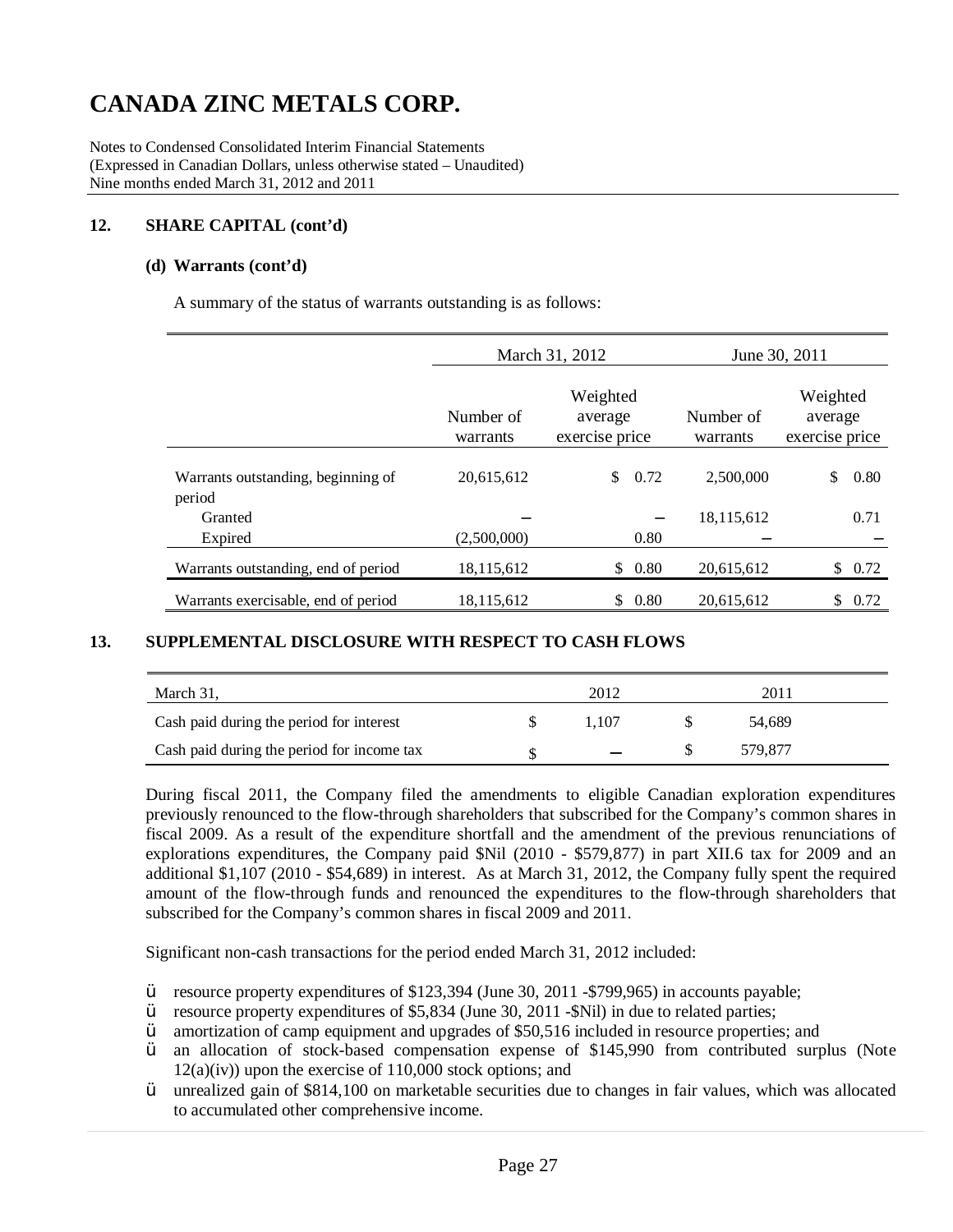Notes to Condensed Consolidated Interim Financial Statements (Expressed in Canadian Dollars, unless otherwise stated – Unaudited) Nine months ended March 31, 2012 and 2011

### **15. SUPPLEMENTAL DISCLOSURE WITH RESPECT TO CASH FLOWS (cont'd)**

Significant non-cash transactions for the period ended March 31, 2011 included:

- Ÿ resource property expenditures of \$718,752 (June 30, 2010 -\$450,222) in accounts payable;
- Ÿ resource property expenditures of \$Nil (June 30, 2010 -\$56,304) in due to related parties;
- $\dot{Y}$  an allocation of stock-based compensation expense of \$242,299 from contributed surplus upon the exercise of 895,000 stock options; and
- $\ddot{Y}$  unrealized loss of \$202,728 on marketable securities due to changes in fair value, which was allocated to accumulated other comprehensive income.

#### **14. RELATED PARTIES TRANSACTIONS**

The remuneration of directors and other key management personnel during the nine month ended March 31, 2012 and 2011 were as follows:

| March 31,                         | 2012          | 2011            |
|-----------------------------------|---------------|-----------------|
| <b>Bonuses</b>                    | \$<br>2,500   | \$<br>360,000   |
| Directors fees                    | 37,500        |                 |
| Management salaries               | 206,232       | 184,007         |
| Consulting fees (geology)         | 103,344       | 40,000          |
| Consulting fees other             | 11,250        | 11,250          |
| Management and administration (i) | 265,500       | 157,500         |
| Share-based payments (ii)         | 95,317        | 535,682         |
| Total                             | \$<br>721,643 | \$<br>1,288,439 |

(i) On May 1, 2007, the Company entered into a management and administrative agreement with Varshney Capital Corp. ("VCC"), a company controlled by two common directors, whereby the Company agreed to pay management and administrative fees of \$12,500 and \$5,000 per month, respectively. Effective July 1, 2011, the agreement was amended to increase the monthly management fee to \$24,500.

During the nine months ended March 31, 2012, the Company paid or accrued \$220,500 (2011 –  $$112,500$ ) for management fees and  $$45,000$  (2011 –  $$45,000$ ) for administrative fees to VCC.

- (ii) Share-based payments are the fair value of options that have been granted to directors and key management personnel;
- (iii) As at March 31, 2012, \$6,421 (June 30, 2011 \$Nil) was due to a company controlled by an officer of the Company for consulting fees and \$14,953 (June 30, 2011 - \$Nil) was due to a director of the Company for reimbursement of business travel expenses. The amounts were repaid subsequent to March 31, 2012.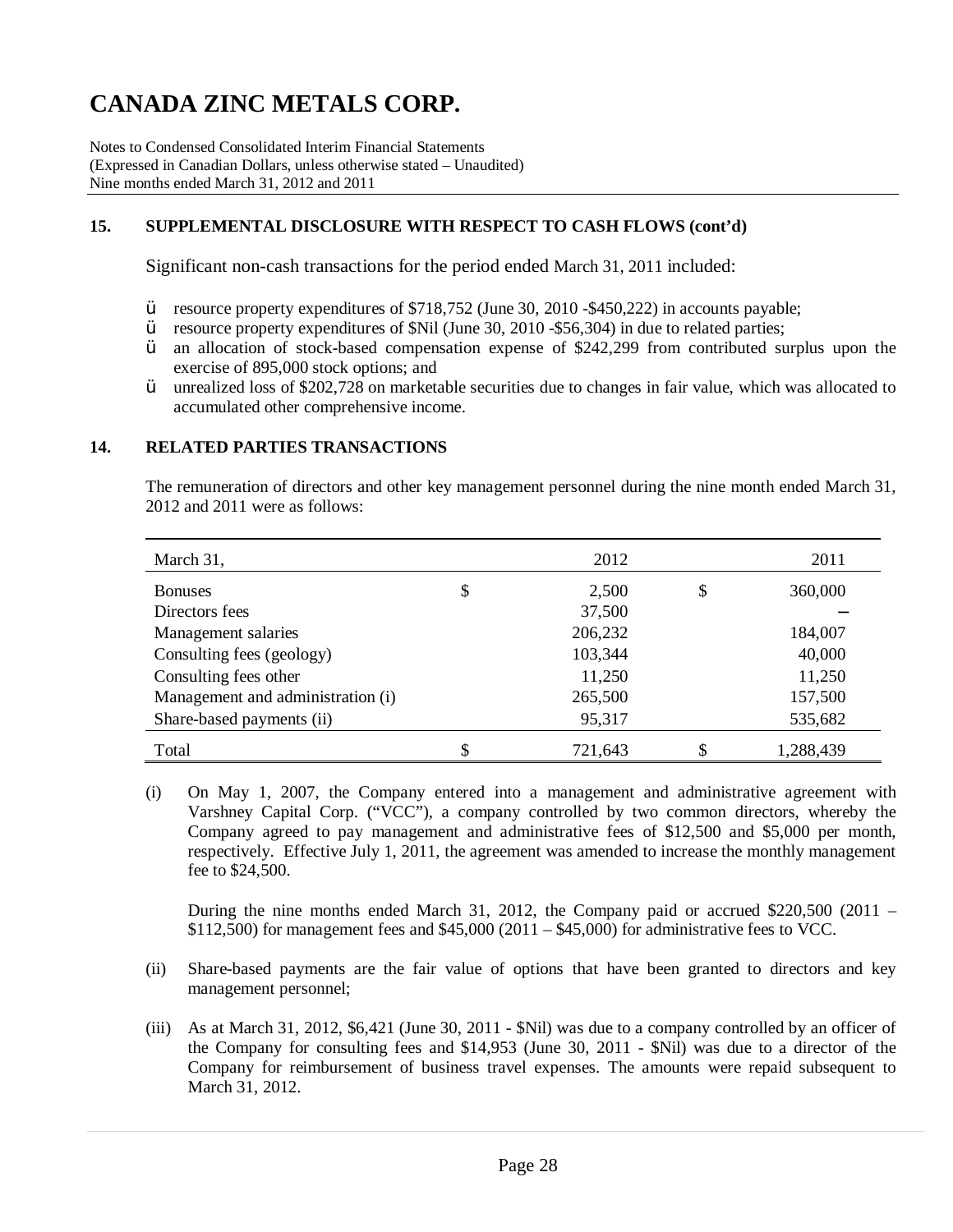Notes to Condensed Consolidated Interim Financial Statements (Expressed in Canadian Dollars, unless otherwise stated – Unaudited) Nine months ended March 31, 2012 and 2011

### **15. TRANSITION TO IFRS**

IFRS 1 requires first-time adopters to retrospectively apply all effective IFRS standards as of the reporting date, which for the Company will be June 30, 2012. However, it also provides for certain optional exemptions and certain mandatory exceptions from full retrospective application for first time IFRS adoption.

#### *Optional Exemption*

The Company has elected under IFRS 1 to not apply IFRS 2 to options that were granted on or before July 1, 2010 or to options that were granted subsequent to July 1, 2010 but vested before the date of transition to IFRS.

#### *Mandatory Exceptions*

The Company has applied the following mandatory exception to its opening statement of financial position dated July 1, 2010:

#### *Estimates*

In accordance with IFRS 1, an entity's estimates under IFRS at the date of transition to IFRS must be consistent with estimates made for the same date under previous GAAP, unless there is objective evidence that those estimates were in error. The Company's IFRS estimates as of July 1, 2010 are consistent with its Canadian GAAP estimates for the same date.

#### *Adjustment on transition to IFRS*

IFRS employs a conceptual framework that is similar to Canadian GAAP. However, significant differences exist in certain matters of recognition, measurement and disclosure. While adoption of IFRS has not changed the Company's cash flows, it has resulted in changes to the Company's reported financial position and financial performance. In order to allow the users of the financial statements to better understand these changes, the Company's pre-IFRS consolidated balance sheet, consolidated statement of loss and comprehensive loss and statement of consolidated cash flows have been reconciled to IFRS, with the resulting differences explained below.

#### *Share-based payments*

Under IFRS, the fair value of share based awards with graded vesting terms issued in exchange for the receipt of goods and services from non-employees were recalculated on the dates the non-employees rendered services to the Company using the Black-Scholes option pricing model. Typically share-based payments with non-employees are calculated using the fair value of the goods or services received. As no reasonable fair value could be determined for the services provided by the non-employees, an option pricing model was used.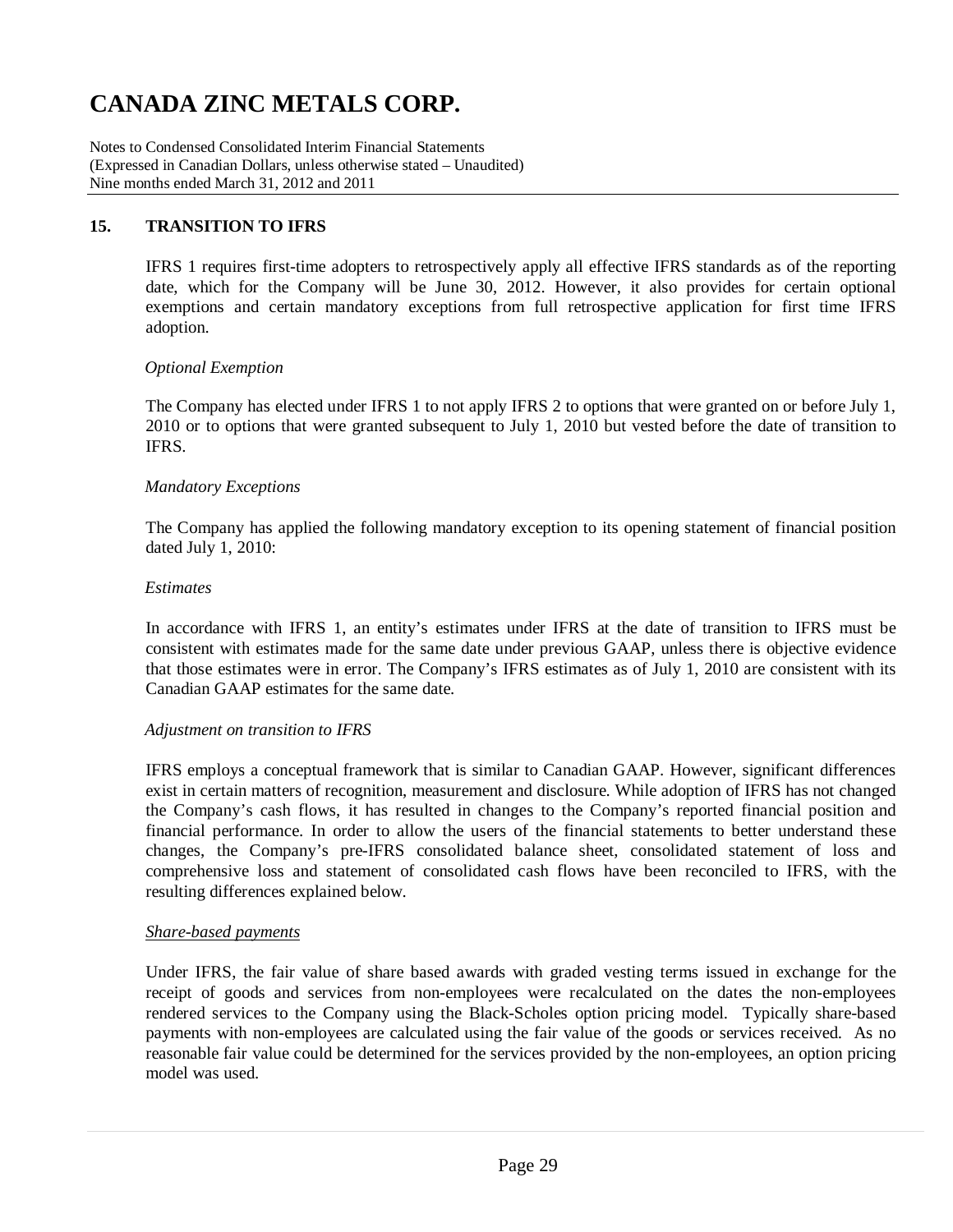Notes to Condensed Consolidated Interim Financial Statements (Expressed in Canadian Dollars, unless otherwise stated – Unaudited) Nine months ended March 31, 2012 and 2011

### **15. TRANSITION TO IFRS (cont'd)**

Impact on Consolidated Financial Statements:

|                                      | June 30, 2011 | March 31, 2011 | July 1, 2010 |
|--------------------------------------|---------------|----------------|--------------|
| <b>Adjustment to Equity Reserves</b> | 471           | 36.872         | 11.228       |
| Adjustment to Deficit                | (471)         | (36,872)       | (11,228)     |

#### *Flow-through shares*

Under Canadian GAAP, the entire proceeds from the issuance of flow-through shares were recognized in equity. Under IFRS, on issuance of flow-through shares, the Company allocates the flow-through share into:

- i) a flow-through share premium, equal to estimated premium, if any, that investors pay for the flowthrough feature, which is recognized as a liability; and
- ii) share capital.

Upon expenditures being renounced to shareholders, the Company derecognizes the flow-through liability and premium is recognized as deferred income tax recovery.

The following changes have been made in connection with the flow-through shares issuances on:

- $\ddot{V}$  October 31, 2008 the Company allocated \$1,179,567 or \$0.15 per share to a flow-through share premium, which was recognized as a liability, and \$5,897,833 or \$0.75 per share to share capital. As of July 1, 2010, the Company partially amortized the liability pro-rata to the incurred eligible resource expenditures, which were renounced to the investors by filing regulatory forms.
- Ÿ February 28, 2011 the Company allocated \$242,250 or \$0.05 per share to a flow-through share premium, which was recognized as a liability, and \$3,488,400 or \$0.72 per share to share capital. As of March 31, 2012, the Company fully reversed the liability after incurring the required eligible resource expenditures and filing official renunciation forms.

Impact on Consolidated Financial Statements:

|                                      | June 30, 2011 | March 31, 2011 | July 1, 2010 |
|--------------------------------------|---------------|----------------|--------------|
| <b>Adjustment to Share Capital</b>   | (1,421,817)   | (1,421,817)    | (1,179,567)  |
| Adjustment to Flow-through Liability | 242,250       | 242,250        | 824,160      |
| Adjustment to Deficit                | 1,179,567     | 1,179,567      | 355,406      |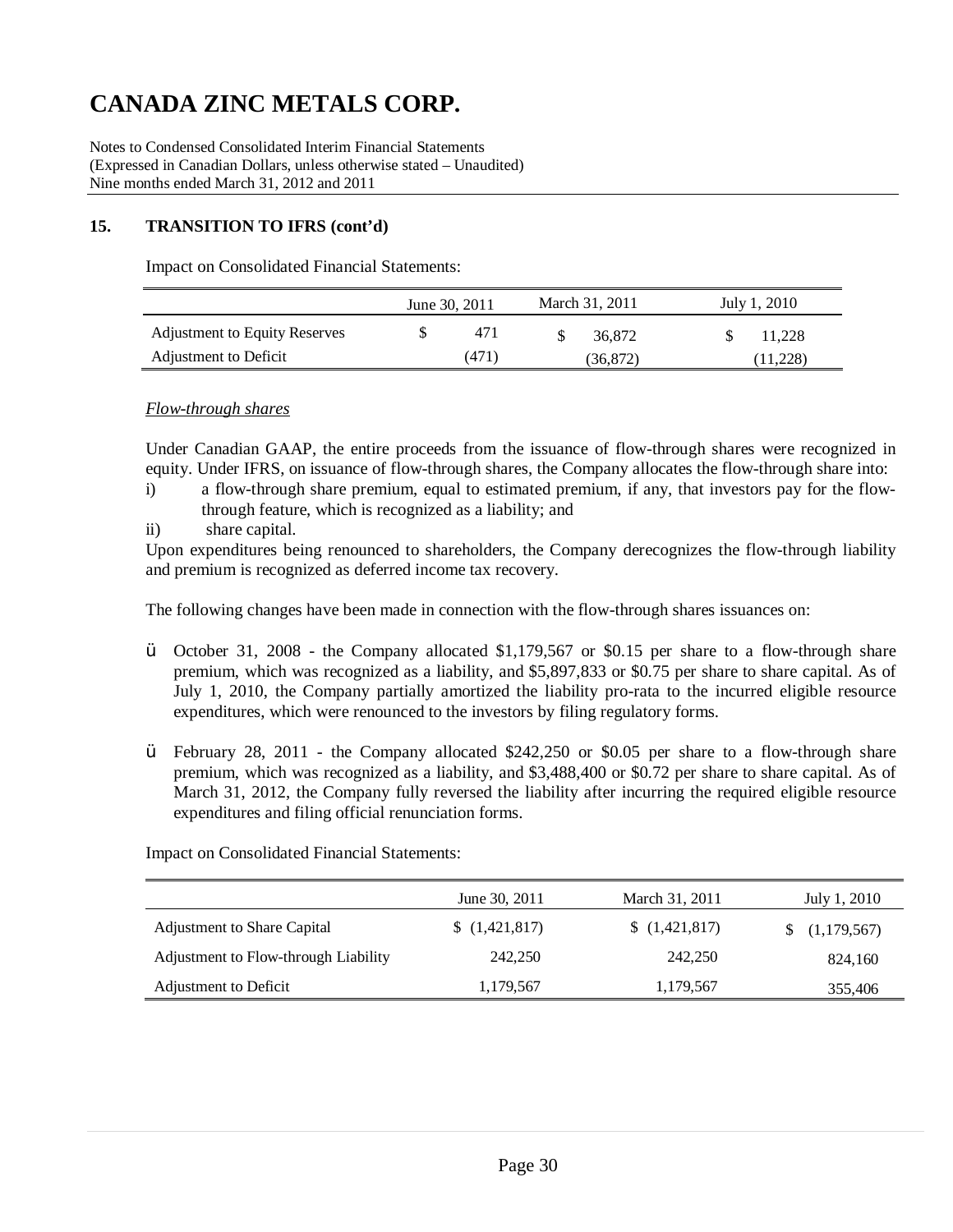Notes to Condensed Consolidated Interim Financial Statements (Expressed in Canadian Dollars, unless otherwise stated – Unaudited) Nine months ended March 31, 2012 and 2011

### **15. TRANSITION TO IFRS (cont'd)**

#### *Warrants*

The Company allocated the proceeds from the issue of units on November 2010 private placement between common shares and common share purchase warrants based on the residual value method. The proceeds of \$16,006,974 were allocated to capital stock based on the fair market value of the common shares of \$0.51 per share on the closing of the private placement and residual value of \$1,993,026 to common share purchase warrants.

Impact on Consolidated Financial Statements:

|                                      | June 30, 2011 | March 31, 2011 |    | July 1, 2010 |
|--------------------------------------|---------------|----------------|----|--------------|
| <b>Adjustment to Share Capital</b>   | (1,993,026)   | (1,993,026)    | S. |              |
| <b>Adjustment to Equity Reserves</b> | 1,993,026     | 1,993,026      |    |              |

#### *Camp Equipment (reclassification)*

The Company reclassified the net book value of camp equipment and upgrades from Resource properties to Equipment and Leasehold improvements. Amortization taken on the equipment was recorded as a resource property expense.

Impact on Consolidated Financial Statements:

|                                   | June 30, 2011 | March 31, 2011 | July 1, 2010 |
|-----------------------------------|---------------|----------------|--------------|
| Adjustment to Resource Properties | (178,890)     | (134.610)      | (118,596)    |
| Equipment<br>Adjustment to<br>and |               |                |              |
| Leasehold Improvements            | 178.890       | 134.610        | 118,596      |

#### *Reconciliation to previously reported financial statements*

A reconciliation of the above noted changes is included in the following Consolidated Statements of Financial Position and Consolidated Statements of Operations and Comprehensive Loss for the dates noted below:

- Ÿ Transitional Consolidated Statement of Financial Position at July 1, 2010;
- Ÿ Consolidated Interim Statement of Financial Position at March 31, 2011;
- Ÿ Consolidated Statement of Financial Position at June 30, 2011;
- Ÿ Consolidated Statements of Operations and Comprehensive Loss for the nine months and the three months ended March 31, 2011;
- Ÿ Consolidated Statements of Operations and Comprehensive Loss for the year ended June 30, 2011.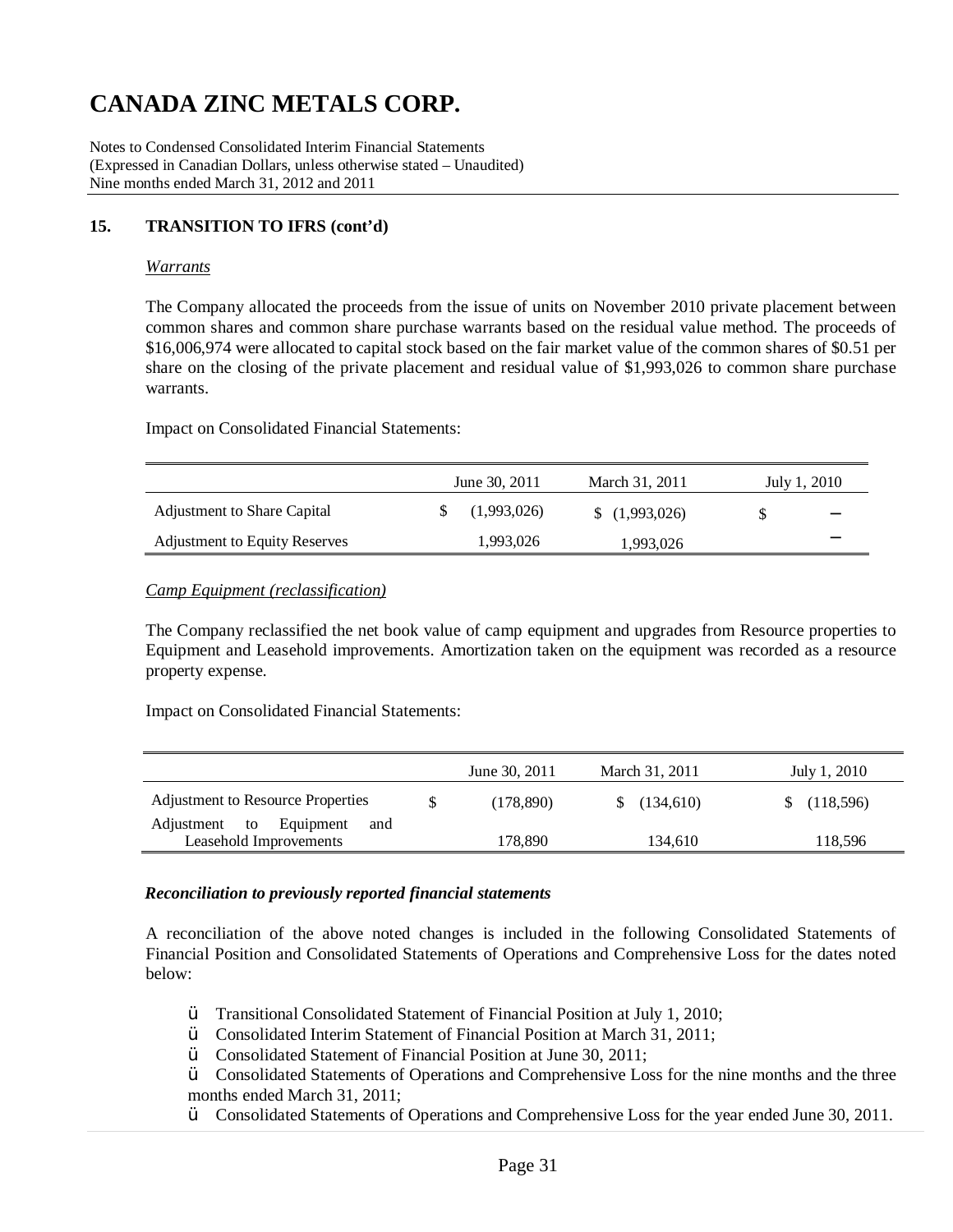Notes to Condensed Consolidated Interim Financial Statements (Expressed in Canadian Dollars, unless otherwise stated – Unaudited) Nine months ended March 31, 2012 and 2011

## **15. TRANSITION TO IFRS (cont'd)**

The July 1, 2010 Canadian GAAP statement of financial position has been reconciled to IFRS as follows:

| July 1, 2010                                | Canadian<br><b>GAAP</b> | Effect of<br>transition to IFRS | <b>IFRS</b>    |
|---------------------------------------------|-------------------------|---------------------------------|----------------|
|                                             |                         |                                 |                |
| <b>Assets</b>                               |                         |                                 |                |
| Current assets                              |                         |                                 |                |
| Cash and cash equivalents                   | \$9,281,997             | \$                              | \$9,281,997    |
| Receivables                                 | 67,972                  |                                 | 67,972         |
| METC recoverable                            | 921,063                 |                                 | 921,063        |
| Short-term investments                      |                         |                                 |                |
| Prepaid expenses                            | 373,081                 |                                 | 373,081        |
| Marketable securities                       | 450,000                 |                                 | 450,000        |
|                                             | 11,094,113              |                                 | 11,094,113     |
| Other assets                                | 89,000                  |                                 | 89,000         |
| Equipment and leasehold improvements        | 3,973                   | 118,596                         | 122,569        |
| Long-term prepaid expenses                  | 75,000                  |                                 | 75,000         |
| Resource properties                         | 52,179,664              | (118, 596)                      | 52,061,068     |
|                                             | \$63,441,750            | \$                              | \$63,441,750   |
|                                             |                         |                                 |                |
| <b>Liabilities and Shareholders' Equity</b> |                         |                                 |                |
| <b>Current liabilities</b>                  |                         |                                 |                |
| Trade payables and accrued liabilities      | \$1,295,366             | \$                              | \$1,295,366    |
| Due to related parties                      | 61,532                  |                                 | 61,532         |
| Flow-through liability                      |                         | 824,160                         | 824,160        |
|                                             | 1,356,898               | 824,160                         | 2,181,058      |
| Future income taxes                         | 7,040,397               |                                 | 7,040,397      |
| Shareholders' Equity                        |                         |                                 |                |
| Share capital                               | 72,370,651              | (1, 179, 567)                   | 71,191,084     |
| <b>Equity reserves</b>                      | 8,226,203               | 11,228                          | 8,237,431      |
| Deficit                                     | (25, 627, 399)          | 344,179                         | (25, 283, 220) |
| Accumulated other comprehensive             | 75,000                  |                                 | 75,000         |
| income                                      |                         |                                 |                |
|                                             | 55,044,455              | (824, 160)                      | 54,220,295     |
|                                             | \$63,441,750            | \$                              | \$63,441,750   |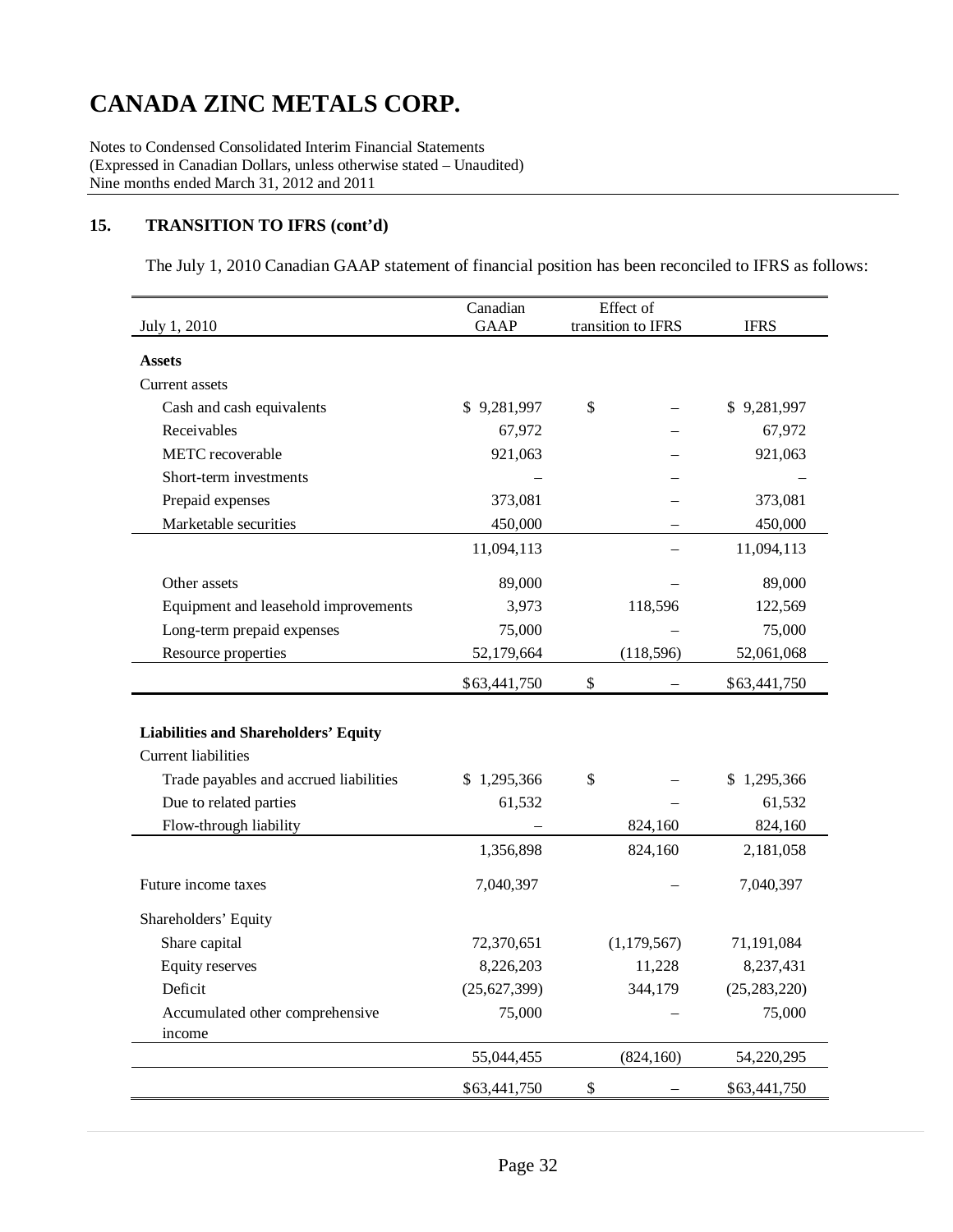Notes to Condensed Consolidated Interim Financial Statements (Expressed in Canadian Dollars, unless otherwise stated – Unaudited) Nine months ended March 31, 2012 and 2011

## **15. TRANSITION TO IFRS (cont'd)**

The March 31, 2011 Canadian GAAP statement of financial position has been reconciled to IFRS as follows:

|                                             | Canadian        | Effect of          |                 |  |
|---------------------------------------------|-----------------|--------------------|-----------------|--|
| March 31, 2011                              | <b>GAAP</b>     | transition to IFRS | <b>IFRS</b>     |  |
| <b>Assets</b>                               |                 |                    |                 |  |
| Current assets                              |                 |                    |                 |  |
| Cash and cash equivalents                   | \$<br>8,602,913 | \$                 | \$<br>8,602,913 |  |
| Short-term investments                      | 14,609,000      |                    | 14,609,000      |  |
| Receivables                                 | 171,099         |                    | 171,099         |  |
| <b>METC</b> recoverable                     |                 |                    |                 |  |
| Prepaid expenses                            | 166,635         |                    | 166,635         |  |
| Marketable securities                       | 666,408         |                    | 666,408         |  |
|                                             | 24,216,055      |                    | 24,216,055      |  |
| Other assets                                | 89,000          |                    | 89,000          |  |
| Equipment and leasehold improvements        | 17,157          | 134,610            | 151,767         |  |
| Long-term prepaid expenses                  | 192,145         |                    | 192,145         |  |
| Resource properties                         | 58,036,998      | (134, 610)         | 57,902,388      |  |
|                                             | \$82,551,355    | \$                 | \$82,551,355    |  |
|                                             |                 |                    |                 |  |
| <b>Liabilities and Shareholders' Equity</b> |                 |                    |                 |  |
| <b>Current liabilities</b>                  |                 |                    |                 |  |
| Trade payables and accrued liabilities      | \$<br>829,502   | \$                 | \$<br>829,502   |  |
| Due to related parties                      | 13,031          |                    | 13,031          |  |
| Flow-through liability                      |                 | 242,250            | 242,250         |  |
|                                             | 842,533         | 242,250            | 1,084,783       |  |
| Future income taxes                         | 7,040,397       |                    | 7,040,397       |  |
| Shareholders' Equity                        |                 |                    |                 |  |
| Share capital                               | 93,810,235      | (3,414,843)        | 90,395,392      |  |
| <b>Equity reserves</b>                      | 9,050,894       | 2,041,126          | 11,092,020      |  |
| Deficit                                     | (28,064,976)    | 1,131,467          | (26,933,509)    |  |
| Accumulated other comprehensive income      | (127, 728)      |                    | (127, 728)      |  |
|                                             | 74,668,425      | (242, 250)         | 74,426,175      |  |
|                                             | \$ 82,551,355   | \$                 | \$82,551,355    |  |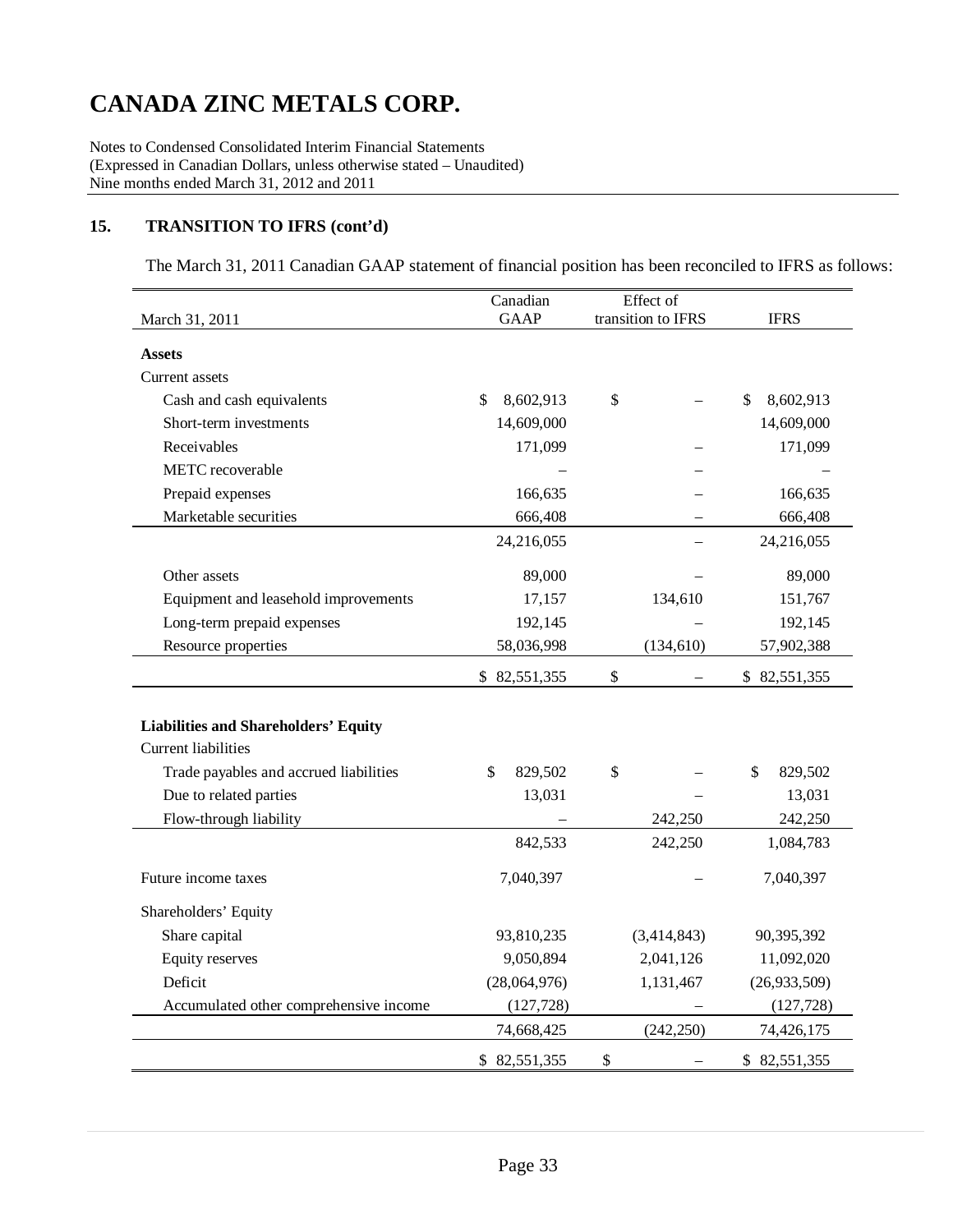Notes to Condensed Consolidated Interim Financial Statements (Expressed in Canadian Dollars, unless otherwise stated – Unaudited) Nine months ended March 31, 2012 and 2011

## **15. TRANSITION TO IFRS (cont'd)**

The June 30, 2011 Canadian GAAP statement of financial position has been reconciled to IFRS as follows:

|                                             | Canadian          | Effect of          |                  |
|---------------------------------------------|-------------------|--------------------|------------------|
| June 30, 2011                               | <b>GAAP</b>       | transition to IFRS | <b>IFRS</b>      |
|                                             |                   |                    |                  |
| <b>Assets</b>                               |                   |                    |                  |
| Current assets                              |                   |                    |                  |
| Cash and cash equivalents                   | 15,501,154<br>\$. | \$                 | 15,501,154<br>\$ |
| Receivables                                 | 477,600           |                    | 477,600          |
| METC recoverable                            | 1,611,149         |                    | 1,611,149        |
| Short-term investments                      | 4,609,000         |                    | 4,609,000        |
| Prepaid expenses                            | 378,838           |                    | 378,838          |
| Marketable securities                       | 557,260           |                    | 557,260          |
|                                             | 23,135,001        |                    | 23,135,001       |
|                                             |                   |                    |                  |
| Other assets                                | 309,000           |                    | 309,000          |
| Equipment and leasehold improvements        | 16,104            | 178,890            | 194,994          |
| Long-term prepaid expenses                  | 192,145           |                    | 192,145          |
| Resource properties                         | 57,874,907        | (178, 890)         | 57,696,017       |
|                                             | \$<br>81,527,157  | \$                 | \$<br>81,527,157 |
|                                             |                   |                    |                  |
| <b>Liabilities and Shareholders' Equity</b> |                   |                    |                  |
| <b>Current liabilities</b>                  |                   |                    |                  |
| Trade payables and accrued liabilities      | 1,189,024<br>\$   | \$                 | \$<br>1,189,024  |
| Flow-through liability                      |                   | 242,250            | 242,250          |
|                                             | 1,189,024         | 242,250            | 1,431,274        |
|                                             |                   |                    |                  |
| Future income taxes                         | 6,021,000         |                    | 6,021,000        |
|                                             |                   |                    |                  |
| Shareholders' Equity                        |                   |                    |                  |
| Share capital                               | 93,486,827        | (3,414,843)        | 90,071,984       |
| <b>Equity reserves</b>                      | 9,260,407         | 2,004,725          | 11,265,132       |
| Deficit                                     | (28,016,762)      | 1,167,868          | (26, 848, 894)   |
| Accumulated other comprehensive income      | (413, 339)        |                    | (413, 339)       |
|                                             | 74,317,133        | (242, 250)         | 74,074,883       |
|                                             | \$<br>81,527,157  | \$                 | \$<br>81,527,157 |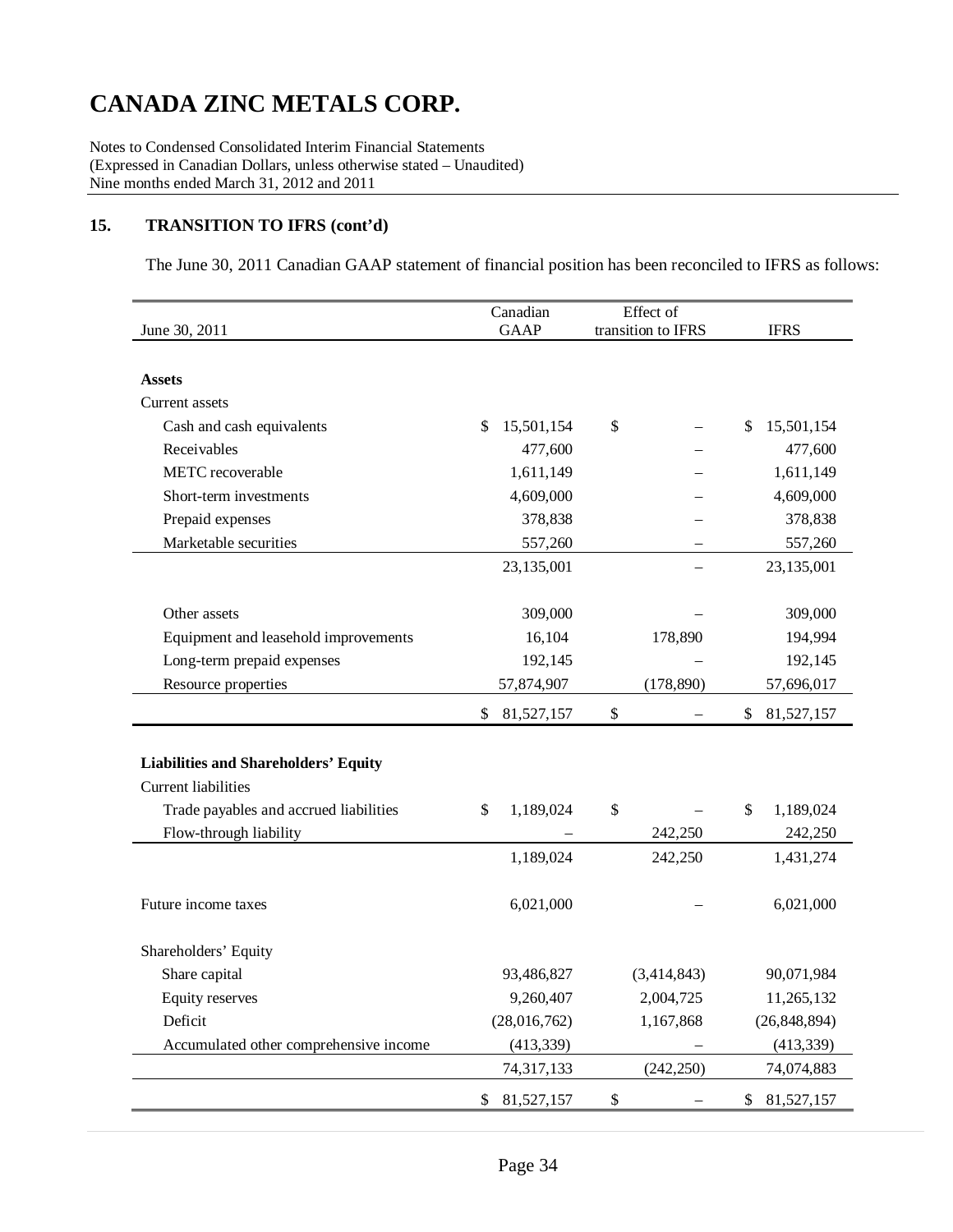Notes to Condensed Consolidated Interim Financial Statements (Expressed in Canadian Dollars, unless otherwise stated – Unaudited) Nine months ended March 31, 2012 and 2011

## **15. TRANSITION TO IFRS (cont'd)**

### *Reconciliation of Net Loss and Comprehensive Loss*

The Canadian GAAP statement of comprehensive loss for the nine months ended March 31, 2011 has been reconciled to IFRS as follows:

|                                        | Canadian<br><b>GAAP</b> |             |                    | Effect of | <b>IFRS</b>  |             |  |
|----------------------------------------|-------------------------|-------------|--------------------|-----------|--------------|-------------|--|
| Nine months ended March 31, 2011       |                         |             | transition to IFRS |           |              |             |  |
| <b>ADMINISTRATION EXPENSES</b>         |                         |             |                    |           |              |             |  |
| Administration                         | \$                      | 45,000      | \$                 |           | $\mathbb{S}$ | 45,000      |  |
| Amortization                           |                         | 1,981       |                    |           |              | 1,981       |  |
| Bank charges and interest              |                         | 2,420       |                    |           |              | 2,420       |  |
| <b>Bonus</b>                           |                         | 360,000     |                    |           |              | 360,000     |  |
| Consulting                             |                         | 613,498     |                    |           |              | 613,498     |  |
| <b>Investor Relations</b>              |                         | 76,574      |                    |           |              | 76,574      |  |
| Management fees                        |                         | 112,500     |                    |           |              | 112,500     |  |
| Office and miscellaneous               |                         | 40,792      |                    |           |              | 40,792      |  |
| Professional fees                      |                         | 47,333      |                    |           |              | 47,333      |  |
| Regulatory fees                        |                         | 32,020      |                    |           |              | 32,020      |  |
| Rent                                   |                         | 45,194      |                    |           |              | 45,194      |  |
| Stock-based compensation               |                         | 874,215     |                    | 36,872    |              | 911,087     |  |
| Transfer agent fees                    |                         | 8,470       |                    |           |              | 8,470       |  |
| Travel and promotion                   |                         | 74,578      |                    |           |              | 74,578      |  |
| Wages and benefits                     | 276,234                 |             |                    |           | 276,234      |             |  |
| Loss before other items                |                         | (2,610,809) | (36,872)           |           |              | (2,647,681) |  |
| <b>OTHER ITEMS</b>                     |                         |             |                    |           |              |             |  |
| Interest and other income              |                         | 173,232     |                    |           |              | 173,232     |  |
| Loss before income taxes               | (2,437,577)             |             | (36,872)           |           |              | (2,474,449) |  |
| Deferred income tax recovery           |                         |             | 824,160            |           |              | 824,160     |  |
| Loss before comprehensive loss         |                         | (2,437,577) |                    | 787,288   |              | (1,650,289) |  |
| Adjustment for change in fair value of |                         |             |                    |           |              |             |  |
| marketable securities                  |                         | (202, 728)  |                    |           |              | (202, 728)  |  |
| Comprehensive loss for the period      | \$                      | (2,640,305) | \$                 | 787,288   | \$           | (1,853,017) |  |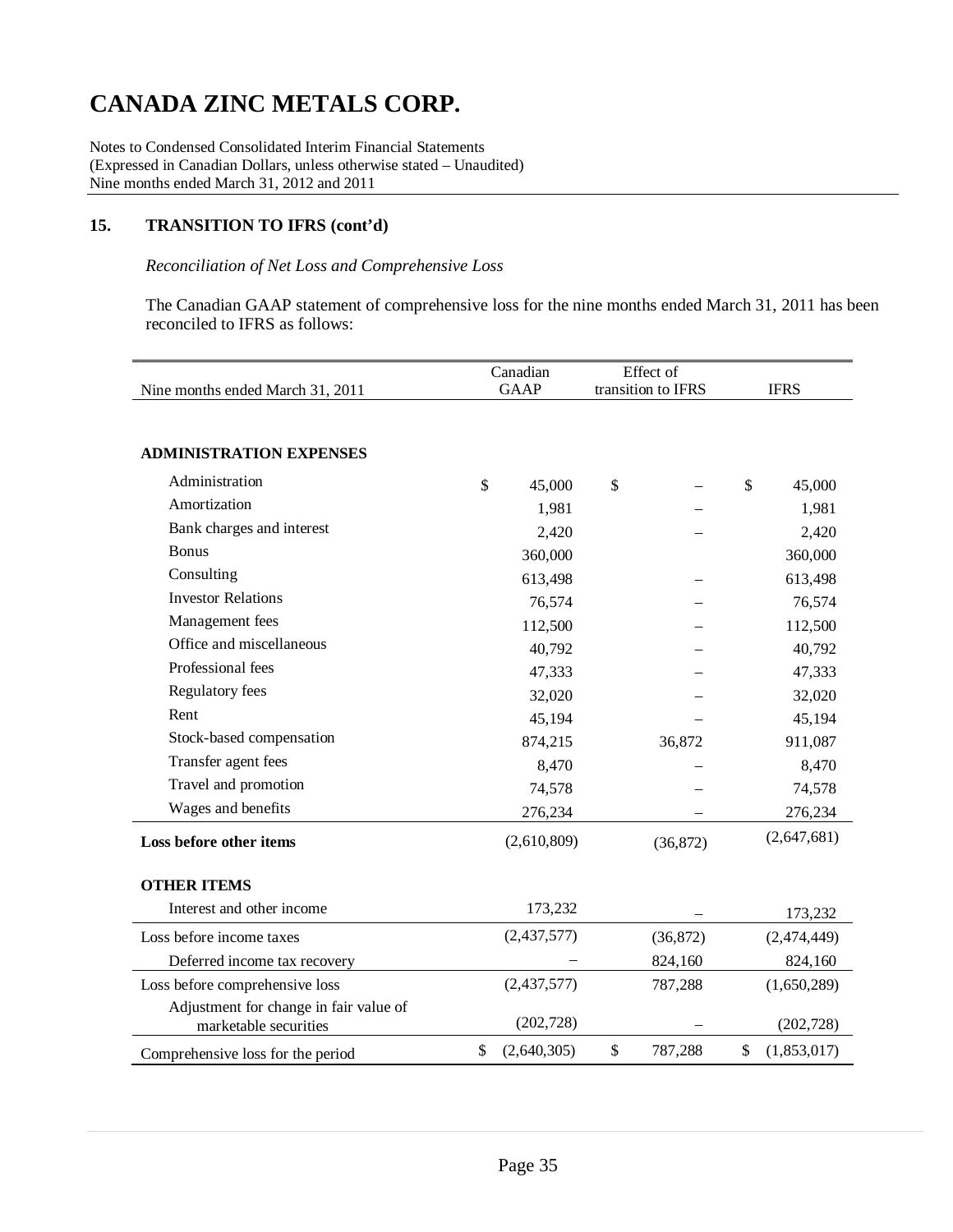Notes to Condensed Consolidated Interim Financial Statements (Expressed in Canadian Dollars, unless otherwise stated – Unaudited) Nine months ended March 31, 2012 and 2011

## **15. TRANSITION TO IFRS (cont'd)**

The Canadian GAAP statement of comprehensive loss for the three months ended March 31, 2011 has been reconciled to IFRS as follows:

|                                        | Canadian    |    | Effect of  |                    |             |    |              |
|----------------------------------------|-------------|----|------------|--------------------|-------------|----|--------------|
| Three months ended March 31, 2011      | <b>GAAP</b> |    |            | transition to IFRS | <b>IFRS</b> |    |              |
|                                        |             |    |            |                    |             |    |              |
|                                        |             |    |            |                    |             |    |              |
| <b>ADMINISTRATION EXPENSES</b>         |             |    |            |                    |             |    |              |
| Administration                         |             | \$ | 15,000     | \$                 |             |    | \$<br>15,000 |
| Amortization                           |             |    | 1,078      |                    |             |    | 1,078        |
| Bank charges and interest              |             |    | 937        |                    |             |    | 937          |
| <b>Bonus</b>                           |             |    | 360,000    |                    |             |    | 360,000      |
| Consulting                             |             |    | 136,729    |                    |             |    | 136,729      |
| <b>Investor Relations</b>              |             |    | 14,112     |                    |             |    | 14,112       |
| Management fees                        |             |    | 37,500     |                    |             |    | 37,500       |
| Office and miscellaneous               |             |    | 8,614      |                    |             |    | 8,614        |
| Professional fees                      |             |    | 10,554     |                    |             |    | 10,554       |
| Regulatory fees                        |             |    | 12,580     |                    |             |    | 12,580       |
| Rent                                   |             |    | 15,061     |                    |             |    | 15,061       |
| Stock-based compensation               |             |    | 140,149    |                    | 12,123      |    | 152,272      |
| Transfer agent fees                    |             |    | 2,161      |                    |             |    | 2,161        |
| Travel and promotion                   |             |    | 43,529     |                    |             |    | 43,529       |
| Wages and benefits                     |             |    | 91,384     |                    |             |    | 91,384       |
| Loss before other items                |             |    | (889, 388) |                    | (12, 123)   |    | (901, 511)   |
|                                        |             |    |            |                    |             |    |              |
| <b>OTHER ITEMS</b>                     |             |    |            |                    |             |    |              |
| Interest and other income              |             |    | 66,892     |                    |             |    | 66,892       |
| Loss before income taxes               |             |    | (822, 496) |                    | (12, 123)   |    | (834, 619)   |
| Deferred income tax recovery           |             |    |            |                    |             |    |              |
| Loss before comprehensive loss         |             |    | (822, 496) |                    | (12, 123)   |    | (834, 619)   |
| Adjustment for change in fair value of |             |    |            |                    |             |    |              |
| marketable securities                  |             |    | (105, 023) |                    |             |    | (105, 023)   |
| Comprehensive loss for the period      | \$          |    | (927, 519) | \$                 | (12, 123)   | \$ | (939, 642)   |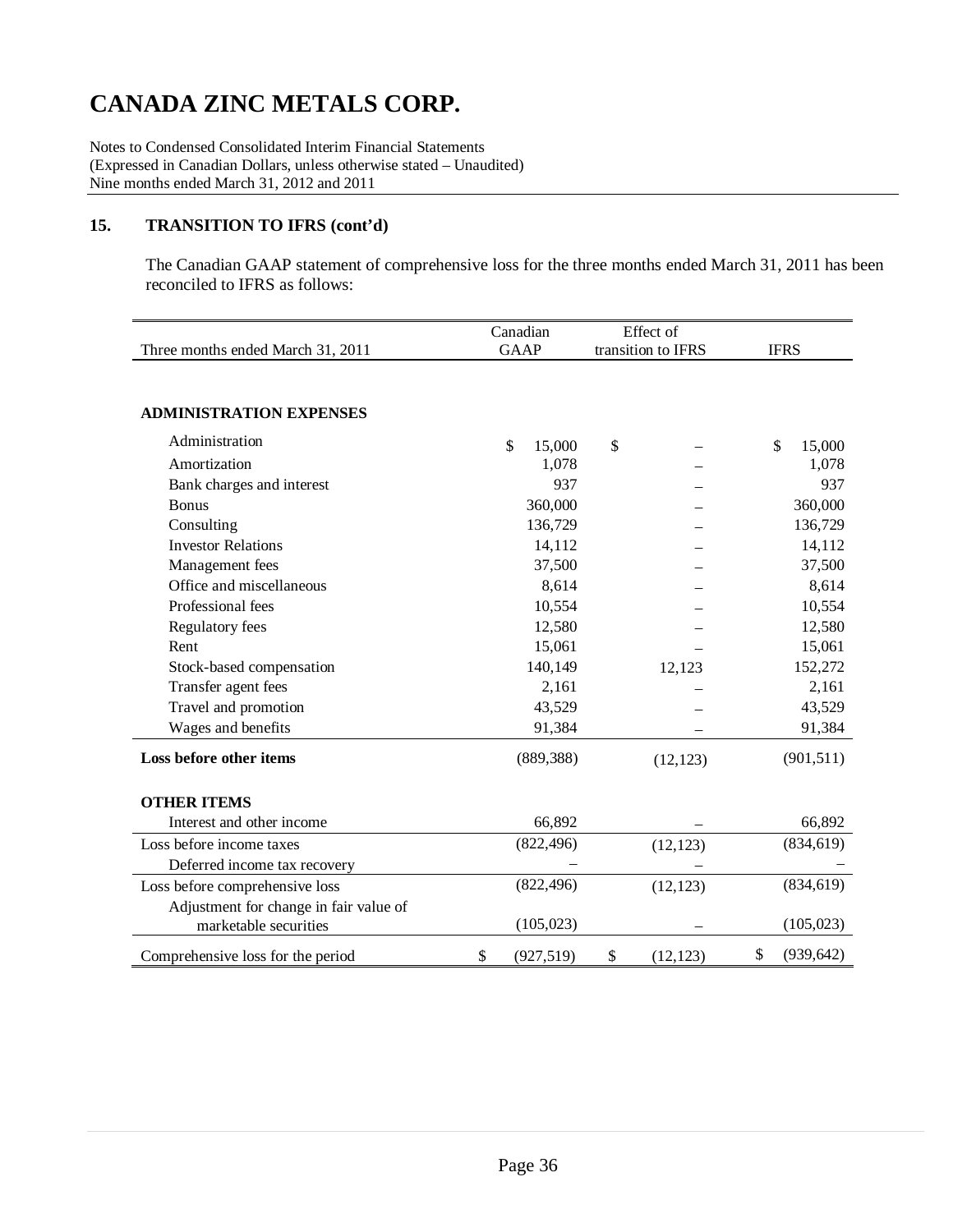Notes to Condensed Consolidated Interim Financial Statements (Expressed in Canadian Dollars, unless otherwise stated – Unaudited) Nine months ended March 31, 2012 and 2011

## **15. TRANSITION TO IFRS (cont'd)**

The Canadian GAAP statement of comprehensive loss for year ended June 30, 2011 has been reconciled to IFRS as follows:

|                                                                 | Canadian    |             | Effect of          |         |             |               |
|-----------------------------------------------------------------|-------------|-------------|--------------------|---------|-------------|---------------|
| June 30, 2011                                                   | <b>GAAP</b> |             | transition to IFRS |         | <b>IFRS</b> |               |
| <b>ADMINISTRATION EXPENSES</b>                                  |             |             |                    |         |             |               |
| Administration                                                  | \$          | 60,000      | \$                 |         | \$          | 60,000        |
| Amortization                                                    |             | 3,034       |                    |         |             | 3,034         |
| <b>Bonuses</b>                                                  |             | 434,613     |                    |         |             | 434,613       |
| Consulting                                                      |             | 802,042     |                    |         |             | 802,042       |
| Directors fees                                                  |             | 3,000       |                    |         |             | 3,000         |
| Flow through taxes                                              |             | 74,434      |                    |         |             | 74,434        |
| Interest and bank charges                                       |             | 16,447      |                    |         |             | 16,447        |
| <b>Investor Relations</b>                                       |             | 225,816     |                    |         | 225,816     |               |
| Management fees                                                 |             | 150,000     |                    |         |             | 150,000       |
| Office and miscellaneous                                        |             | 66,321      |                    |         |             | 66,321        |
| Professional fees                                               |             | 88,628      |                    |         |             | 88,628        |
| Regulatory fees                                                 |             | 31,920      |                    |         |             | 31,920        |
| Rent                                                            |             | 58,795      |                    |         |             | 58,795        |
| Stock-based compensation                                        |             | 969,495     |                    | 471     |             | 969,966       |
| Transfer agent fees                                             |             | 10,497      |                    |         | 10,497      |               |
| Travel and promotion                                            |             | 105,114     |                    |         |             | 105,114       |
| Wages and benefits                                              |             | 378,946     |                    |         |             | 378,946       |
| Loss before other items                                         |             | (3,479,102) |                    | (471)   |             | (3,479,573)   |
| <b>OTHER ITEMS</b>                                              |             |             |                    |         |             |               |
| Interest and other income                                       |             | 249,033     |                    |         |             | 249,033       |
| Dividend income                                                 |             | 117,187     |                    |         |             | 117,187       |
| Loss on sale of marketable securities                           |             | (18, 014)   |                    |         |             | (18, 014)     |
| Write-off of resource properties                                |             | (221, 560)  |                    |         |             | (221, 560)    |
|                                                                 |             | 126,646     |                    |         |             | 126,646       |
| Loss before income taxes                                        |             | (3,352,456) |                    | (471)   |             | (3,352,927)   |
| Future income tax recovery                                      |             | 963,093     |                    | 824,160 |             | 1,787,253     |
| Loss for the year                                               |             | (2,389,363) |                    | 823,689 |             | (1, 565, 674) |
| Adjustment for change in fair value of<br>marketable securities |             | (488, 339)  |                    |         |             | (488, 339)    |
| Comprehensive loss for the year                                 | \$          | (2,877,702) | \$                 | 823,689 | \$          | (2,054,013)   |